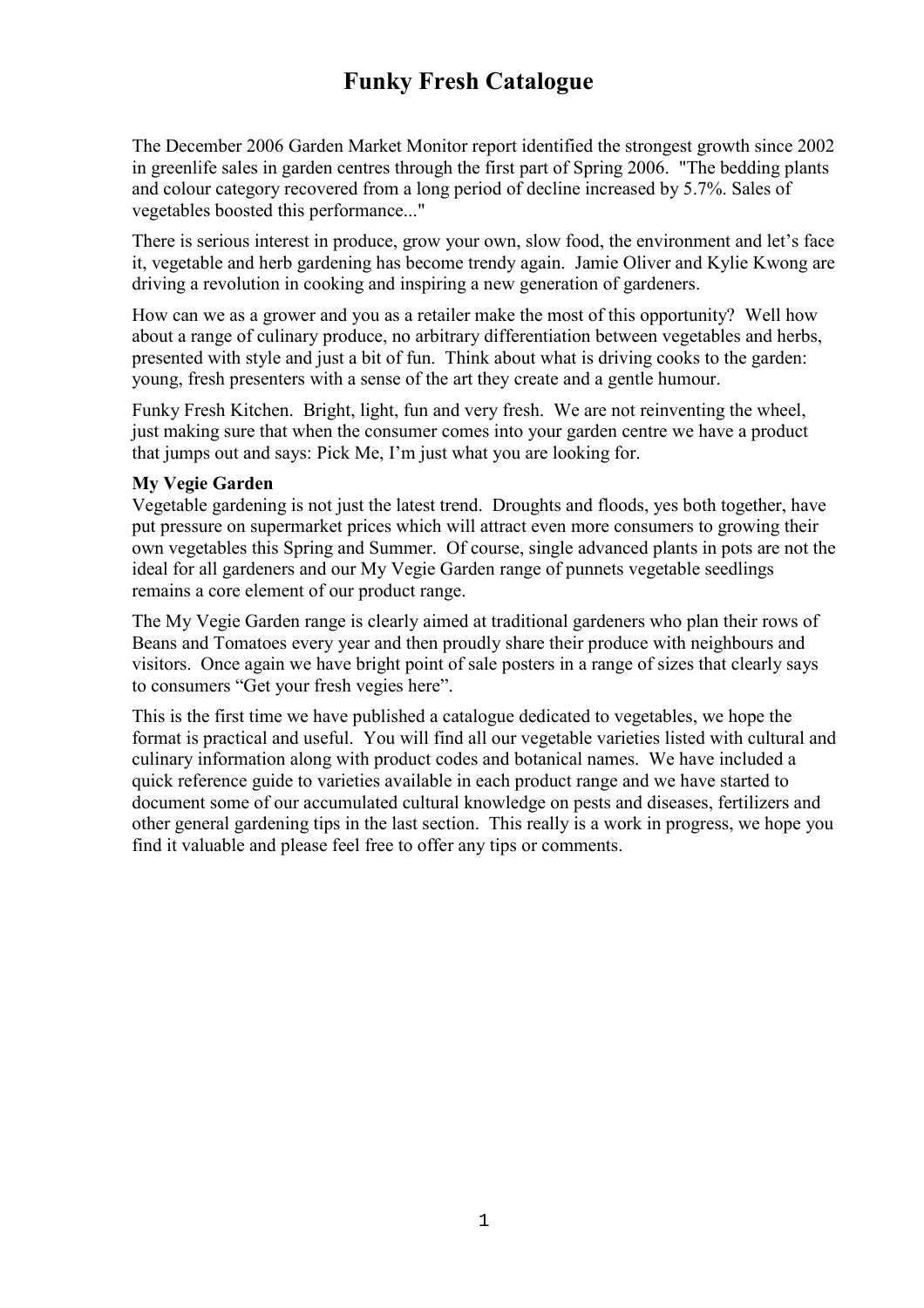## **A KITCHEN GARDEN REVIVAL**

Over the past 5 years, despite dry conditions and consequently strict water restrictions in most Australian cities, garden centres have found that demand for home grown vegetables and herbs has increased. Not just a minor increase either mind you, growers are reporting sales increases of 50% from one year to the next. We know there has always been a dedicated core of vegie gardeners, but there must be something happening in our society to bring about a 'kitchen garden revival'.

Let take an historical perspective. The domestication and production of food crops is one of the critical developments of civilization. Growing fruits and vegetables at home has been part of city culture at least as far back as Roman times. Kitchen gardening survived the dark ages in isolated walled monasteries, which were for the most part self sufficient with the monks and nuns growing their own food, herbs for medicinal purposes, and flowers to decorate the alter.  $14<sup>th</sup>$  century literature describes French potagers or kitchen gardens where crops were produced to maintain the household.

Urbanization however has brought about changes to the rhythm of life. American research from 2005 reveals that 1/3 of all vegetables and herbs produced in the US in 1894 were grown at home. This figure had reduced to ¼ by 1924 and 1/5 by 1944. By 2005 only 1.26% of produce was grown at home. As society has become more affluent the need to produce fruit and vegetables at home became less and less.

Mass produced fruit and vegetables have flooded the market place. Crops are no longer seasonal, we can eat cherries in July, or thin asparagus spears year round. In fact most young people these days are completely unaware of the seasonality of fresh foods. Mass production for the supermarket chains has made a significant impact on seed breeding. Where the market gardener once collected seed from the best of his crop, seed is now hybridized to meet the new demands of shelf life, mechanized harvesting, cosmetic appearance and disease resistance. Take the tomato as an example, where once flavour and freshness were a priority, now the tomato is picked with the first flush of colour and then gassed with ethylene to ripen the fruit. Gassing with ethylene is quite safe and harvested this way ensures the fruit is firm and easy to handle, it looks terrific and lasts well in the supermarket, sadly it tastes like cardboard.

Then there is the issue of chemicals. Choice Magazine reviewed chemical use on fresh produce in March 2006. Their article raised a number of questions about the safe levels of pesticide residue on fruits and vegetables, whether low levels of pesticide may be carcinogenic or not and the effectiveness of our government authorities' policing of the 'Food Standards Code'. While Choice was careful not to be too critical of the current regulations, they noted that lettuce and strawberries have been tested with the highest levels of pesticide residue and their final point was to "Go organic". Perhaps more revealing is Michael Pollan's writing on potato production in USA where Idaho potato growers who produce heavily pesticide treated crops grow a separate organic crop for their own family's consumption.

These factors can be linked, the desire for natural products with wholesome natural flavour and the appeal of clean and green for our health's sake. Currently most Australians are conscious of obesity and the government led campaigns encouraging healthy diet (especially fresh fruit and vegetables, pulses and grains) and more exercise.

Food Fashion. If we acknowledge the desire to eat fresh natural food our interest in food and its preparation have also increased significantly. No doubt we have our multicultural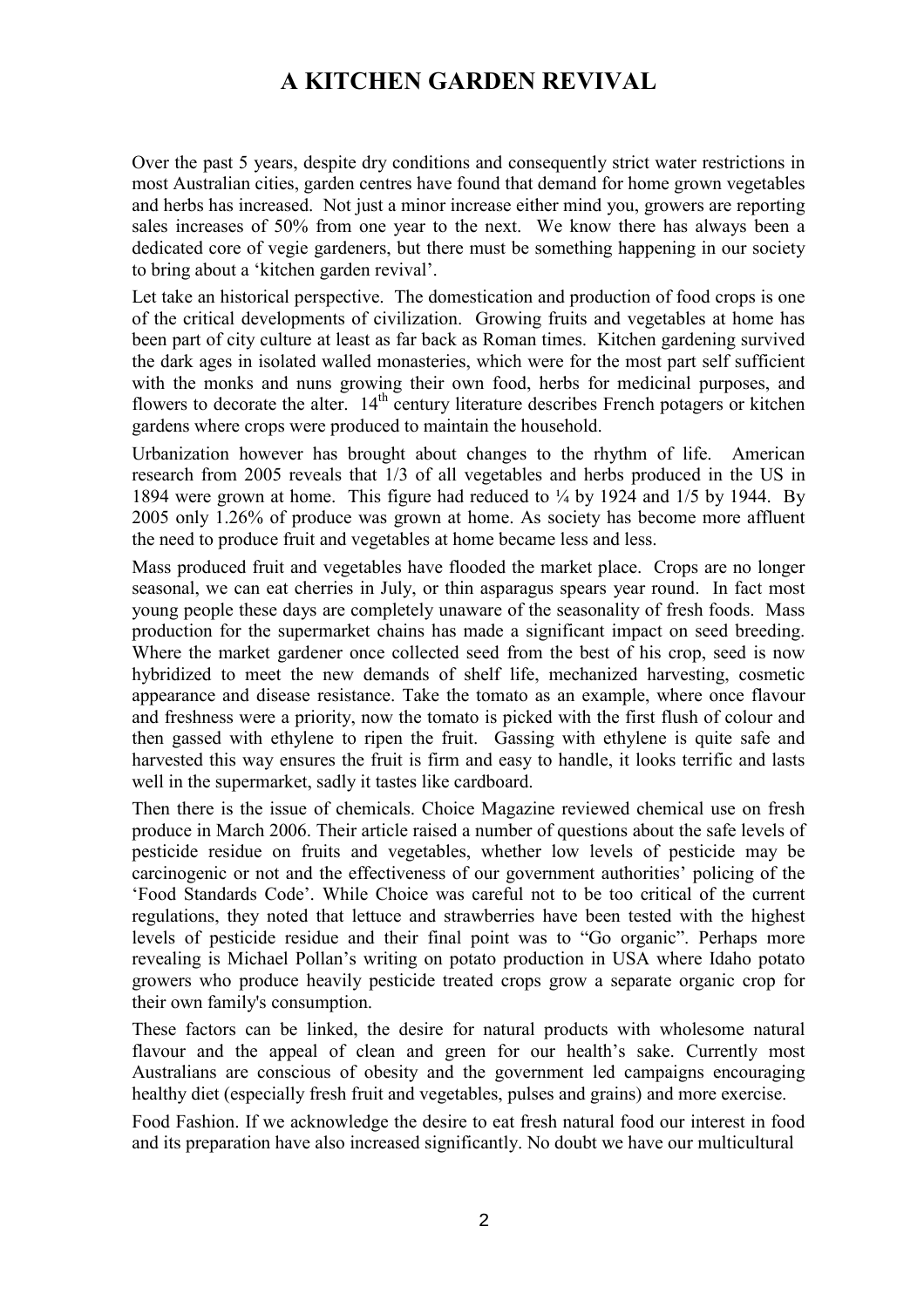## **A KITCHEN GARDEN REVIVAL Cont'd**

society to thank for the plethora of different cuisines that are now familiar, a far cry from the stayed often uninspiring food of only a generation ago. Perhaps most importantly cooking, like gardening is a skill (art form even) that is being re-discovered with an emphasis on fresh, home grown ingredients.

Most aspiring cooks, and food lovers are interested in both the product and the process, and if you have the time and space to grow your own product all the better. In this case the love of food is part of a cycle that includes not only the finished product on the plate, but the soil, the planting and nurturing of the growing plant, the awareness of the weather, the rhythm of the seasons. In other words it is completely a natural harmonious cycle.

It is inspiring to see one of our best known cooks Stephanie Alexander establish "The Kitchen Garden Program". Started in July 2001 primary aged children are introduced to the intrinsic link between the garden, the kitchen and the food we eat. The children work in small groups together with a supervisor and teacher in an extensive vegetable garden established within their school grounds, learning organic gardening principles and then they move into the kitchen and experience hands on food preparation, and then are able to enjoy the fruits of their labour. The emphasis is on learning about vegetable production about food its preparation and its consumption. The beauty of the program is that no part can exist without the other

And what about water? The irony of the water conservation measures being employed by our governments is that they are aimed at changing the habits of our most environmentally conscious citizens. All gardeners are Greenies by nature. All gardeners believe that they are working with nature, even if the range of attitudes towards what is best for the environment is enormous. Rightly or wrongly many gardeners feel guilty about using water in their gardens, this has clearly been part of the water conservation strategy. The simple answer has been low maintenance, dry climate gardening using tough drought tolerant plants. This of course is a very effective response, but for the gardener with a passion for tending and nurturing their plants, talking to the cacti just doesn't have much appeal. Vegetables and herbs are "gardener's plants", needing care and attention and if they do require more water than some, well at least we produce a valuable, healthy and tasty crop.

As the children participating in the Stephanie Alexander Kitchen Garden Program are discovering the joys of the kitchen garden, so too are many, many older gardeners continuing or renewing their love affair with gardening. Can we link all these factors together, the diversity of our community, the desire for wholesome natural food grown in a clean and green environment., the enjoyment gained from honest toil to produce a tangible product? Gardening has always been a healthy and truly rewarding activity, in today's society it takes on new significance, linking us to the simplicity of our rural past in a world that becomes more and more complex, even frightening by the minute. So get out there in the fresh air, expend some energy, nurture your tomatoes, beans and basil, and immerse yourself in the joy of your productivity. It nourishes the soul.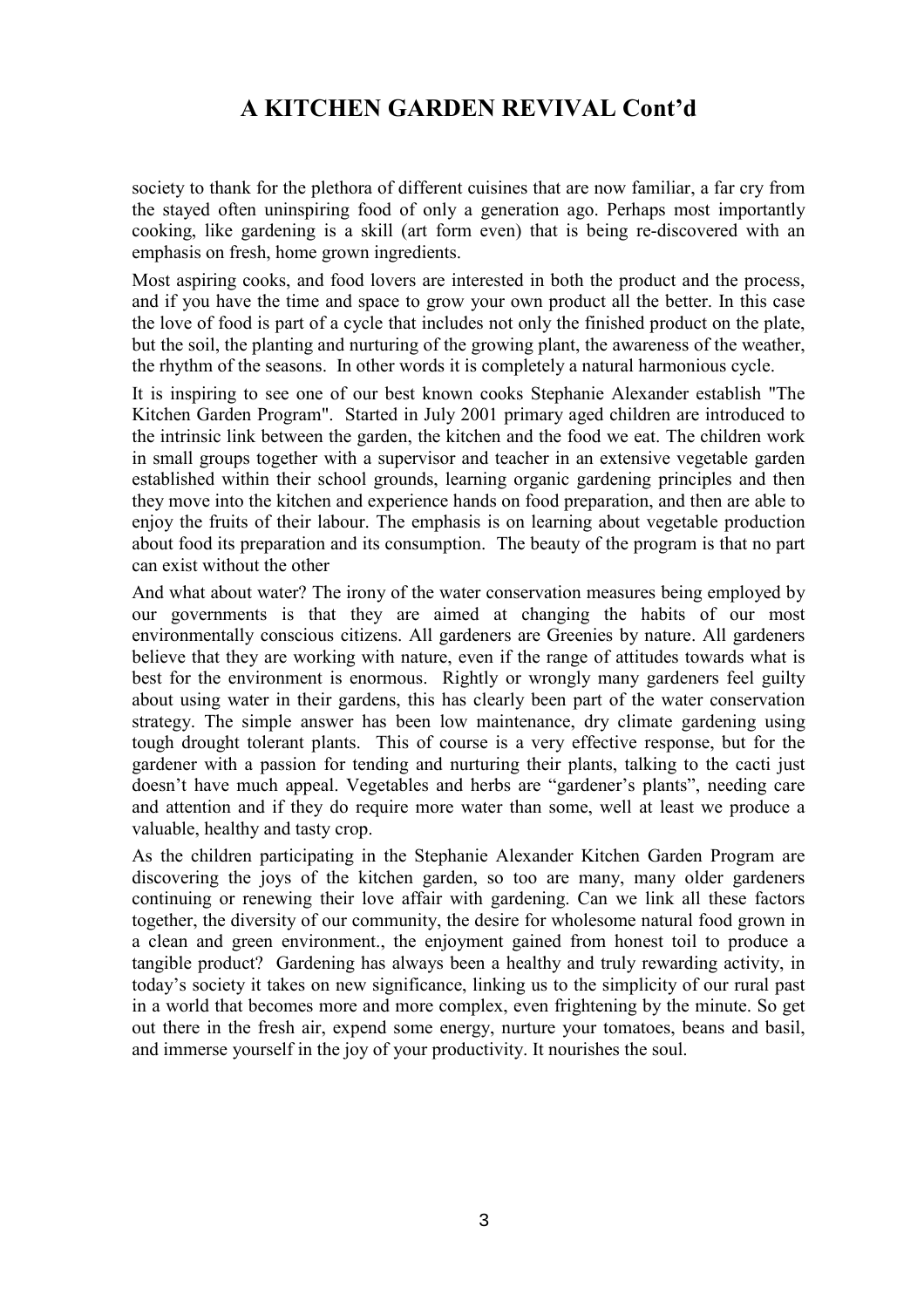**Doeg Investments Pty Ltd**<br>A B N 48 693 178 039

48 693 178 039 As Trustee for the **Wood Family Trust** Trading as

# **SCOTSBURN NURSERIES**

**300 PERRY ROAD KEYSBOROUGH VIC 3173** 

**Telephone 03 9798 7066 Facsimile 03 9798 63121 Email sales@scotsburn.biz Web Address www.scotsburn.biz** 

#### **At Scotsburn we Value:**

| Teamwork           | "We're a happy team at Scotsburn". Sporting analogies can be over           |
|--------------------|-----------------------------------------------------------------------------|
|                    | done, but there is little more inspiring than blending of the strengths and |
|                    | talents of individuals in a great team. Great teams stick together          |
|                    | cohesive and work toward a mutual goal.                                     |
| Respect, Trust and | "Just a little bit". Great teams are built on respect for, trust in and     |
| Reliability.       | reliance on each other.                                                     |
| Honesty            | "Honesty is the best policy". Not everything goes to plan, especially       |
|                    | not when we work with nature. Honesty in victory and defeat binds           |
|                    | teams together and makes them stronger.                                     |
| Responsibility and | Every member of a great team is committed to and responsible for the        |
| Commitment         | success of their own role and looks to support their team mates             |
|                    | wherever possible.                                                          |
| Communication      | Where are we going, why are we going and when will we get there?            |
| Quality            | "There is no substitute" OK, stole that one, but it is very true. We value  |
|                    | quality in everything we do, we might produce premium and budget            |
|                    | products but we will always use the best materials, tools and practices.    |
|                    | If it's worth doing, it's worth doing properly.                             |
| Community          | Our business is part of the community and will only prosper if our          |
|                    | community is healthy and vibrant. Wherever possible we support              |
|                    | community projects and requests for assistance.                             |
| Environment        | We believe that our plants improve the environment, so our practices        |
|                    | and principals must do the same. Not everyone will agree with our           |
|                    | decisions, but we always remember our environmental responsibility.         |
| Gardening          | Often we get wrapped up in the process of 'manufacturing' plants. We        |
|                    | value gardens, gardening and gardeners because they are such an             |
|                    | important part of the identity of our society.                              |
| Fun                | Gardening might be good for you, it may be good for the environment,        |
|                    | it may even have artistic merit, but nobody will garden if they don't       |
|                    | have some fun.                                                              |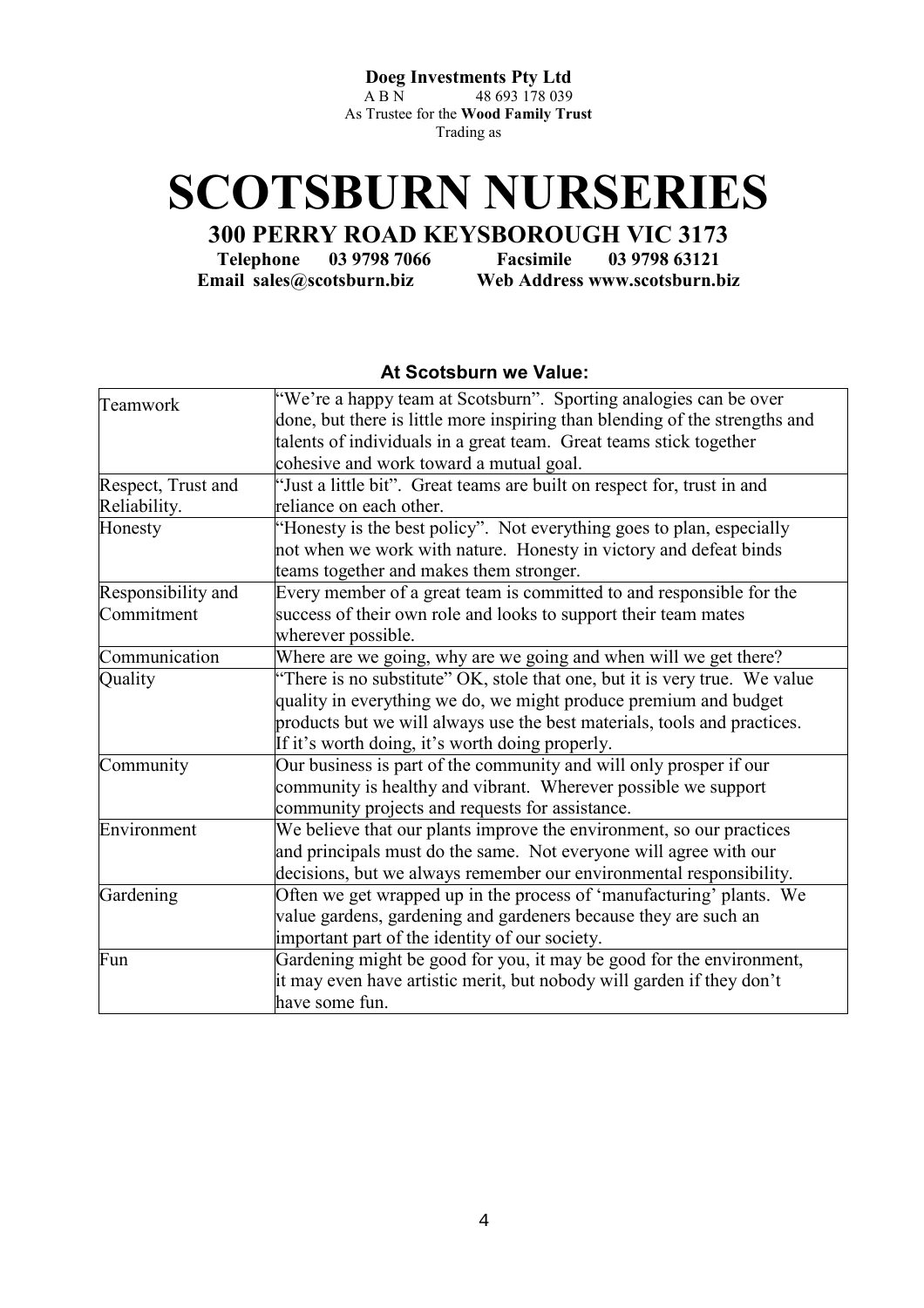#### **INDEX TO CATALOGUE**

| 5  |
|----|
| 6  |
|    |
| 8  |
| 8  |
| 9  |
| 9  |
| 9  |
| 37 |
| 41 |
| 41 |
| 41 |
|    |

#### **SCOTSBURN VEGETABLE AND HERB VARIETIES.**

#### Page Page

| <b>BASIL</b>                      | 10 | <b>ONION</b>           | 24 |
|-----------------------------------|----|------------------------|----|
| <b>BEAN</b>                       | 11 | <b>OREGANO</b>         | 25 |
| <b>BEETROOT</b>                   | 11 | <b>PARSLEY</b>         | 26 |
| <b>BOK CHOI</b>                   | 12 | <b>PARSNIP</b>         | 26 |
| <b>BRASSICA NOTES</b>             | 12 | <b>PEA</b>             | 27 |
| <b>BRASSICA ORIENTAL COMBO</b>    | 12 | <b>PUMPKIN</b>         | 27 |
| <b>BROCCOLI</b>                   | 13 | <b>RHUBARB</b>         | 28 |
| <b>BRUSSELS SPROUTS</b>           | 13 | <b>ROSEMARY</b>        | 28 |
| <b>CABBAGE</b>                    | 13 | <b>SAGE</b>            | 29 |
| <b>CAPSICUM</b>                   | 14 | <b>SHALLOT</b>         | 29 |
| <b>CARROT</b>                     | 16 | <b>SILVERBEET</b>      | 29 |
| <b>CAULIFLOWER</b>                | 16 | <b>SNAKE BEAN</b>      | 30 |
| <b>CELERY LEAF</b>                | 17 | <b>SNAP PEA</b>        | 30 |
| <b>CHILLI</b>                     | 17 | <b>SNOW PEA BIKINI</b> | 30 |
| <b>CHINESE BROCCOLI</b>           | 18 | <b>SPEARMINT</b>       | 30 |
| <b>CHINESE CABBAGE (WONG BOK)</b> | 18 | <b>SPINACH</b>         | 30 |
| <b>CHIVES</b>                     | 18 | <b>STRAWBERRY</b>      | 31 |
| <b>CORIANDER</b>                  | 19 | <b>SWEDE</b>           | 31 |
| <b>CORN</b>                       | 19 | <b>SWEET CORN</b>      | 31 |
| <b>CUCUMBER</b>                   | 19 | <b>TATSOI</b>          | 31 |
| DILL                              | 20 | <b>THYME</b>           | 32 |
| <b>EGGPLANT</b>                   | 20 | <b>TOMATO</b>          | 32 |
| <b>GARLIC</b>                     | 21 | <b>VIETNAMESE MINT</b> | 35 |
| <b>LEEK</b>                       | 21 | <b>WHEATGRASS</b>      | 35 |
| <b>LETTUCE</b>                    | 22 | <b>WINTER SALAD</b>    | 35 |
| <b>MINT</b>                       | 23 | <b>ZUCCHINI</b>        | 36 |
| <b>MIZUNA MUSTARD GREEN</b>       | 24 |                        |    |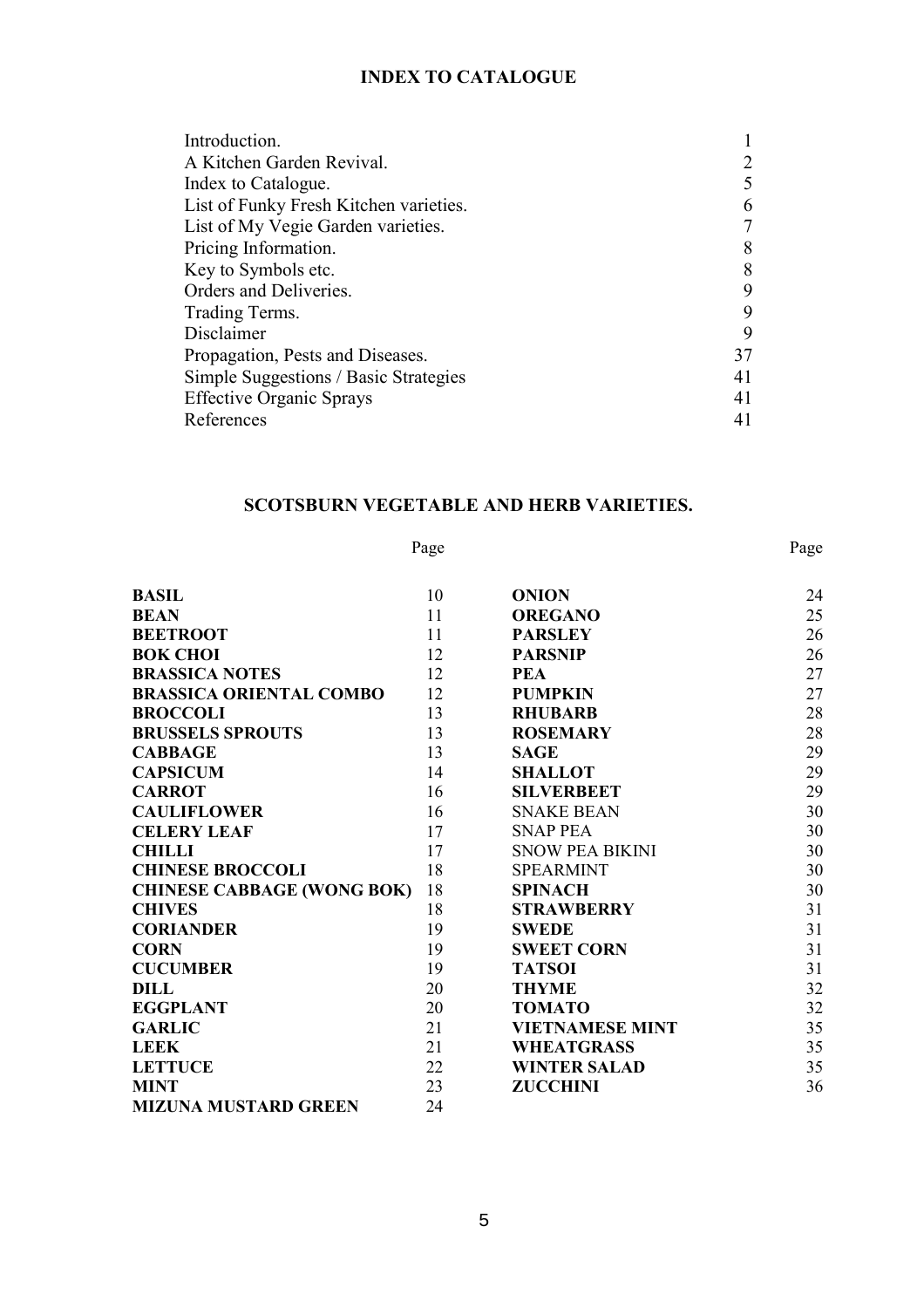## **LIST OF FUNKY FRESH KITCHEN VARIETIES**

| Code  |                                     | Page   | Code  |                            | Page |
|-------|-------------------------------------|--------|-------|----------------------------|------|
| 50515 | <b>BASIL COMBO</b>                  | 10     | 50127 | LETTUCE SALAD MIX          | 23   |
| 50516 | <b>BASIL GREEK</b>                  | 10     | 50561 | <b>MINT CHOCOLATE</b>      | 23   |
| 50511 | <b>BASIL LIMELIGHT</b>              | 10     | 50560 | <b>MINT COMMON</b>         | 23   |
| 50510 | <b>BASIL SWEET SCENTED</b>          | 10     | 50562 | MINT SPEARMINT             | 23   |
| 50517 | <b>BASIL THAI</b>                   | 10     | 50564 | MINT VARIEGATED APPLE      | 23   |
| 50101 | <b>BEAN BUTTER</b>                  | 11     | 50570 | MINT VIETNAMESE            | 24   |
| 50102 | <b>BEAN GREEN</b>                   | 11     | 50122 | MIZUNA MUSTARD GREENS      | 24   |
| 50136 | <b>BEAN MEXICAN CHILLI</b>          | 11     | 50566 | <b>ONION SALAD</b>         | 25   |
| 50103 | <b>BEAN SNAKE</b>                   | 11     | 50567 | <b>ONION SPRING</b>        | 25   |
| 50105 | <b>BEETROOT CHIOGGIA</b>            | 11     | 50580 | <b>OREGANO</b>             | 25   |
| 50110 | BEETROOT DETROIT                    | 12     | 50590 | PARSLEY CURLED             | 26   |
| 50109 | <b>BOK CHOI</b>                     | 12     | 50600 | PARSLEY ITALIAN            | 26   |
| 50121 | <b>BROCCOLI CHINESE KAILAAN</b>     | 13     | 50128 | <b>PARSNIP</b>             | 26   |
| 50104 | <b>BROCCOLI MARATHON</b>            | 13     | 50129 | PEA GREEN MASSEY GEM       | 27   |
| 50123 | CABBAGE CHINESE WONG BOK            | 14     | 50131 | PEA SNAP HONEY POD         | 27   |
| 50106 | <b>CABBAGE GREEN CORONETTE</b>      | 14     | 50132 | PEA SNOW BIKINI            | 27   |
| 50142 | <b>CAPSICUM BELL YELLOW</b>         | 14     | 50114 | <b>PUMPKIN JAP</b>         | 28   |
| 50137 | CAPSICUM COURTYARD                  | 15     | 50116 | <b>RHUBARB VICTORIA</b>    | 28   |
| 50117 | <b>CAPSICUM SWEET MAMA</b>          | 15     | 50615 | <b>ROSEMARY BLUE</b>       | 28   |
| 50113 | <b>CARROT GOLF BALL</b>             | 16     | 50620 | <b>SAGE BROAD LEAFED</b>   | 29   |
| 50111 | CARROT LITTLE FINGERS               | 16     | 50568 | <b>SHALLOT</b>             | 29   |
| 50107 | <b>CAULIFLOWER PEGASUS</b>          | 16     | 50118 | SILVERBEET FORDHOOK        | 29   |
| 50108 | <b>CELERY LEAF</b>                  | 17     | 50103 | <b>SNAKE BEANS</b>         | 30   |
| 30708 | CHILLI BIRDSEYE (THAI)              | 17     | 50131 | <b>SNAP PEA HONEY POD</b>  | 30   |
| 30705 | <b>CHILLI HABANERO</b>              | 17     | 50132 | <b>SNOW PEA BIKINI</b>     | 30   |
| 30701 | CHILLI JALAPENO                     | 18     | 50562 | <b>SPEARMINT</b>           | 30   |
| 50121 | CHINESE BROCCOLI KAILAAN            | 18     | 50119 | <b>SPINACH IRONMAN</b>     | 30   |
| 50123 | CHINESE CABBAGE (WONG BOK)          | 18     | 50125 | STRAWBERRY TEMPTATION      | 31   |
| 50520 | <b>CHIVES</b>                       | 18     | 50565 | <b>SWEDE</b>               | 31   |
| 50525 | <b>CHIVES GARLIC</b>                | 18     | 50133 | <b>TATSOI SALAD GREENS</b> | 31   |
| 50530 | <b>CORIANDER</b>                    | 19     | 50640 | THYME COMMON/GARDEN        | 32   |
| 50138 | <b>CUCUMBER LEBANESE</b>            | $20\,$ | 50641 | TOMATO BLACK RUSSIAN       | 32   |
| 50115 | <b>CUCUMBER LONG GREEN BURPLESS</b> | 20     | 50642 | <b>TOMATO GREEN ZEBRA</b>  | 33   |
| 50540 | <b>DILL</b>                         | 20     | 50643 | TOMATO MORTGAGE LIFTER     | 33   |
| 50120 | EGGPLANT BONICA                     | 21     | 50646 | TOMAT0 PATIO ROMA          | 33   |
| 50143 | <b>EGGPLANT LEBANESE</b>            | 21     | 50644 | TOMATO PRINCIPE BORGHESE   | 34   |
| 50545 | <b>GARLIC</b>                       | 21     | 50645 | TOMATO TOMMY TOE           | 35   |
| 50139 | LEEK LONGINA                        | 21     | 50570 | <b>VIETNAMESE MINT</b>     | 35   |
| 50141 | LETTUCE BABY COMBO                  | 22     | 50569 | <b>WHEATGRASS</b>          | 35   |
| 50124 | LETTUCE COS                         | 22     | 50150 | ZUCCHINI BLACK JACK        | 36   |
| 50126 | LETTUCE GREEN CORAL                 | 22     | 50155 | ZUCCHINI GOLD RUSH         | 36   |
| 50127 | LETTUCE RED OAKLEAF                 | 23     |       |                            |      |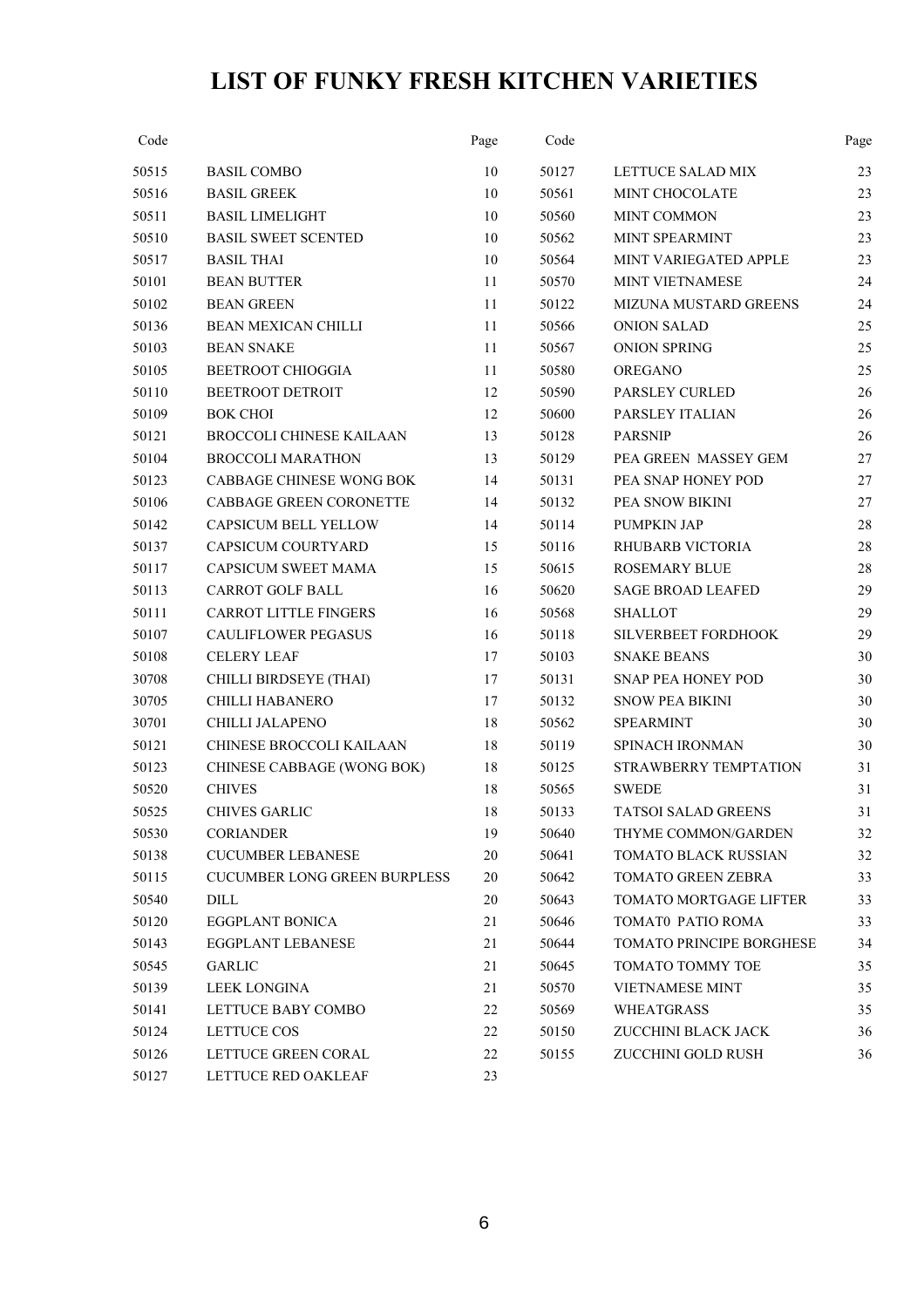## **LIST OF MY VEGIE GARDEN VARIETIES**

| Code  |                                     | Page   | Code  |                              | Page |
|-------|-------------------------------------|--------|-------|------------------------------|------|
| 20115 | <b>BASIL COMBO</b>                  | 10     | 30680 | LETTUCE SALAD MIX            | 23   |
| 20111 | <b>BASIL LIMELIGHT</b>              | 10     | 20180 | <b>ONION CREAM GOLD</b>      | 24   |
| 20113 | <b>BASIL SWEET SCENTED</b>          | 10     | 30700 | <b>ONION RED SKIN</b>        | 25   |
| 20118 | <b>BEAN BUTTER</b>                  | 11     | 20160 | <b>ONION SPRING</b>          | 25   |
| 20177 | <b>BEAN GREEN</b>                   | 11     | 20170 | <b>ONION WHITE GLOBE</b>     | 25   |
| 30590 | <b>BEETROOT DETROIT</b>             | 12     | 20186 | <b>OREGANO</b>               | 25   |
| 30650 | <b>BOK CHOI</b>                     | 12     | 20190 | PARSLEY CURLED               | 26   |
| 30610 | <b>BRASSICA ORIENTAL COMBO</b>      | 12     | 20195 | PARSLEY ITALIAN              | 26   |
| 30600 | <b>BROCCOLI MARATHON</b>            | 13     | 20223 | PEA GREEN MASSEY GEM         | 27   |
| 30620 | <b>BRUSSELS SPROUTS TAVERNOS</b>    | 13     | 20222 | PEA SNAP HONEY POD           | 27   |
| 30630 | <b>CABBAGE CANNON BALL MINI</b>     | 13     | 20220 | PEA SNOW BIKINI              | 27   |
| 30660 | CABBAGE GREEN CORONETTE             | 14     | 20205 | PUMPKIN BUTTERNUT            | 27   |
| 30640 | <b>CABBAGE SAVOY KING</b>           | 14     | 20203 | <b>PUMPKIN JAP</b>           | 28   |
| 20120 | CAPSICUM CALIFORNIAN WONDER         | 15     | 20200 | PUMPKIN QUEENSLAND BLUE      | 28   |
| 20122 | CAPSICUM COURTYARD                  | 15     | 20208 | <b>RHUBARB VICTORIA</b>      | 28   |
| 20124 | <b>CAPSICUM LONG SWEET GREEN</b>    | 15     | 20209 | <b>SAGE BROAD LEAFED</b>     | 29   |
| 20125 | CAPSICUM LONG SWEET YELLOW          | 15     | 20210 | SILVERBEET FORDHOOK          | 29   |
| 20123 | <b>CAPSICUM SWEET MIX</b>           | 15     | 20212 | SILVERBEET RAINBOW CHARD     | 30   |
| 20131 | <b>CARROT LITTLE FINGERS</b>        | 16     | 20215 | <b>SILVERBEET RUBY CHARD</b> | 30   |
| 30665 | <b>CAULIFLOWER PEGASUS</b>          | 16     | 20222 | SNAP PEA HONEY POD           | 30   |
| 30666 | <b>CAULIFLOWER BABY WHITE</b>       | 16     | 20220 | <b>SNOW PEA BIKINI</b>       | 30   |
| 20127 | <b>CHILLI HOT STUFF</b>             | 17     | 20225 | SPINACH IRONMAN              | 30   |
| 20121 | CHILLI HUNGARIAN HOT YELLOW         | 18     | 20227 | STRAWBERRY TEMPTATION        | 31   |
| 20126 | <b>CHILLI WILDFIRE</b>              | 18     | 20130 | <b>SWEET CORN</b>            | 31   |
| 20128 | <b>CHIVES</b>                       | 18     | 20224 | THYME COMMON/GARDEN          | 32   |
| 20129 | <b>CORIANDER</b>                    | 19     | 20251 | TOMATO CHERRY MIX            | 32   |
| 20130 | <b>CORN HONEY SWEET</b>             | 19     | 20240 | <b>TOMATO GROSSE LISSE</b>   | 33   |
| 20285 | <b>CUCUMBER CRYSTAL APPLE</b>       | 20     | 20245 | TOMATO OXHEART               | 33   |
| 20280 | <b>CUCUMBER LEBANESE</b>            | 20     | 20241 | TOMATO PATIO ROMA            | 33   |
| 20140 | <b>CUCUMBER LONG GREEN BURPLESS</b> | 20     | 20261 | <b>TOMATO ROMA</b>           | 34   |
| 20290 | EGGPLANT BONICA                     | 21     | 20263 | TOMATO ROUGE DE MARMANDE     | 34   |
| 20295 | EGGPLANT LEBANESE                   | 21     | 20250 | TOMATO SWEET BITE            | 34   |
| 30690 | <b>LEEK LONGINA</b>                 | 21     | 20242 | TOMATO TINY TIM              | 34   |
| 20156 | LETTUCE BABY COMBO                  | 22     | 20265 | <b>WINTER SALAD</b>          | 35   |
| 30680 | LETTUCE BUTTERHEAD                  | 22     | 20270 | ZUCCHINI BLACK JACK          | 36   |
| 20151 | LETTUCE COS                         | 22     | 20272 | ZUCCHINI GOLD RUSH           | 36   |
| 20150 | <b>LETTUCE ICEBERG</b>              | $22\,$ |       |                              |      |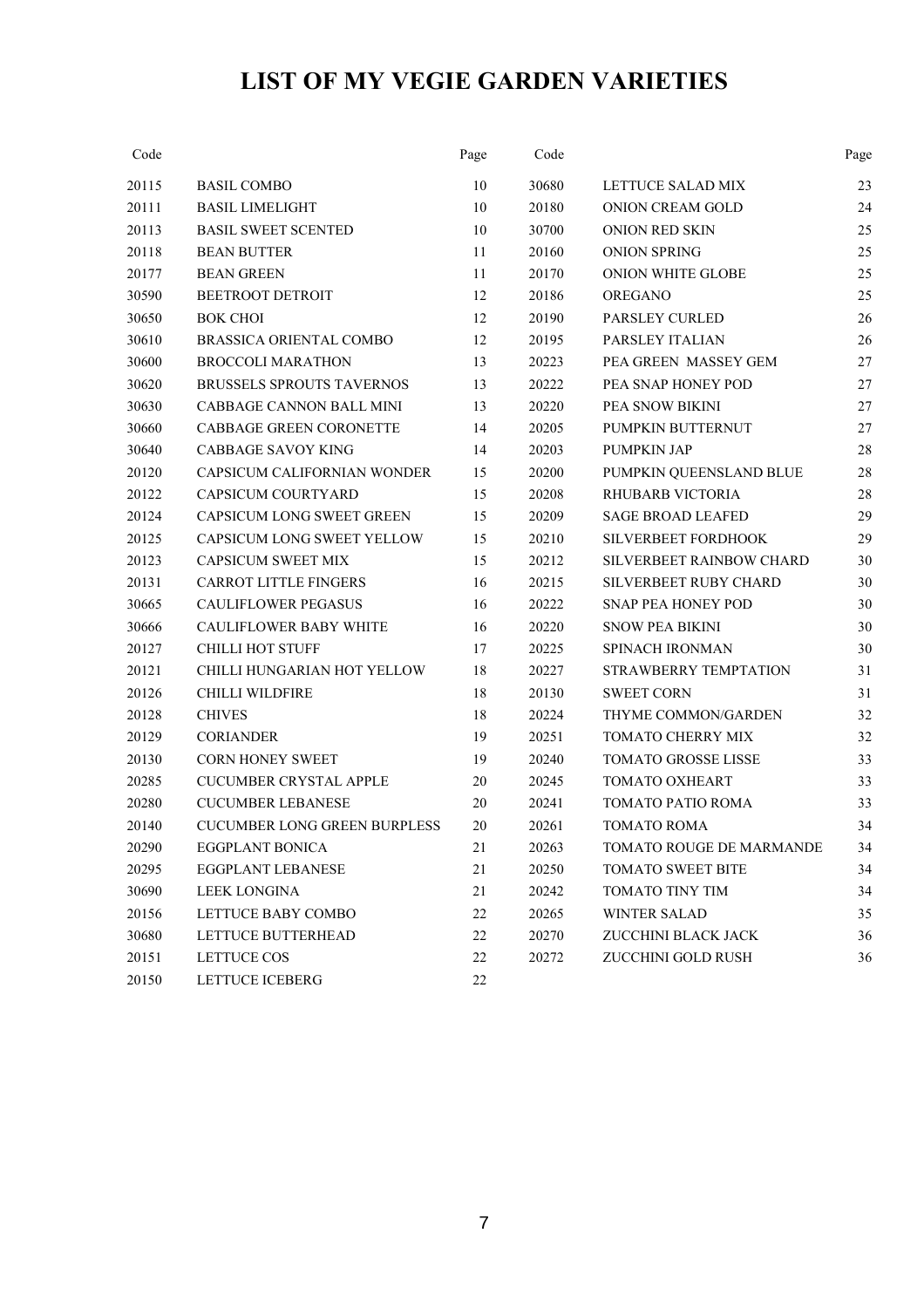#### **KEY TO CATALOGUE SYMBOLS:**

| <b>MVG</b> My Vegie Garden     | Metric vegetables seedlings. |
|--------------------------------|------------------------------|
| <b>FFK</b> Funky Fresh Kitchen | 100mm Square Pot.            |

Note 1 The five-digit number alongside our range name is our Stock Code. Note 2 "Maturity": relates to green seedlings primarily. Advanced plants in our Funky Fresh Kitchen range will generally mature more quickly.

#### **POINT-OF-SALE INFORMATION**

We have a range of point-of-sale promotional material available to support retail sales. Please call the office or speak to our sales representative if you require copies.

#### **CULTURAL INFORMATION**

Leaflets are available for Basil, Brassica vegetables, Capsicum, Onions, Tomatoes and others. Please call us if you require copies, or any advice on holding and growing vegetable and herb seedlings. Alternatively, please check our website at www.scotsburn.biz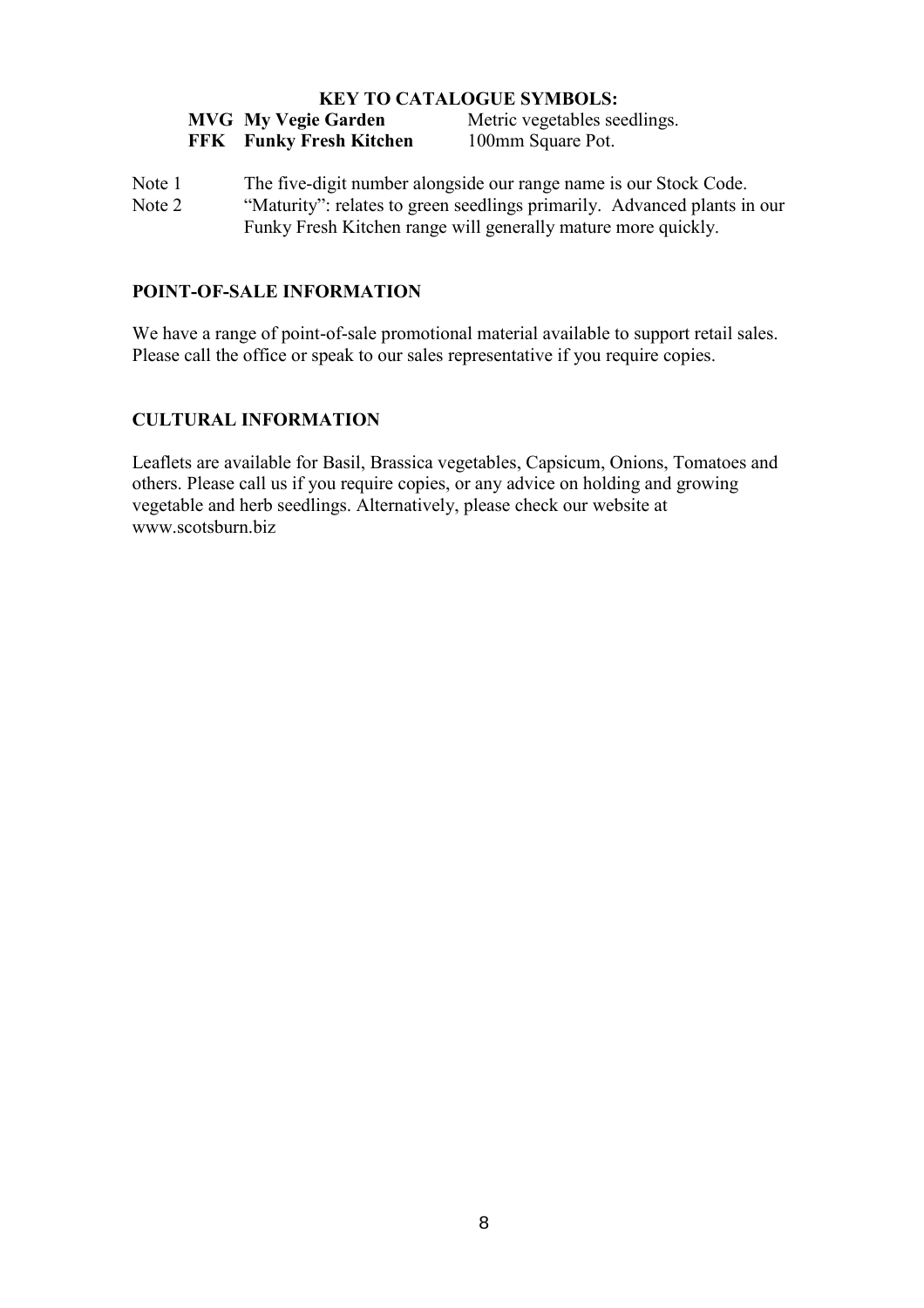#### **ORDERS AND DELIVERIES**

Any queries regarding stock can be addressed to our sales people who have more than seven years experience in the field, and are happy to advise on selection and display of your stock. Production staff at the nursery is also qualified and experienced and have access to an extensive range of material on cultural queries regarding any of our products.

Seedling and bloomer availability sheets are prepared each Monday morning or more frequently as required. For general order delivery we ask you to fax or telephone your requirements through by **12.00 noon the day prior to delivery**. We believe it is imperative for the retailer to replenish stock frequently, and consequently, we offer two regular calls per week. If, however, you need stock between your regular calls please contact us and we will do our very best to deliver within 24 hours. Wherever possible forward ordering for large quantities is appreciated.

#### Should you have any further queries please do not hesitate to contact **Kaye or Peter by 'phone on 03 9798 7066, fax us on 03 9798 3121 or Email us at: sales@scotsburn.biz**

#### **TRADING TERMS**

Minimum Order \$200.00

Settlement discount:

3% off the nett amount of invoices paid by the end the month following delivery.

Delivery is free throughout the Melbourne Metropolitan and Geelong areas. Deliveries via Van Berkel's Plant Transport for country customers are free of charge but we must insist on \$300.00 minimum orders, otherwise a \$35.00 Delivery fee will be charged.

Deliveries to Southern New South Wales and Eastern South Australia are also catered for on a FOB basis. Our specialist carrier to these areas offers very competitive rates.

Details of Van Berkel's country delivery schedules are available on our website www.scotsburn.biz

Errors and Claims: please notify us within seven days of any invoicing errors or claims for replacement of stock so they can be dealt with immediately to our mutual satisfaction.

#### **DISCLAIMER**

All our plants and seedlings are offered and sold subject to the following conditions of sale. The label photograph and description under which our plants and seedlings are sold signifies, no more than we believe they have been selected from reliable stocks and in no case does the description signify that the resultant crop will grow true to our description. We give no warranty expressed or implied, as to the description, growth, quality, purity or productiveness of the seedlings or other goods and will not be responsible for the resultant crop. We endeavour to maintain supplies of all the seedling varieties listed in this catalogue throughout the season; however, we feel we must warn customers that there are times when this is just not possible.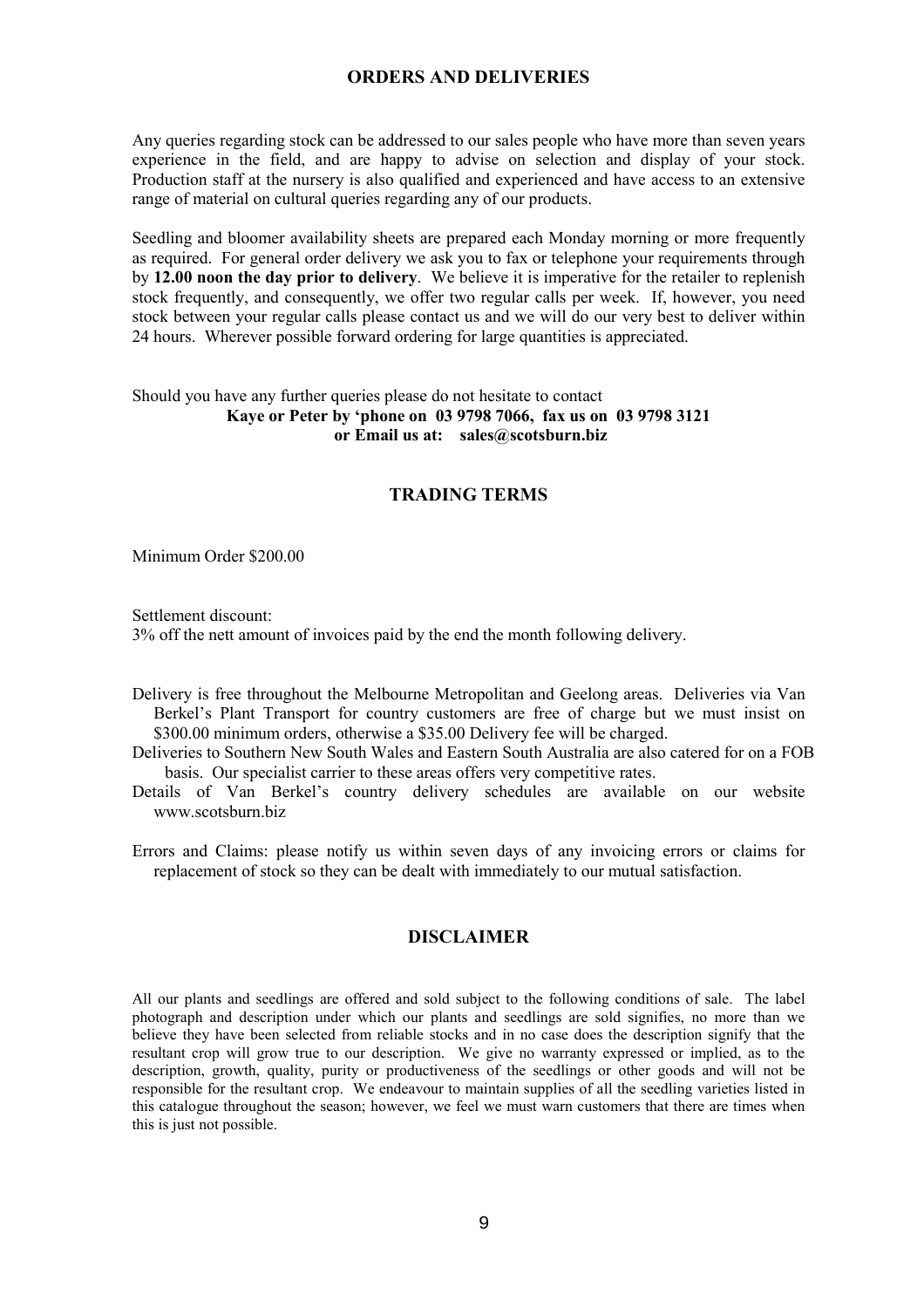| Ocimum basilicum                                                                               | <b>LAMIACEAE</b>     |
|------------------------------------------------------------------------------------------------|----------------------|
| Maturity $6-8$ weeks from transplanting                                                        | Spacing $20 - 25$ cm |
| Full sun                                                                                       | $Available Nov-Feb$  |
| There are several types of Basil differing in size, shape, colour and odour of leaves. Basil   |                      |
| prefers night temperatures above 15° Celsius and high levels of light, so do not be tempted to |                      |
| plant too early. Please note, due to the erratic nature of Spring temperatures, Basil is not   |                      |
| consistently available until November and can be planted with good results until the end of    |                      |
| February. Basil makes an excellent container specimen.                                         |                      |
| A cultural information leaflet is available on request.                                        |                      |

**BASIL COMBO Ocimum basilicum** Funky Fresh Kitchen 50515 My Vegie Garden 20115

Basil Combo offers both a series of taste and decorative sensations. Three basils are included in the mix; Sweet Basil, Purple Basil, and Limelight Basil. Basil needs night temperatures above 15 degrees Celsius and high levels of light, so do not be tempted to plant too early.

| <b>BASIL GREEK</b>         |       | Ocimum basilicum |
|----------------------------|-------|------------------|
| <b>Funky Fresh Kitchen</b> | 50516 |                  |

Greek Basil is a more robust (basil) annual with small green aromatic oval leaves. Suitable for garden borders or containers, Greek Basil does best in a sunny sheltered position or on a sunny windowsill. Planted in November it will happily produce until May

| <b>BASIL LIMELIGHT</b>     |                       | Ocimum basilicum |
|----------------------------|-----------------------|------------------|
| <b>Funky Fresh Kitchen</b> | 50511 My Vegie Garden |                  |

Lighter in both colour and flavour than Sweet Basil, Limelight basil has distinctive serrated leaves and makes a strikingly attractive plant. It is quite compact and is ideal for borders and containers.

| <b>BASIL SWEET SCENTED</b> |                       | Ocimum basilicum |
|----------------------------|-----------------------|------------------|
| <b>Funky Fresh Kitchen</b> | 50510 My Vegie Garden |                  |

Sweet Basil is one of the most favourite Summer herbs. Best grown between November and February, as it is averse to cold nights. It should also be protected from strong winds. Allow Basil plants to dry out between irrigations; this will help to prevent "damping off". Young leaves can be harvested at any time once the plant is established, and can be used fresh, frozen or dried. Basil has many uses; culinary, medicinal, cosmetic and as an insect repellent.

| <b>BASIL THAI</b>          | Ocimum basilicum var. thyrsiflorum |
|----------------------------|------------------------------------|
| <b>Funky Fresh Kitchen</b> |                                    |

Although classified as a tender annual, Thai Basil is one of the easiest Basils to grow in a temperate climate. Thai Basil has a dark purple/brown stem and olive green to purple oval pointed leaves that are highly aromatic. Pick back to keep compact. Use in all manner of Asian cuisine.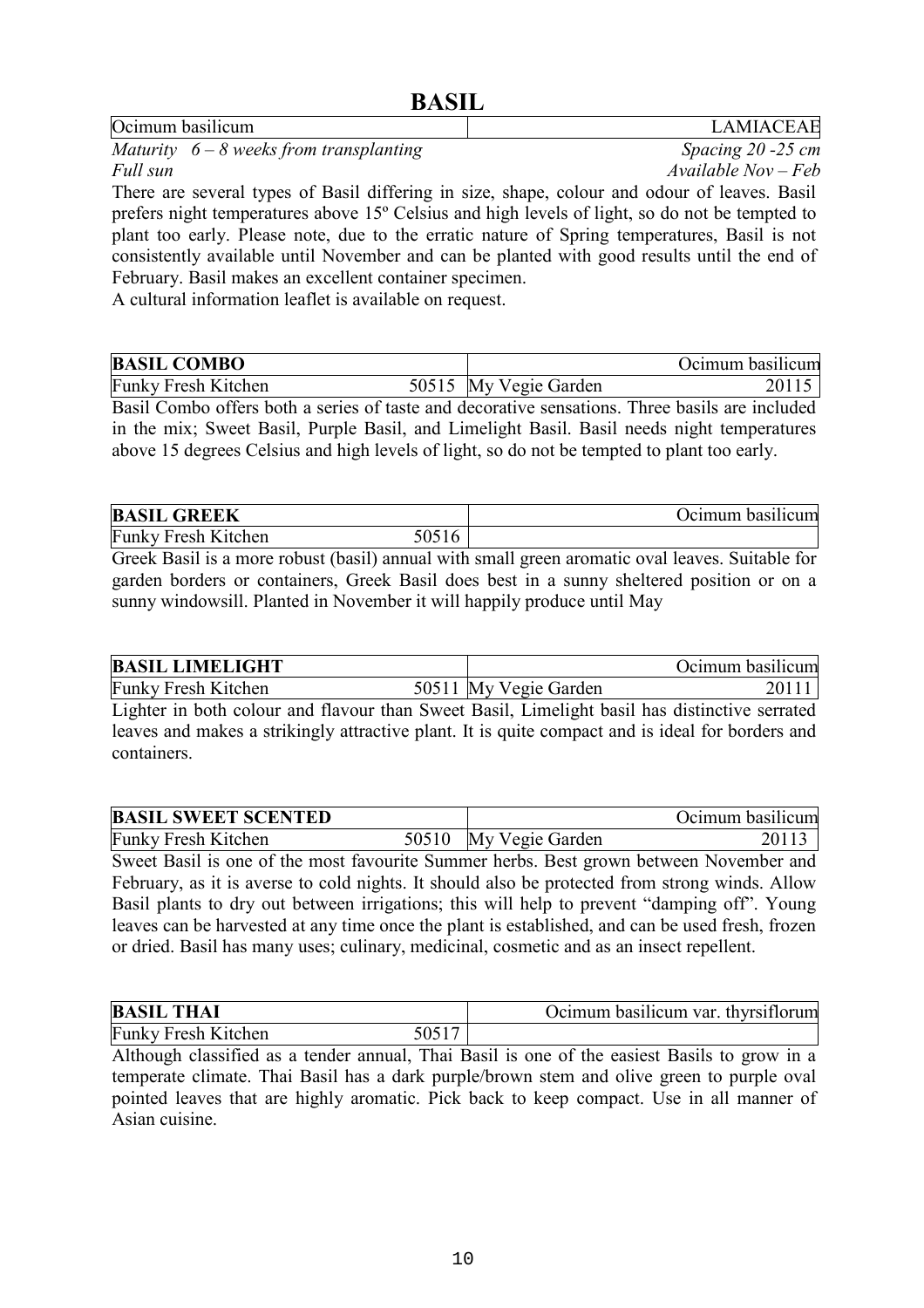#### **BEAN**

| <i>Phaseolus vulgaris</i>                                                                   | <b>FABACEAE</b>       |
|---------------------------------------------------------------------------------------------|-----------------------|
| Maturity $8-10$ weeks                                                                       | Spacing 20cm          |
| Full sun                                                                                    | $Available Aug - May$ |
| A popular Summer vegetable that matures quickly and requires relatively little space. Beans |                       |

should be planted in a trench in a sunny but protected position. Apply a general-purpose fertiliser prior to planting, then follow up with a side dressing once flowers begin. Maintain regular watering.

| <b>BEAN BUTTER</b>         |                       | Phaseolus vulgaris |
|----------------------------|-----------------------|--------------------|
| <b>Funky Fresh Kitchen</b> | 50101 My Vegie Garden |                    |

Butter Beans are a dwarf stringless variety with buttery-yellow edible pods that grow to about 12cm. They have a vigorous habit, preferring moist, well drained soil, do best in full sun and are frost tender. Butter Beans can be grown in a container. Excellent served with a splash of olive-oil or a nob of butter, black pepper and a dusting of parsley.

| <b>BEAN GREEN</b>          |                       | Phaseolus vulgaris |
|----------------------------|-----------------------|--------------------|
| <b>Funky Fresh Kitchen</b> | 50102 My Vegie Garden |                    |

Green Bean is a vigorous bush variety producing high yields. Pods are round, smooth and uniform, 13cm to 14cm in length. Full sun and well drained soil are essential for the best results. Next time you make a Greek Salad add a handful of tender young beans to the mix.

| <b>BEAN SNAKE</b>          |  | Vigna unguiculata sesquipedalis |  |
|----------------------------|--|---------------------------------|--|
| <b>Funky Fresh Kitchen</b> |  |                                 |  |

Snake Bean is a tall climbing variety that will only thrive in the Summer months as it is sensitive to cold. They need to be grown quickly with plenty of water, the beans are stringless and have long pods that should be picked at about 30 - 60cm in length and be harvested by twisting rather than pulling, otherwise the growing tip can be damaged. Snake beans are best suited to stir frying as boiling makes them floury to taste. *Maturity 8- 10 weeks Spacing 30 - 40cm*

*Full sun Available Aug - Feb Requires support* 

## **BEETROOT**

| Beta vulgaris                                                                                 | <b>CHENOPODIACEAE</b>    |
|-----------------------------------------------------------------------------------------------|--------------------------|
| Maturity 10 - 12 weeks                                                                        | Spacing 15 - 18cm        |
| Full sun                                                                                      | $A$ vailable Feb $-J$ un |
| Beetroot will grow in most garden soils, like all root vegetables the soil needs to be deeply |                          |
| cultivated and contain plenty of organic matter.                                              |                          |

| <b>BEETROOT CHIOGGIA</b>   |       | <i>Beta vulgaris</i> |
|----------------------------|-------|----------------------|
| <b>Funky Fresh Kitchen</b> | 50105 |                      |

Beetroot Chioggia is a very old Italian variety with striking concentric rings through the flesh. Chioggia has a mild flavour that is best suited to roasting. They will retain their 'Bulls eye' markings when cut freshly out of the oven. Young leaves are excellent in salad.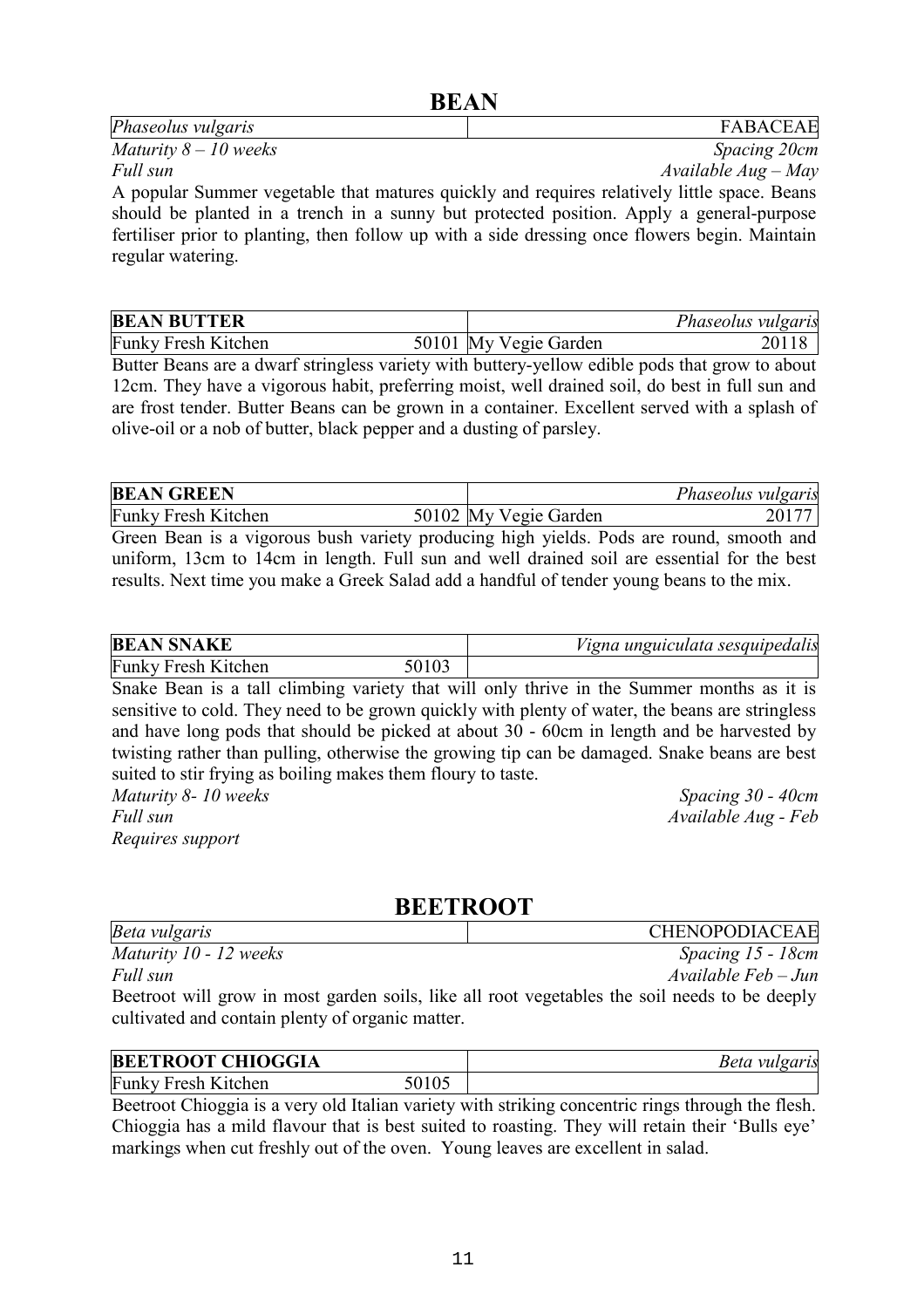## **BEETROOT Cont'd**

| <b>BEETROOT DETROIT</b>    |       |                 | Beta vulgaris |
|----------------------------|-------|-----------------|---------------|
| <b>Funky Fresh Kitchen</b> | 50110 | My Vegie Garden |               |

Beetroot like all root vegetables prefers deeply cultivated soil that contains plenty of organic matter. Beetroot Detroit is a smooth skinned, globe shaped variety with excellent flavour. Harvest when they are the size of tennis balls as larger size can become woody and unpleasant. Young beet leaves can be eaten like Silverbeet or included in a mix of salad leaves.

#### **BOK CHOI**

| <b>BOK CHOI</b>     |                       | <i>Brassica rapa var. chinensis</i> |
|---------------------|-----------------------|-------------------------------------|
| <b>Stir Fry</b>     |                       | <b>BRASSICAEAE</b>                  |
| Funky Fresh Kitchen | 50109 My Vegie Garden | 30650                               |

Bok Choi is a popular year round, delicious leafy Asian vegetable, easy to grow in a sunny position with rich well drained soil. Bok Choi is a non- heading Brassica grown for its broad white stalk and soft blue green oval leaf. Best suited to stir frying or steaming to retain its crisp, crunchy taste. Pick often similar to Silverbeet.

Refer to Pests and Diseases and Brassica notes.

*Maturity 6 – 8 weeks* Spacing 20cm *Full sun Available All year.*

#### **BRASSICA NOTES**

A great genus of plants that are very well represented in modern day agriculture and horticulture. The members of the genus may be collectively known as cabbages or as mustards. Almost all parts of some species or other have been developed for food, including the root (Swedes, Turnips) stems (Kohlrabi) leaves (Cabbages, Brussels Sprouts) flowers (Broccoli, Kailaan, Broccolini, Cauliflower) and seeds (Mustard Seed, Rapeseed (Canola). Some forms with white or purple flowers are grown for decorative purposes (Stock, Alyssum). Those represented in this catalogue are: Bok Choi, Brassica Oriental, Broccoli, Brussels Sprouts, Cabbage, Cauliflower, Chinese Cabbage, Chinese Broccoli, Mizuna and Tatsoi. All require enriched garden beds prior to planting or quality potting mix, additional compost or liquid fertiliser is beneficial during growing period. Refer to Pests, Disease and Cultivation.

#### **BRASSICA ORIENTAL COMBO**

| <b>BRASSICA ORIENTAL COMBO</b>                                                      | <i>Brassica rapa var.</i> |       |  |
|-------------------------------------------------------------------------------------|---------------------------|-------|--|
|                                                                                     | My Vegie Garden           | 30610 |  |
| An Agian vogateble mix of El Pressions including 2 verioties of Delz Choi Wang Polz |                           |       |  |

An Asian vegetable mix of F1 Brassicas, including 2 varieties of Pak Choi, Wong Bok, Michihilli (both varieties of Chinese Cabbage) and Japanese Green Mizuna. Plant in well drained soil in a sunny position and pick leaves frequently from the outside in. Refer to Pests and Diseases and Brassica Notes

*Maturity 6 – 8 weeks* Spacing 20cm *Full sun Available All year.*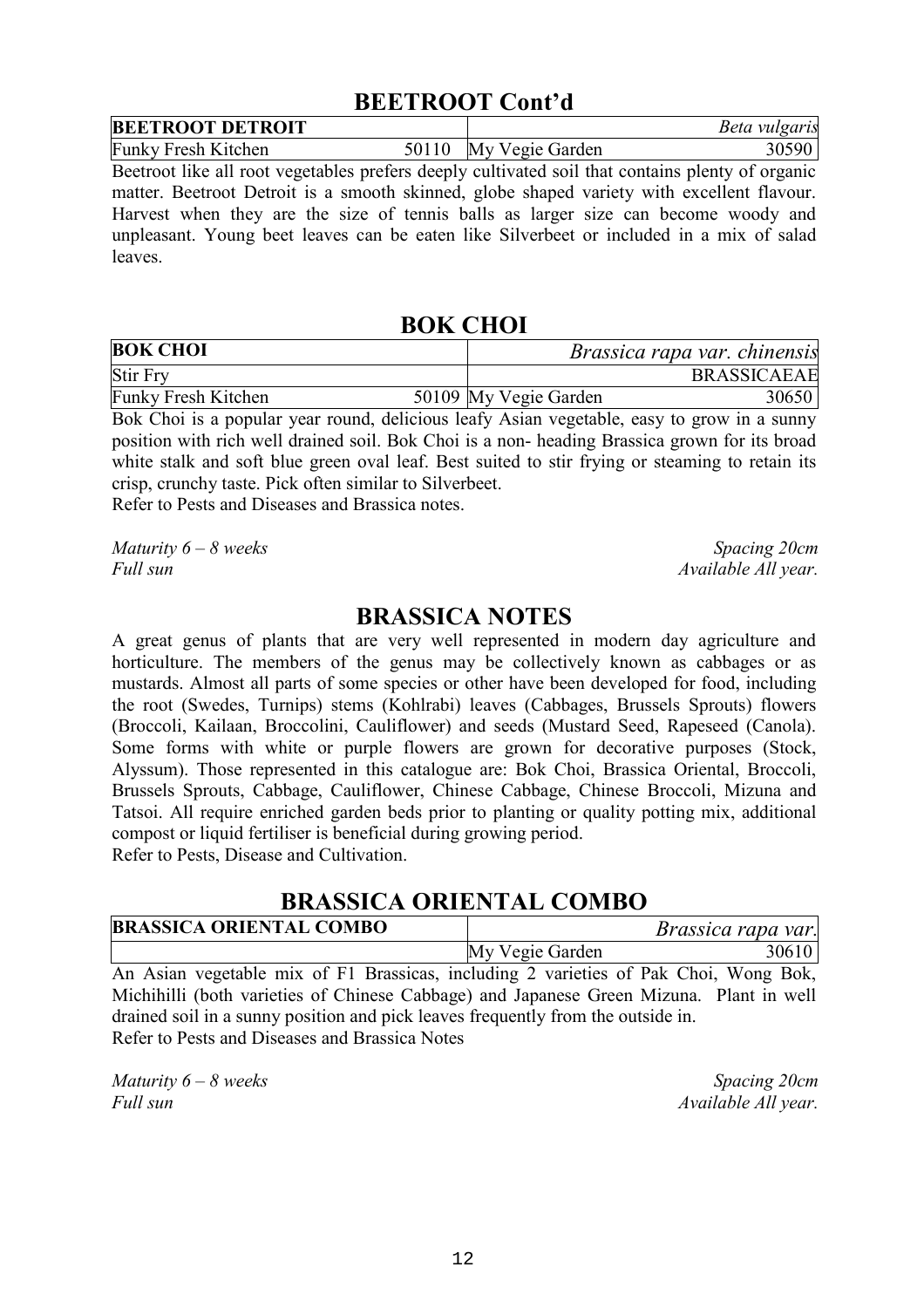## **BROCCOLI**

| Brassica oleracea.              |       | <b>BRASSICAEA</b>                  |
|---------------------------------|-------|------------------------------------|
| <b>BROCCOLI CHINESE KAILAAN</b> |       | Brassica oleracea var. albroglabra |
| Funky Fresh Kitchen             | 50121 |                                    |

This is one of the best green vegetables to grow at home. The flavour is mild and slightly sweet, with a hint of nuttiness. It remains tender, without falling apart when cooked quickly, but is mild and sweet enough to eat raw in a salad. Kailaan is easy to grow and should be ready to pick in 8-10 weeks from planting.

Refer to Pests and Diseases and Brassica Notes

*Maturity 8 – 10 weeks* Spacing 25 -35cm *Full sun Available All Year*

| <b>BROCCOLI MARATHON</b>   | Brassica oleracea var. italica |       |
|----------------------------|--------------------------------|-------|
| <b>Funky Fresh Kitchen</b> | 50104 My Vegie Garden          | 30600 |

A popular year round vegetable with an extended picking period. Best kept well cultivated and side dressed with nitrogenous fertiliser. Broccoli Marathon has an upright habit and produces well formed domed blue-green flower heads. Pick central head first and then side branches as they develop.

Refer to Pests and Diseases and Brassica Notes.

*Maturity 10 – 12 weeks* Spacing 30cm *Full sun Available Feb – Jun*

#### **BRUSSELS SPROUTS**

| <b>BRUSSELS SPROUTS TAVERNOS</b>                                                             |                 | Brassica oleracea var. gemmifera |
|----------------------------------------------------------------------------------------------|-----------------|----------------------------------|
|                                                                                              | My Vegie Garden | 30620                            |
| Tavernos is a vigorous variety, of medium height, producing spherical, medium sized sprouts. |                 |                                  |

Fertilise well before planting as sprouts need good rich soil. They are easy to grow but need cool weather to produce good firm sprouts. Plant in late Summer to develop strong frames, allowing the sprouts to develop as the weather cools. Pick from the base of stalk as sprouts develop and become firm.

Refer to Pests and Diseases and Brassica Notes.

*Maturity 16 - 20weeks* Spacing 60cm **Spacing 60cm Spacing 60cm** *Full sun Available Jan – May*

#### **CABBAGE**

| <b>CABBAGE CANNON BALL MINI</b>                                                            | Brassica oleracea var. capitata |       |
|--------------------------------------------------------------------------------------------|---------------------------------|-------|
| Full sun                                                                                   | My Vegie Garden                 | 30630 |
| A mini "boutique" style cabbage that is fun to grow. Great for containers, but remember to |                                 |       |

grow in good quality potting mix and feed with liquid fertiliser during growing period. Cannon Ball Mini has good tip burning tolerance, caused by harsh winds or excessive sun. Refer to Pests and Diseases and Brassica Notes.

*Maturity 10 - 12 weeks* Spacing 30 - 40cm *Full sun Available Jan – Jun*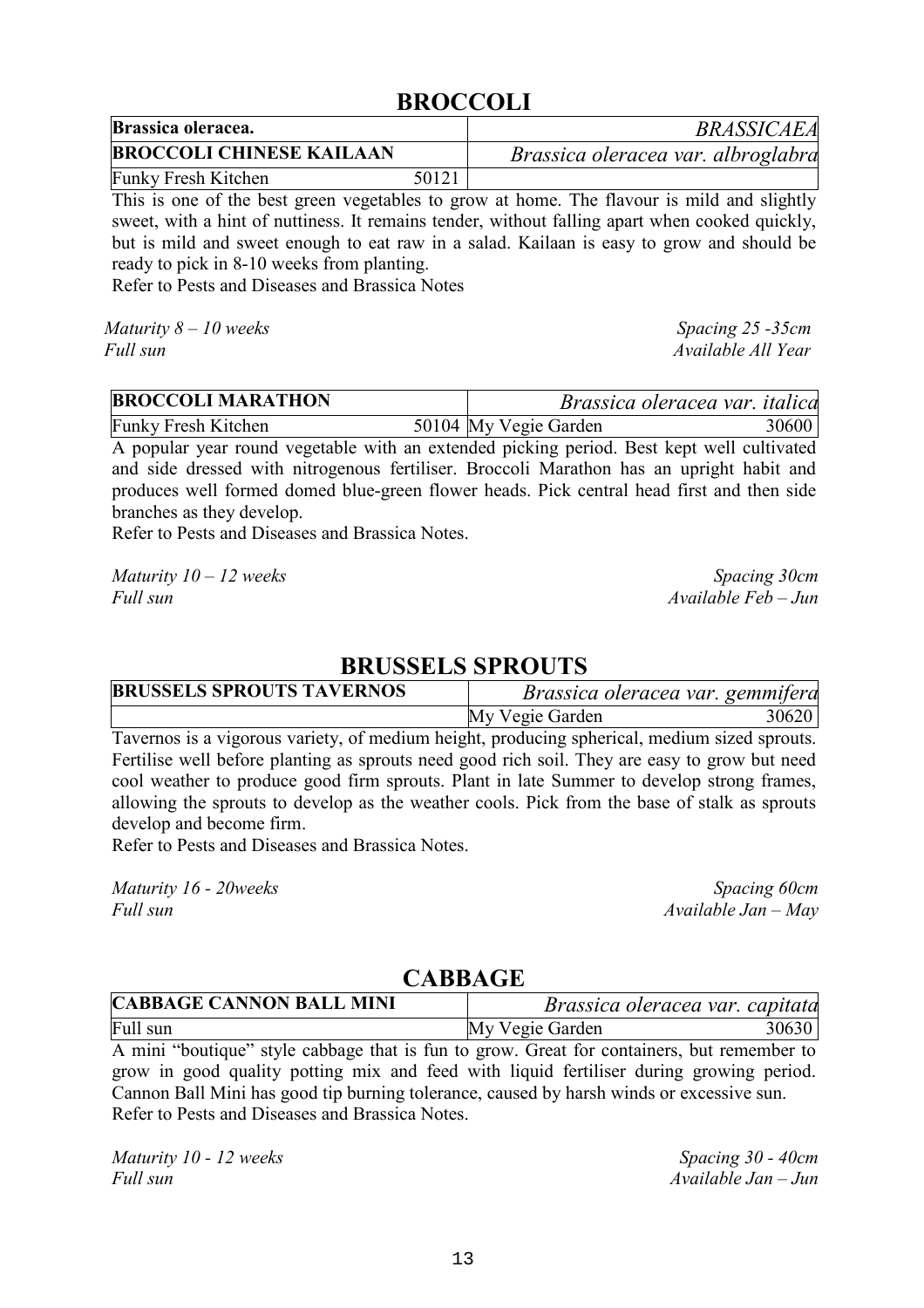## **CABBAGE Cont'd**

| <b>CABBAGE GREEN CORONETTE</b> | Brassica oleracea var. capitata |       |
|--------------------------------|---------------------------------|-------|
| <b>Funky Fresh Kitchen</b>     | 50106 My Vegie Garden           | 30660 |
|                                |                                 |       |

A popular and easily grown home garden vegetable that forms a large leafy compact head. Plants require fertile well drained soil, and additions of liquid fertiliser during growing period. A versatile vegetable eaten either raw or cooked.

Refer to Pests and Diseases and Brassica Notes.

*Maturity 12 - 14 weeks* Spacing 50cm

*Full sun Available Feb – Jun*

| <b>CABBAGE CHINESE WONG BOK</b> |       | Brassica oleracea var. pekinensis |
|---------------------------------|-------|-----------------------------------|
| Funky Fresh Kitchen             | 50123 |                                   |

Chinese Cabbage is fast growing and produces light green, densely packed, barrel shaped heads up to 2kg. Wong Bok has a milder, sweeter flavour than regular cabbages and is ideal for salads and stir fry. Wong Bok has a habit of bolting in hot conditions and is consequently grown best in Autumn and Winter, Plants mature quickly, (less than 3 months) which is considerably less time than a European cabbage.

Refer to Pests and Diseases and Brassica Notes.

*Maturity 10 weeks* Spacing 40cm *Full sun Available All Year*

| <b>CABBAGE SAVOY KING</b> |                 | Brassica oleracea var. capitata |       |
|---------------------------|-----------------|---------------------------------|-------|
|                           | My Vegie Garden |                                 | 30640 |
|                           |                 |                                 |       |

A very popular cabbage with grey-green finely crinkled leaves, and excellent flavour. Savoy King has vigorous growth habit and prefers well drained fertile soil with the addition of liquid fertiliser during the growing period. Good for salads or cooking. Refer to Pests and Diseases and Brassica Notes.

*Maturity 12 - 14 weeks* Spacing 50cm *Full sun Available Feb – Jun*

#### **CAPSICUM**

| Capsicum annum                                                                                   | <b>SOLANACEAE</b>   |
|--------------------------------------------------------------------------------------------------|---------------------|
| Maturity $11 - 14$ weeks                                                                         | Spacing 30cm        |
| Full sun                                                                                         | $Available Aug-Sep$ |
| Sweet peppers are popular and relatively easy to grow Summer crop, enjoying similar              |                     |
| conditions to Tomatoes. Capsicums are gross feeders and require complete fertiliser prior to     |                     |
| planting and as the fruit begins to swell. All varieties are frost tender. They require full sun |                     |
| and a regular watering regime.                                                                   |                     |

| <b>CAPSICUM BELL YELLOW</b> |  |
|-----------------------------|--|
| <b>Funky Fresh Kitchen</b>  |  |

Large block shaped hybrid sweet pepper, starting off a pale lemon colour and as it matures the yellow colour intensifies. All capsicums are frost tender, require full sun, a regular watering regime and plenty of complete fertiliser.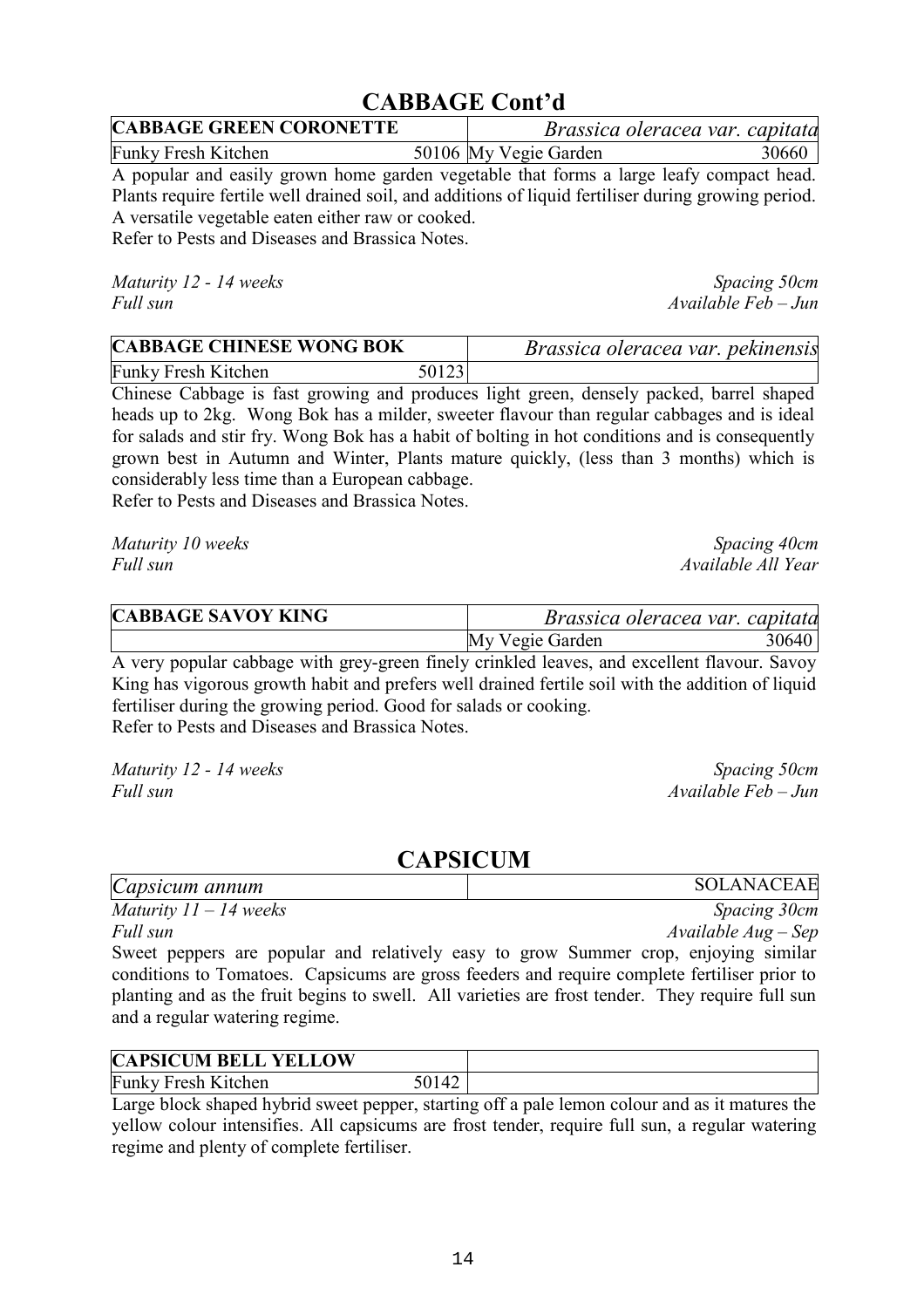## **CAPSICUM Cont'd**

| <b>CAPSICUM CALIFORNIAN WONDER</b> |                 |  |
|------------------------------------|-----------------|--|
|                                    | My Vegie Garden |  |
| $\sim$                             |                 |  |

Large bell shaped fruit, dark shiny green maturing to red. A very popular variety. All capsicums are frost tender, require full sun, a regular watering regime and plenty of complete fertiliser.

| <b>CAPSICUM COURTYARD</b>  |                       | Capsicum annuum |
|----------------------------|-----------------------|-----------------|
| <b>Funky Fresh Kitchen</b> | 50137 My Vegie Garden | 20122           |

A dwarf variety bred especially for BPA, ideally suited to container growing. The fruit is a true pimento, in that rather than the traditional "bell" shaped pepper, it is heart shaped and hence looks decorative. Fruit matures to a deep red, but can be harvested at any stage of maturity, green or red. Constant harvesting encourages further fruit development.

|  | <b>CAPSICUM LONG SWEET GREEN</b> |  |  |                 |  |  |
|--|----------------------------------|--|--|-----------------|--|--|
|  |                                  |  |  | My Vegie Garden |  |  |
|  |                                  |  |  |                 |  |  |

Long Sweet Green is a tapered, sweet flavoured pepper that as it matures turns orange-red. Capsicums are gross feeders and require complete fertiliser prior to planting and as the fruit begins to develop.

| <b>CAPSICUM LONG SWEET YELLOW</b>                                                      |                 |  |
|----------------------------------------------------------------------------------------|-----------------|--|
|                                                                                        | My Vegie Garden |  |
| Long Sweet Yellow is a tapered sweet flavoured penner that starts lime green and as it |                 |  |

Long Sweet Yellow is a tapered, sweet flavoured pepper that starts lime green and as it matures turns yellow and finally red. They require full sun and a regular watering regime, together with complete fertiliser prior to planting and as the fruit begins to develop.

| <b>CAPSICUM SWEET MAMA</b> |  |
|----------------------------|--|
| <b>Funky Fresh Kitchen</b> |  |

An evergreen as far as popularity is concerned. A large block shaped hybrid sweet pepper. The fruit is red at maturity, but can be harvested green. Early picking encourages development of further fruit. Water regularly to help development of large fleshy fruit.

| <b>CAPSICUM SWEET MIX</b> |                    |
|---------------------------|--------------------|
|                           | My Vegie Garden    |
| .                         | $\sim$ $\sim$<br>- |

A mix that combines both bell-shaped and tapered varieties. Fun to grow as well as rewarding. Capsicums are gross feeders and require complete fertiliser prior to planting and as fruit begins to develop. All varieties are frost tender.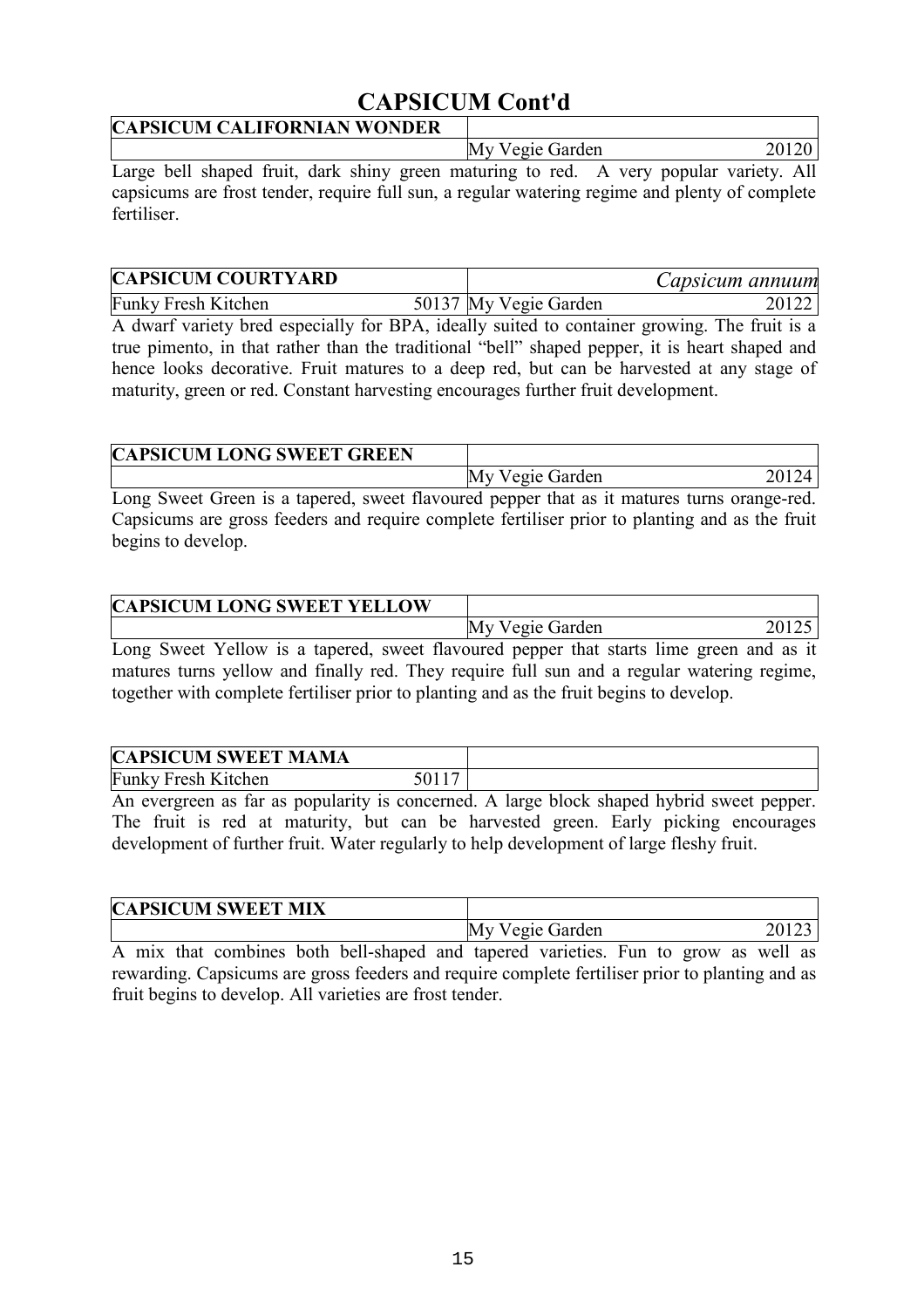## **CARROT**

| Daucus carota                                                                             | <b>APIACEAE</b>     |
|-------------------------------------------------------------------------------------------|---------------------|
| Maturity 6 -8 weeks                                                                       | Spacing $5 - 10$ cm |
| Full sun                                                                                  | Available All year  |
| Actually a biennial herb, of the parsley family (Umbelliferae) as are parsnip and celery. |                     |
| Originally introduced to Europe from North Africa, when the carrot was a purple root      |                     |
| vegetable that was refined by the Dutch to the orange carrot we know today. Always an     |                     |

important root crop and a reliable home garden stand by, that can be grown for most of the year. Most literature will state that carrots resent transplanting and advise choosing seed over seedlings. We have trialled carrot seedlings and to date have had good results. Plant in an open sunny position and establish a regular watering regime to ensure a sweet juicy crop.

| <b>CARROT GOLF BALL</b>    |  |
|----------------------------|--|
| <b>Funky Fresh Kitchen</b> |  |

An interesting, bright orange carrot that matures to the size of a golf ball. Crisp and sweet flavoured. Plant in well drained soil and keep moist but not wet. Ideal eaten either, raw or cooked. Matures early. Pick small drop them whole into stews and casseroles.

| <b>CARROT LITTLE FINGERS</b>                                                            |                       |  |
|-----------------------------------------------------------------------------------------|-----------------------|--|
| <b>Funky Fresh Kitchen</b>                                                              | 50111 My Vegie Garden |  |
| A prolific small variety with plenty of flavour harvest at around 10cm Carrots requires |                       |  |

A prolific small variety with plenty of flavour, harvest at around 10cm. Carrots requires plenty of water to ensure a sweet juicy crop. Carrots can be grown throughout the year.

## **CAULIFLOWER**

| Brassica oleracea var. botrytis                                                         | <b>BRASSICAEAE</b> |
|-----------------------------------------------------------------------------------------|--------------------|
| Cauliflowers do best in cool conditions. Refer to Pests and Diseases and Brassica Notes |                    |

| Cauliflowers do best in cool conditions. Refer to Pests and Diseases and Brassica Notes. |  |  |  |  |  |  |
|------------------------------------------------------------------------------------------|--|--|--|--|--|--|
|                                                                                          |  |  |  |  |  |  |

| <b>CAULIFLOWER PEGASUS</b> |                                                                                                  |       |
|----------------------------|--------------------------------------------------------------------------------------------------|-------|
| <b>Funky Fresh Kitchen</b> | 50107 My Vegie Garden                                                                            | 30665 |
|                            | Degregate is a late meturing vericity with large ourds. As ourds develop hand large outer leaves |       |

Pegasus is a late maturing variety with large curds. As curds develop bend large outer leaves over the curds to protect them from frosts and or sunburn. Cut curds while still firm and tightly packed.

*Maturity 13 - 17 weeks* Spacing 40 - 45cm *Full sun Available Jan – Jun*

|  |  | <b>CAULIFLOWER BABY WHITE</b>                                                |  |                 |  |  |       |
|--|--|------------------------------------------------------------------------------|--|-----------------|--|--|-------|
|  |  |                                                                              |  | My Vegie Garden |  |  | 30666 |
|  |  | A small framed plant producing miniature white heads 10cm - 15cm in diameter |  |                 |  |  |       |

A small framed plant, producing miniature white heads, 10cm - 15cm in diameter. Cauliflowers do best in cool conditions and prefer well drained soil with near neutral pH.

*Maturity 10 - 12 weeks* Spacing 30 - 40cm *Full sun Available Jan – Jun*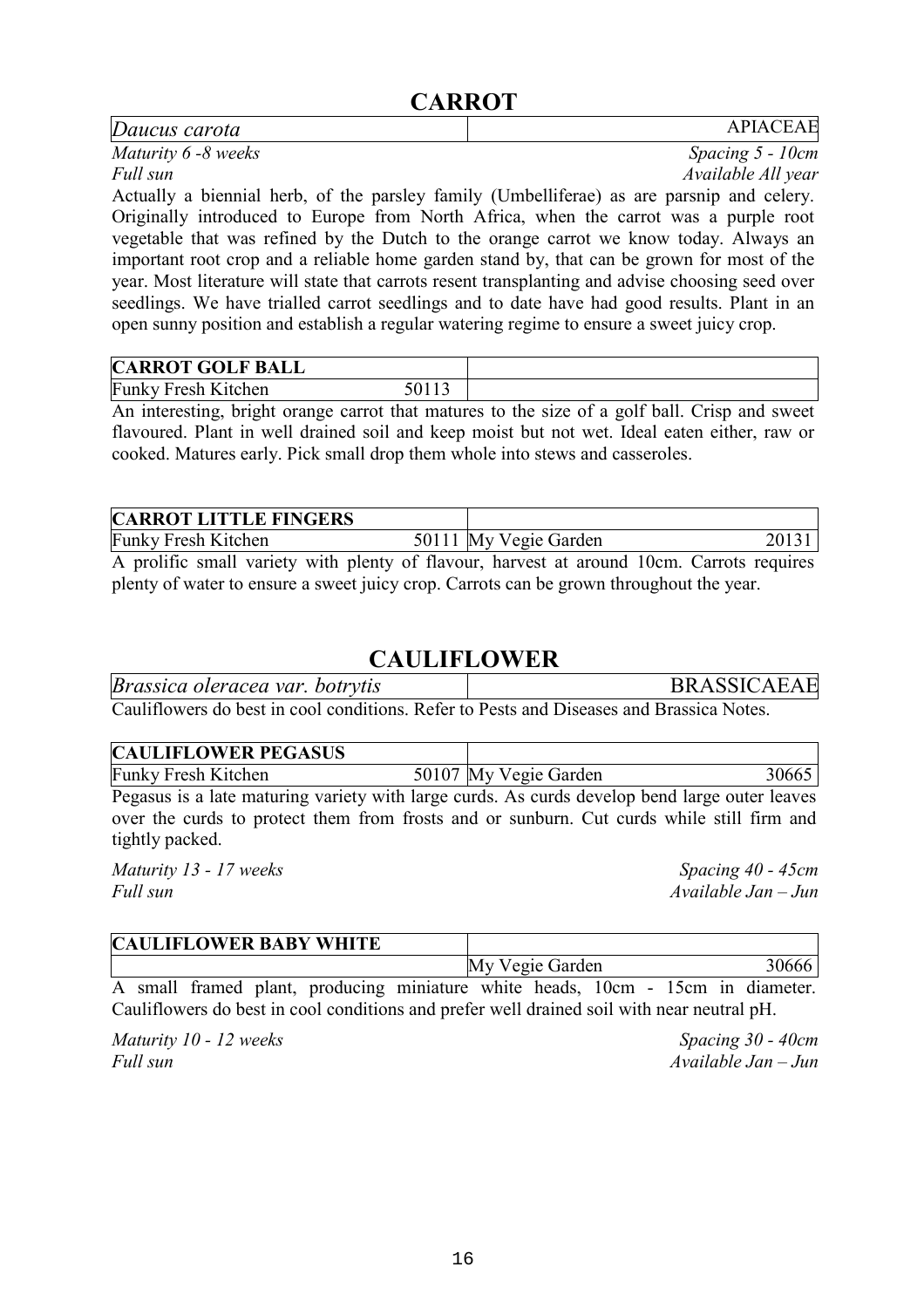#### **CELERY LEAF**

| <b>CELERY LEAF</b>          |       | Apium graveolens var. secalinum |
|-----------------------------|-------|---------------------------------|
| <b>Fresh Celery Flavour</b> |       | <b>APIACEAE</b>                 |
| Funky Fresh Kitchen         | 50108 |                                 |

Celery Leaf or Cutting Celery looks more like Parsley than traditional white stemmed celery, and is much easier and quicker to grow. Use as a herb garnish or in savory stuffings, etc for a distinct Celery flavour. Start picking once plants are established, say four weeks. In ideal conditions plants will last up to 18 months.

*Maturity 4 weeks* Spacing 20cm

*Full sun Available Aug May*

#### **CHILLI**

| Capsicum annuum     | SOLANACEAE   |
|---------------------|--------------|
| Maturity 8-10 weeks | Spacing 30cm |

*Full sun Available Sep - Dec*

Hot peppers, like sweet peppers, are popular and relatively easy to grow Summer crop. Chilli and Capsicum are gross feeders and require complete fertiliser prior to planting and as the fruit begins to swell. All varieties are frost tender. They require full sun and a regular watering regime.

A cultural information leaflet is available on request.

| <b>CHILLI BIRDSEYE (THAI)</b> |            |  |
|-------------------------------|------------|--|
| <b>Funky Fresh Kitchen</b>    | 0708<br>)U |  |

All capsicum and chillies are gross feeders and require complete fertilizer prior to planting and as the fruit begins to swell. Birdseye or Asian Chillies have small elongated fruit that are red when mature and have a hot (Rating 9) flavour. Fruit can be harvested either red or green (the intensity of the heat is not affected). They are frost tender; require full sun and a regular watering regime.

| <b>CHILLI HABANERO</b>     |       |  |
|----------------------------|-------|--|
| <b>Funky Fresh Kitchen</b> | 0705، |  |

Chilli Habanero is a popular chilli, with a tapered lantern shape that grows to 50mm and is deep orange in colour when mature. Habanero is the **hottest** home grown garden chilli. They are relatively easy to grow, requiring similar conditions to tomatoes. That is; full sun, fertile soil, additional liquid fertiliser and a regular watering regime. Ideal for containers.

| <b>CHILLI HOT STUFF MIX</b> |                    |  |
|-----------------------------|--------------------|--|
|                             | Vegie Garden<br>My |  |
| --<br>$\sim$<br>$\sim$      | .<br>_             |  |

Great for Chilli lovers, a mix of five varieties, including; Anaheim, DeArbol (Birdseye), Habanero, Hungarian Hot and Serrano.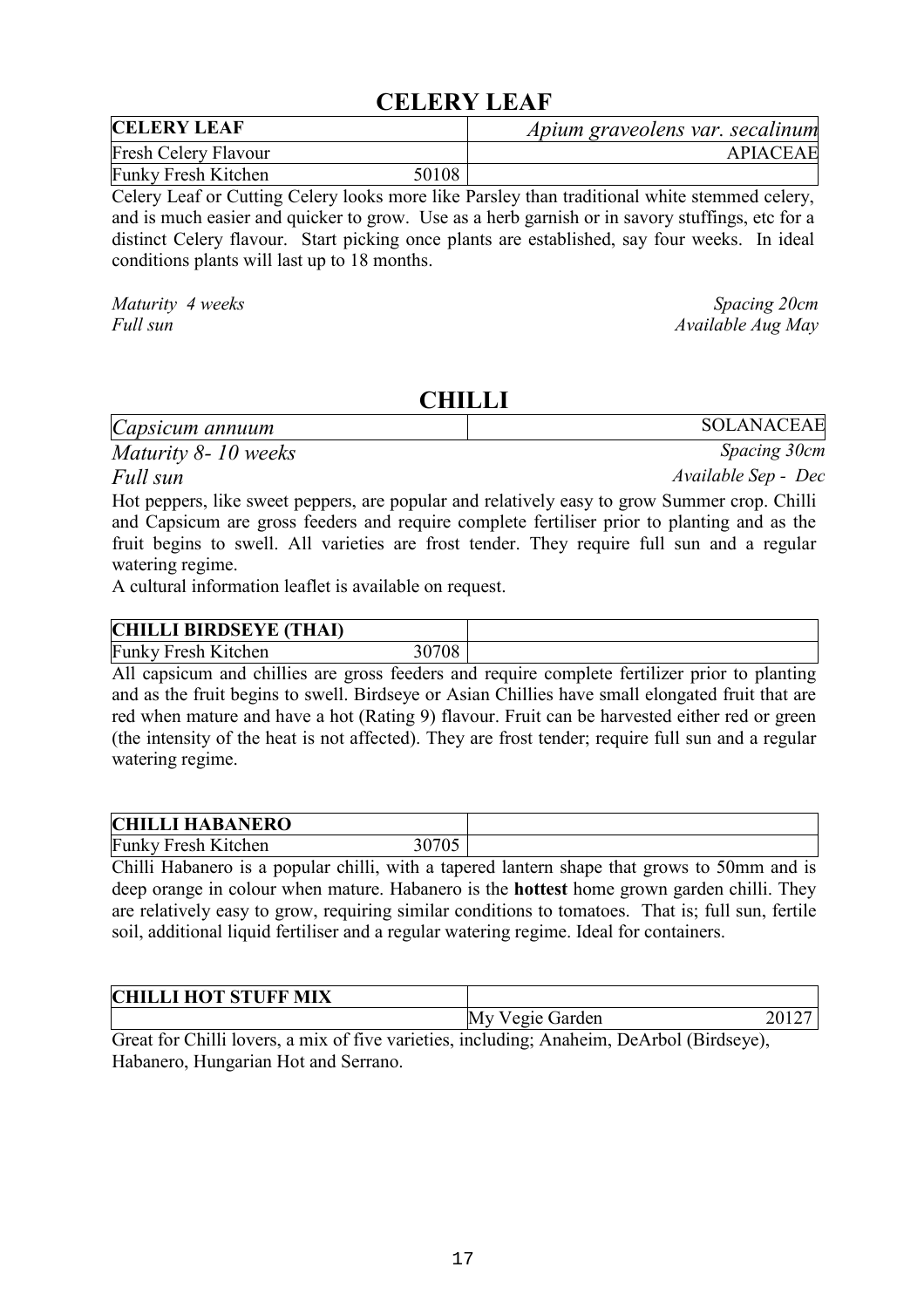## **CHILLI Cont.**

#### **CHILLI HUNGARIAN HOT YELLOW**

My Vegie Garden 20121 An upright sturdy plant, producing tapered pendent fruit, medium to hot to taste.

Recommended for cooler climates. All Chillies are frost tender. They require full sun and a regular watering regime.

#### **CHILLI JALAPENO**

Funky Fresh Kitchen 30701

Jalapeno Chilli is oval in shape, with firm thick flesh and is bright red when fully mature. When dried Jalapeno is known as chipotle chilli.

| CFT<br><b>WILDFIRE</b><br>. . I . I |                       |  |
|-------------------------------------|-----------------------|--|
|                                     | M<br>Garden<br>ραιρ Ι |  |

An upright plant with uniform fruit, long and tapered in shape. Fruit changes colour from dark green to bright red and is hot from the immature stage. Widely used in Asian and Mexican cooking. Suitable for drying. **N.B. extremely HOT**

#### **CHINESE BROCCOLI KAILAAN REFER BROCCOLI CHINESE KAILAAN**

#### **CHINESE CABBAGE (WONG BOK) REFER CABBAGE CHINESE (WONG BOK)**

#### **CHIVES**

| Allium sp.                                                                                                              | <b>ALLIACEAE</b>      |
|-------------------------------------------------------------------------------------------------------------------------|-----------------------|
| Maturity $6 - 8$ weeks                                                                                                  | Spacing 25cm          |
| Full sun, part shade.                                                                                                   | Available $Aug - Apr$ |
| A popular home garden herb. Very easy to grow, but does hibernate through Winter. Used for<br>garnishes and flavouring. |                       |

| <b>CHIVES</b>              | Allium schoenoprasum           |
|----------------------------|--------------------------------|
| <b>Funky Fresh Kitchen</b> | 50520 My Vegie Garden<br>20128 |

Chives belong to the onion family and grow in small clumps. They are perennial bulbs that lie dormant over Winter so we recommend planting from September until March. Chives have a variety of uses, both culinary (flowers and leaves can be eaten) and medicinal. Cut leaves regularly with scissors and use fresh, frozen or dried. Clumps are best divided every 3 or 4 years.

| <b>CHIVES GARLIC</b>       |  | Allium tuberosum |  |
|----------------------------|--|------------------|--|
| <b>Funky Fresh Kitchen</b> |  |                  |  |

Similar to normal chives except that the leaves are flat and taper to a point and have a mild garlic flavour. Sometimes called perennial Chinese Chives or Chinese leeks, most probably in reference to their leaf blades that resemble miniature leek leaves. Small white coloured, globular flowers bloom over Summer and should be nipped off to promote foliage growth. Let a few flower heads go to seed and ripen. The shiny black seeds are a peppery delicacy when sprouted. Harvest blades by cutting all the way to the ground. The very small bulb is edible and can be used like a green onion. Will die back over Winter.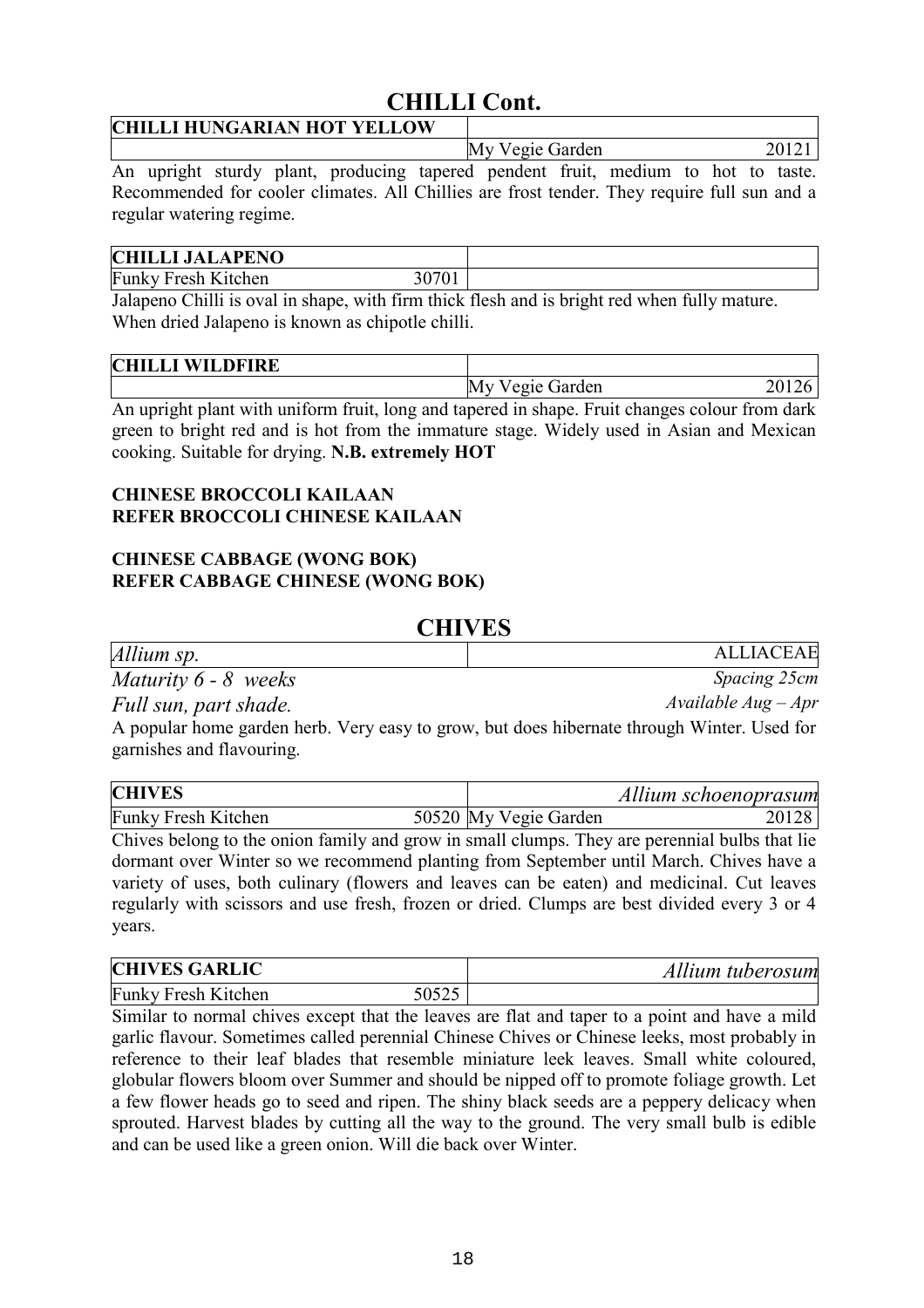#### **CORIANDER**

Coriander is a native of the Mediterranean region and was used by the Egyptians as early as 1550 BC. Coriander leaves have a distinctive aroma and are used widely in South East Asian cuisine. together with the stems and roots. The more subtle and fragrant seeds are used extensively in Middle Eastern cooking. Coriander is easy to grow, but it sets seed quickly, so it is best to stagger your planting and plant a few at a time.

| <b>CORIANDER Slow Bolting</b>           | Coriandum sativum     |                 |  |
|-----------------------------------------|-----------------------|-----------------|--|
| Asian, Mexican, Middle Eastern cuisines |                       | <b>APIACEAE</b> |  |
| <b>Funky Fresh Kitchen</b>              | 50530 My Vegie Garden | 20129           |  |

Coriander leaves, stems, roots and seeds are all used in Asian, Middle-Eastern and Mexican cooking. It can also be referred to as Cilantro and Chinese Parsley. Coriander has feathery flat leaves, very similar to the leaves of Italian Parsley, but that's where it ends. When Coriander leaves are bruised they have a very pungent aroma. Coriander is easy to grow throughout the year, in full sun or part shade. If it dries out the plant will quickly go to seed.

*Maturity 6 -8 weeks Spacing 20 - 25cm Full sun, part shade.* Available All year and the Available All year Available All year

## **CORN**

A frost tender annual that needs both warmth and moisture to ensure quick growth. Corn is a gross feeder, so plenty of organic material should be added to the soil prior to planting. Corn should be grown in blocks, not in a single row. This method aids pollination and helps keep the plants from blowing over.

| <b>CORN HONEY SWEET</b>     |                 | Zea mays       |
|-----------------------------|-----------------|----------------|
| Home grown, nothing better. |                 | <b>POACEAE</b> |
|                             | My Vegie Garden | 20130          |

Honey Sweet is a high yielding variety with extra sweet flavour. Corn should be ready for harvesting about 4 weeks after flowering, piercing a single kernel with your fingernail will reveal a creamy milk (a watery fluid indicates immaturity). Each plant usually produces 2-4 cobs.

*Maturity 12 - 15 weeks* Spacing 50cm *Full sun. Available Sep - Dec*

## **CUCUMBER**

| Cucumis sativus       | <b>CUCURBITACEAE</b>    |
|-----------------------|-------------------------|
| Maturity $7-10$ weeks | Spacing 40cm            |
| Full sun              | $Available$ Sep $-$ Dec |

The Cucurbit genus is a major plant family found in the warmer regions of the world, and is of significant importance in relation to fruit production. Those represented in this catalogue are; Cucumber, Squash, Pumpkin and Zucchini. All are annual Summer crops that provided they have a warm, protected sunny position will do very well in the home garden. All are frost tender and should be planted into mounds formed of compost or manure mixed with good soil. The reserve of nutrients in the mound will provide all the nutritional plant requirements through to maturity

Refer to Pests and Diseases.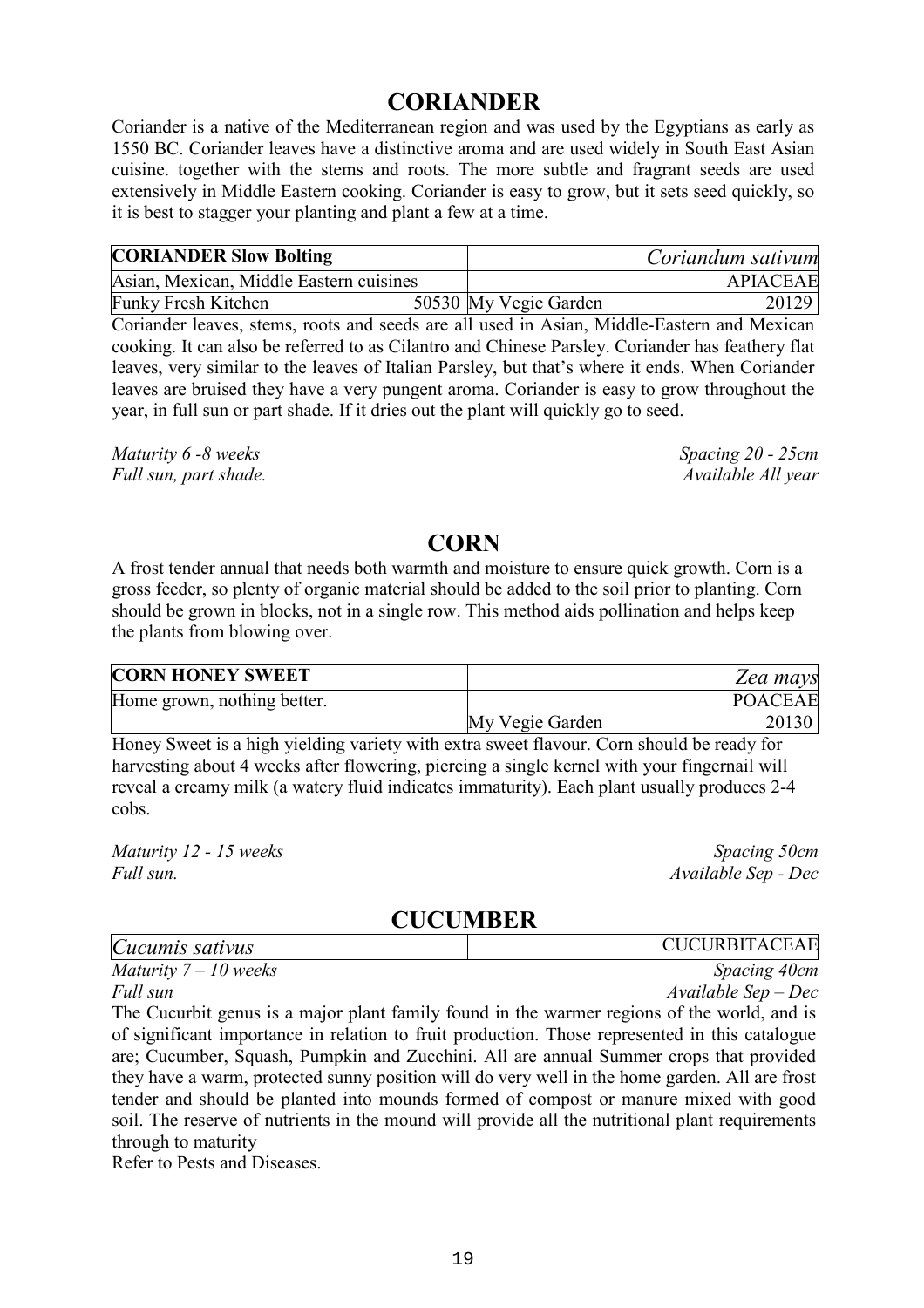## **CUCUMBER Cont'd**

| <b>CUCUMBER CRYSTAL APPLE</b> | Cucumis sativus |       |
|-------------------------------|-----------------|-------|
|                               | My Vegie Garden | 20285 |

Apple Cucumber is a relatively easy to grow vine crop, its fruit is white to yellow in colour, has a block- like shape and sweet flavour. White skinned Cucumbers have lower acidity than their green cousins. Harvesting is recommended at apple size, as over developed fruit can become bitter to taste.

| <b>CUCUMBER LEBANESE</b>   |                       | Cucumis sativus |
|----------------------------|-----------------------|-----------------|
| <b>Funky Fresh Kitchen</b> | 50138 My Vegie Garden | 20280           |

A warm season vine crop, frost tender and needs protection from strong winds. Keep weed free and well watered. Hylares Lebanese produces large numbers of small sweet fleshed fruit and is powdery mildew tolerant. Harvest fruit between 8-15cm long.

| <b>CUCUMBER LONG GREEN BURPLESS</b> |  | Cucumis sativus       |       |
|-------------------------------------|--|-----------------------|-------|
| <b>Funky Fresh Kitchen</b>          |  | 50115 My Vegie Garden | 20140 |

A warm season vine crop, frost tender, needs protection from strong wind. Long Green Burpless is a very popular, vigorous bush type, producing long tapered fruit to 30cm. Watch for Powdery Mildew fungus in young plants. Yellowing fruit becomes tough and bitter, so harvest early rather than later. Regular picking encourages further fruit production.

#### **DILL**

| DILL                       |       | Anethum graveolens |
|----------------------------|-------|--------------------|
| Culinary Herb              |       | <b>APIACEAE</b>    |
| <b>Funky Fresh Kitchen</b> | 50540 |                    |

Dill is a native of the Mediterranean region and has been used medicinally for many centuries. It has fine feathery blue-green leaves and a delicate aniseed aroma. Both young leaves and seeds are ideal for preserving, and are used in many fish dishes soups and sauces. Dill is easy to grow in warm, sheltered conditions, protected from strong wind and frost. Best planted between October and March. Dill is also a companion plant to cabbage.

*Leaves can be picked after 4-6 weeks Spacing 15cm Full sun Available Aug - April*

## **EGGPLANT**

| Solanum melongea                                                                                   | <b>SOLANACEAE</b>      |
|----------------------------------------------------------------------------------------------------|------------------------|
| Maturity 12 -14 weeks                                                                              | <i>Spacing 50cm</i>    |
| Full sun                                                                                           | $A$ vailable Sep – Dec |
| A Summer vegetable, needing a sunny well sheltered position. The plants are frost tender and       |                        |
| the furth is subject to quality a denting in blocks helme to excuse use this much lease. Exculents |                        |

the fruit is subject to sunburn, planting in blocks helps to overcome this problem. Eggplants need good drainage and complete fertiliser added to soil prior to planting. A side dressing of nitrogenous fertiliser (pelletised chicken manure) prior to setting fruit helps build strong plants to develop and support large fruit. Refer to Pests and Diseases.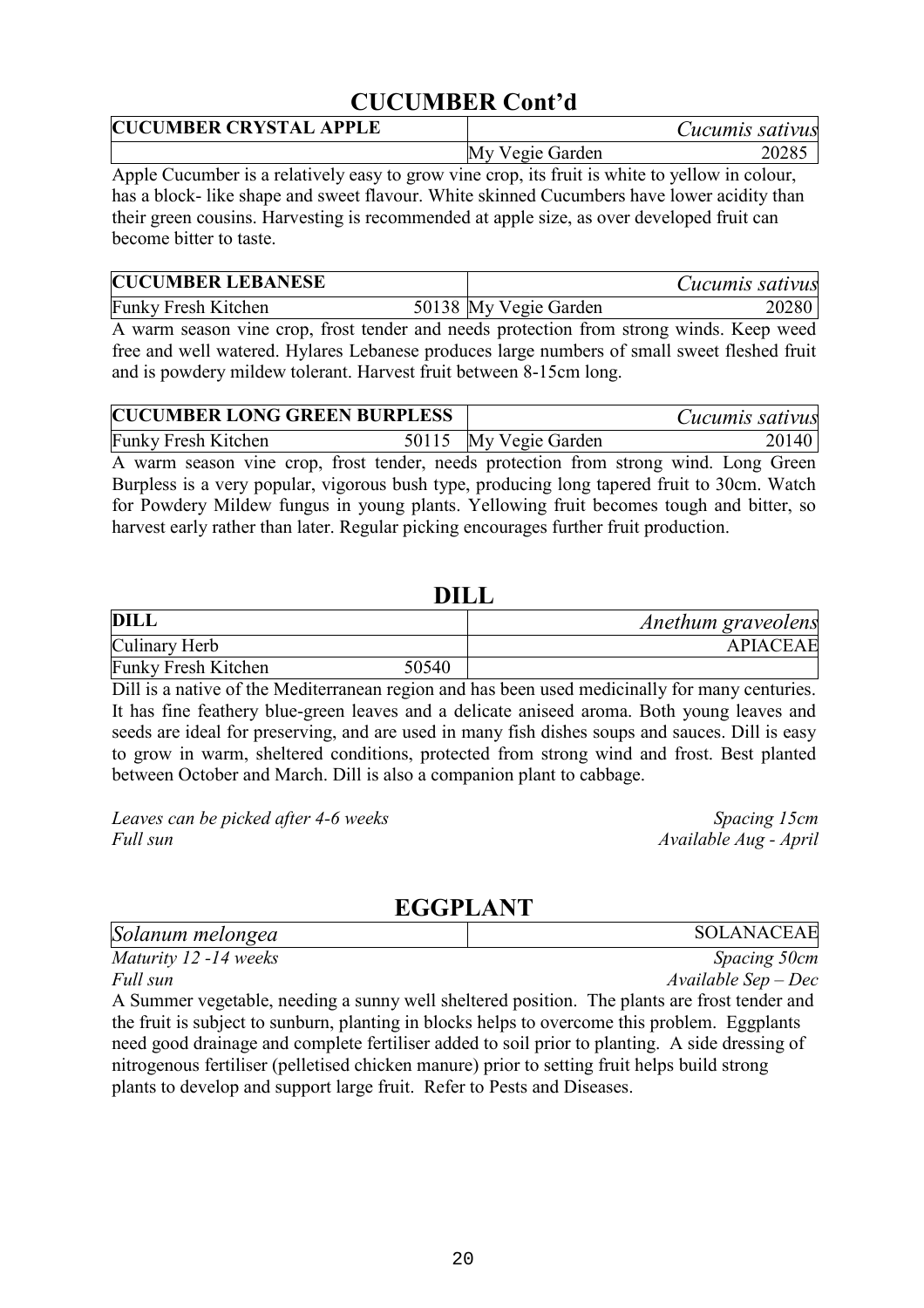## **EGGPLANT Cont'd**

| <b>EGGPLANT BONICA HYBRID</b>                                                                |  |                       |       |
|----------------------------------------------------------------------------------------------|--|-----------------------|-------|
| <b>Funky Fresh Kitchen</b>                                                                   |  | 50120 My Vegie Garden | 20290 |
| Eggplant Bonica produces deep purple, pear shaped fruit, borne by sturdy plants and has good |  |                       |       |
| fruit setting habits. Plants may need staking once they reach 30cm in height. Harvest fruit  |  |                       |       |
| when they are shiny and firm, over large dull fruit are often bitter.                        |  |                       |       |

| <b>EGGPLANT LEBANESE</b>   |                       |       |
|----------------------------|-----------------------|-------|
| <b>Funky Fresh Kitchen</b> | 50143 My Vegie Garden | 20295 |

Lebanese Eggplant are similar in every respect to their big brother, Bonica, except they come as a smaller package. This variety is a prolific yielder of small slender fruit that is best harvested at around 8cm. They are also totally bitter free.

## **GARLIC**

| <b>GARLIC</b>                         |       | Allium sativum   |
|---------------------------------------|-------|------------------|
| Versatile member of the onion family. |       | <b>ALLIACEAE</b> |
| <b>Funky Fresh Kitchen</b>            | 50545 |                  |

Garlic is a member of the onion family; it has solid, flat grey/green spear like foliage a pinkish white globular flower head and culinary bulb. The bulb is made up of several cloves encased in a papery covering. Garlic is a major flavour in many cuisines, and is widely used for its medicinal properties as an antiseptic, general tonic and as preventative medicine against ill health. Garlic also makes an excellent garden pest repellent Refer to Pests and Diseases. Garlic is most productive in cold dry climate. It should be planted as a late Winter/Spring crop, and harvested when leaves begin to wither. In warmer more temperate areas fungal root rot can be a problem.

*Maturity 20 – 30 weeks* Spacing 15cm *Full sun Available Sep - Apr*

## **LEEK**

Leeks are a good, hardy Winter crop; they need well prepared soil with plenty of organic material and general-purpose fertiliser. Plant leeks with a dibbler making holes 10 - 15 cm deep. Feed with side dressing of nitrogenous fertiliser, we recommend pelletised chicken manure, two to four weeks after planting.

| <b>LEEK LONGINA</b>        |                       | Allium ampeloprasum |
|----------------------------|-----------------------|---------------------|
| Versatile vegetable        |                       | <b>ALLIACEAE</b>    |
| <b>Funky Fresh Kitchen</b> | 50139 My Vegie Garden | 30690               |

Longina is a quick growing variety with good shaft strength. Wonderful sauces can be made with leeks and they team beautifully with butter, mustard and white wine.

*Maturity 12 - 14weeks Spacing 20cm Full sun Available Jan – Aug*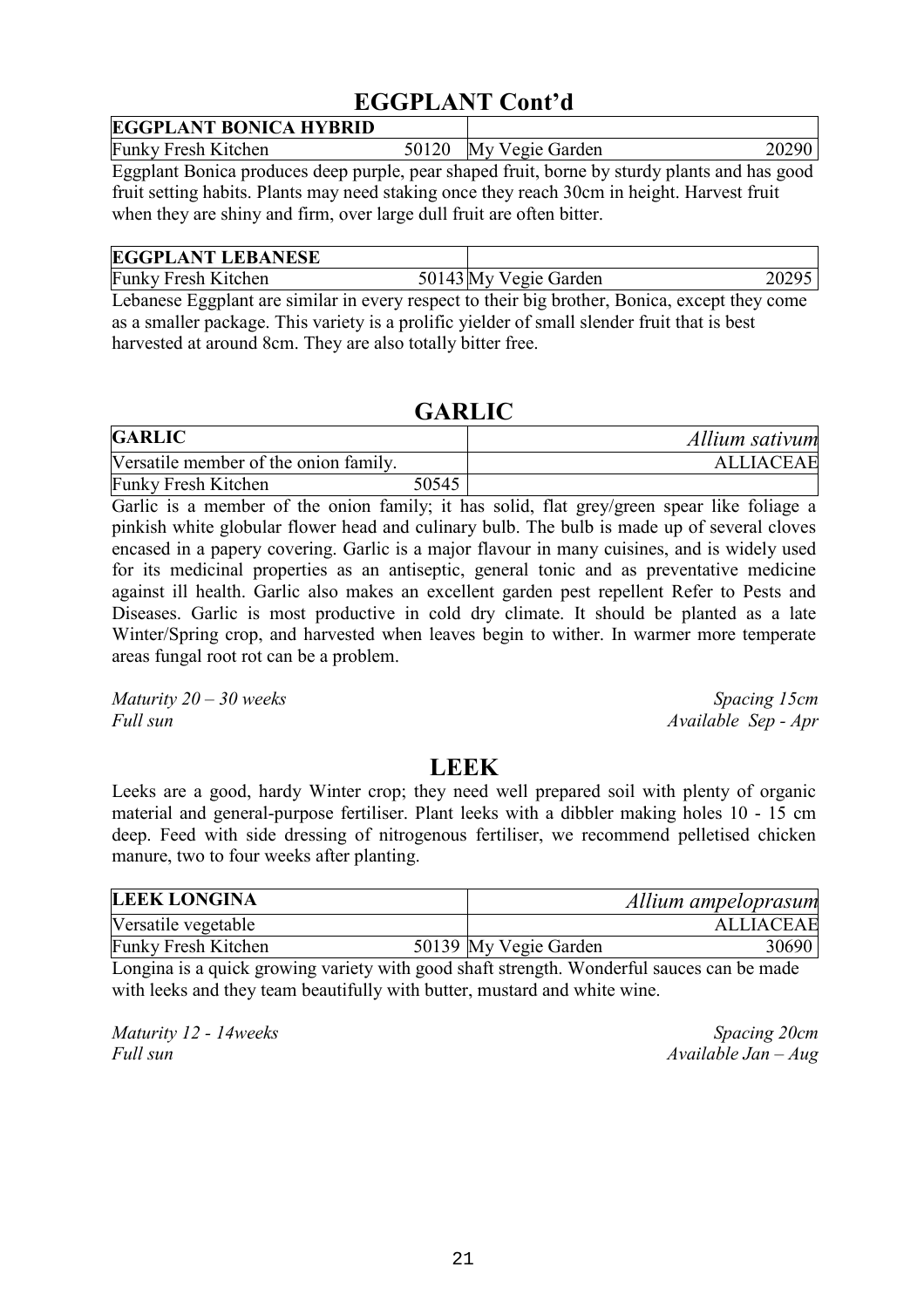## **LETTUCE**

*Lactuca sativa* ASTERACEAE *Maturity 6 – 8 weeks Spacing 30cm Full sun. Available All year.* The wild predecessor of modern lettuce (Lactuca serriola) can still be found growing all over Europe and the more temperate parts of Asia. Lettuce became very popular with the Romans who ate it at the end of a meal to induce sleep. The Romans had discovered it contained "lactucarium" a narcotic similar to opium. Modern lettuces come in various types, defined by their leaves: Butterhead loose soft leaf head

| Crisphead     | leaves form tight dense heads similar to a cabbage |
|---------------|----------------------------------------------------|
| Looseleaf     | tender delicate mild flavoured leaves              |
| Romaine (Cos) | head formed of stiff elongated leaves              |

Lettuces are shallow rooted, so mulching and a regular watering regime is a necessity.

| <b>LETTUCE BABY COMBO</b>  |                       |       |
|----------------------------|-----------------------|-------|
| <b>Funky Fresh Kitchen</b> | 50141 My Vegie Garden | 20156 |

A great new combination of loose leaf dwarf lettuces, released by BPA and bred especially for containers; oakleaf, corals, mignonette  $\&$  endives amongst others. Lettuce is a quick and easy to grow and will reward you handsomely. All lettuces are shallow rooted so mulching and regular watering is essential. Remember to harvest leaves from the out side in, and to always protect the heart.

| <b>LETTUCE BUTTERHEAD</b> |                 |       |
|---------------------------|-----------------|-------|
|                           | My Vegie Garden | 30680 |

A fast maturing lettuce with soft round loose leaves that can be harvested whole or progressively, picking the outer leaves. Butterhead are heat tolerant.

| <b>Funky Fresh Kitchen</b><br>50124 My Vegie Garden |  |
|-----------------------------------------------------|--|

A tall barrel shaped lettuce, leaves are rather stiff, narrow, upright, deep green and have a very firm midrib. Cos are the classic Caesar salad lettuce.

| <b>LETTUCE GREEN CORAL</b> |       |  |
|----------------------------|-------|--|
| <b>Funky Fresh Kitchen</b> | 50126 |  |

Loose leaf type lettuces are fun and fast to grow, they can be harvested whole or by picking the outer leaves. Green Coral has light green frilly leaves. All lettuces are shallow rooted and require a ready supply of both nutrients and water, together with mulching.

| <b>LETTUCE ICEBERG</b> |                    |  |
|------------------------|--------------------|--|
|                        | Vegie Garden<br>My |  |

Up until recently the heading type lettuce was by far the most commonly grown of the lettuces. Iceberg has a firm, well packed head with good colour, it grows quickly and well but in our hot Summers does benefit from part shade. A useful tip for growing crisphead types is to plant them close together, which ensures they heart -up.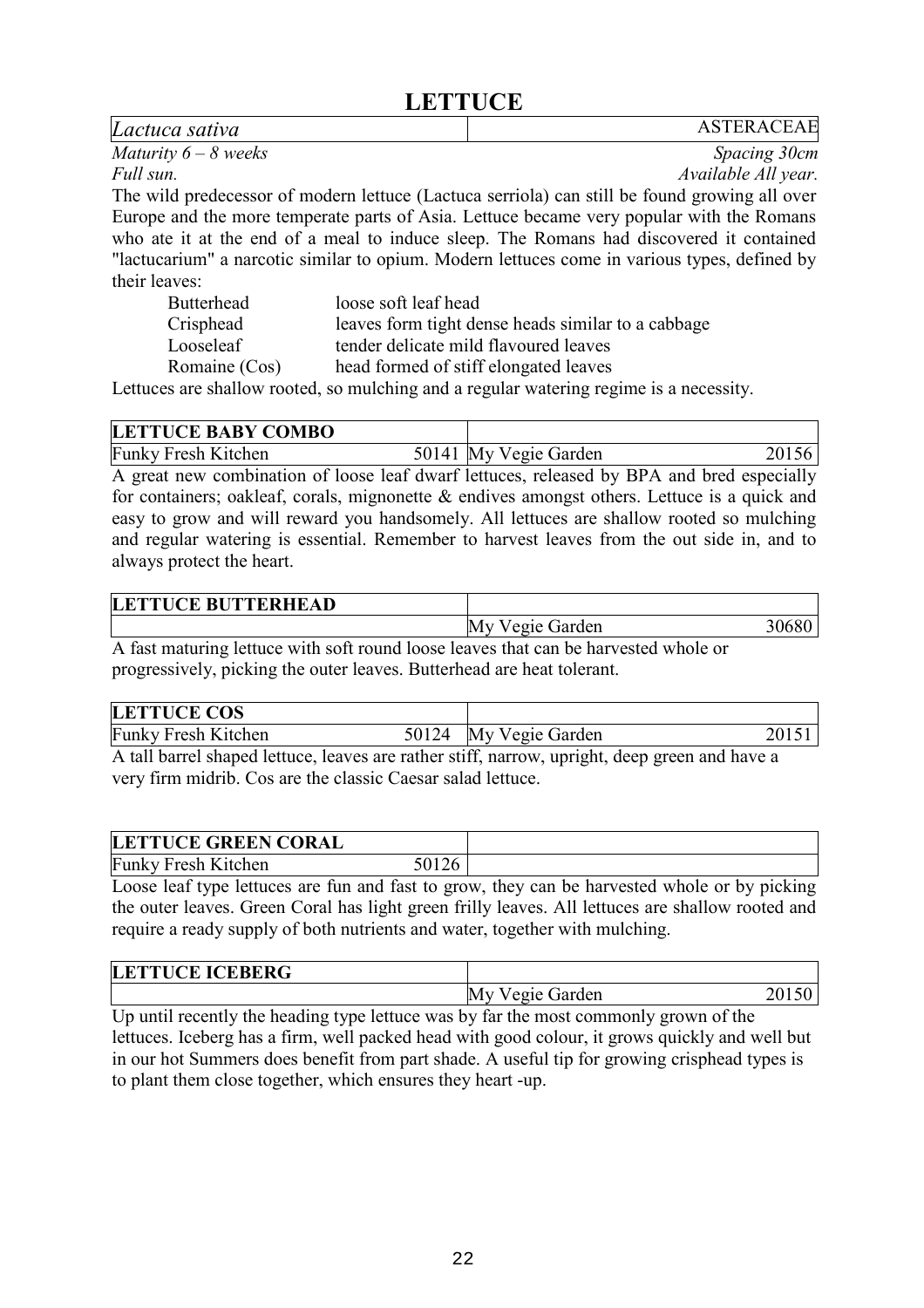## **LETTUCE Cont'd**

| <b>LETTUCE RED OAKLEAF</b> |  |
|----------------------------|--|
| <b>Funky Fresh Kitchen</b> |  |

Loose leaf type lettuces are fun and fast to grow, they can be harvested whole or by picking the outer leaves .Red Oakleaf has deeply divided bronze-red leaves, similar in shape to an English Oak, and make an attractive addition to a tossed salad. All lettuces are shallow rooted and require a ready supply of both nutrients and water, together with mulching.

| <b>LETTUCE SALAD MIX</b>   |                       |       |
|----------------------------|-----------------------|-------|
| <b>Funky Fresh Kitchen</b> | 50127 My Vegie Garden | 30680 |

Salad Mix is very popular lettuce with the home gardener. They can easily be grown in containers, and if progressively picked, provide a great source of tender salad leaves. Salad mix is a combination of 9 varieties including Mignonette, Red and Green Coral, Oakleaf, Endive and Mini Cos.

| <b>MINT</b>                                |                     |
|--------------------------------------------|---------------------|
| Mentha suaveolens                          | <b>LAMIACEAE</b>    |
| True perennial, will die back over Winter. | Spacing 30cm        |
| Semi-shade                                 | Available Sep - Apr |

| <b>MINT CHOCOLATE</b>      |       | Mentha x piperita f. citrata |
|----------------------------|-------|------------------------------|
| <b>Funky Fresh Kitchen</b> | 50561 |                              |

Mint Chocolate is a deliciously fragrant mint with a distinctive scent of peppermint overlaid with chocolate. Easily grown in a partly shaded position, in moist, well drained soil. Best grown in a container as, like all mints, it can be invasive. It is ideal for herbal teas or an addition to black tea. Also try it as a garnish with chocolate-coated strawberries. Yum.

| <b>MINT COMMON</b>         |       | Mentha suaveolens |
|----------------------------|-------|-------------------|
| <b>Funky Fresh Kitchen</b> | 50560 |                   |

Common Mint has strongly aromatic leaves that are used in a variety of culinary dishes, herbal teas and posies. It is easy to grow but having a rapidly spreading root system, is best grown in a container. Mint is a perennial herb, but is semi dormant over Winter. Keep moist and cut back woody stems during Winter to maintain bushiness.

| <b>MINT SPEARMINT</b>      |       | Mentha suaveolens |
|----------------------------|-------|-------------------|
| <b>Funky Fresh Kitchen</b> | 50562 |                   |

Spearmint is often referred to as the classic cooking mint. Ideally mints should be grown under a tap where they get a plentiful supply of water. Best kept in a container, as it is invasive, and near the kitchen, where it is handy for cool Summer drinks, herbal tea, sauces, garnish etc. Spearmint is an herbaceous perennial, which means it will die back over Winter but bounce back in Spring.

| <b>MINT VARIEGATED APPLE</b> |       | Mentha suaveolens |
|------------------------------|-------|-------------------|
| <b>Funky Fresh Kitchen</b>   | 50564 |                   |

An attractive fragrant mint with a distinctive apple scent. Leaves can be used in jellies herbal teas and iced drinks. A particular favorite is a garnish with ice cream. Apple mint is very vigorous and best grown in containers to prevent it spreading.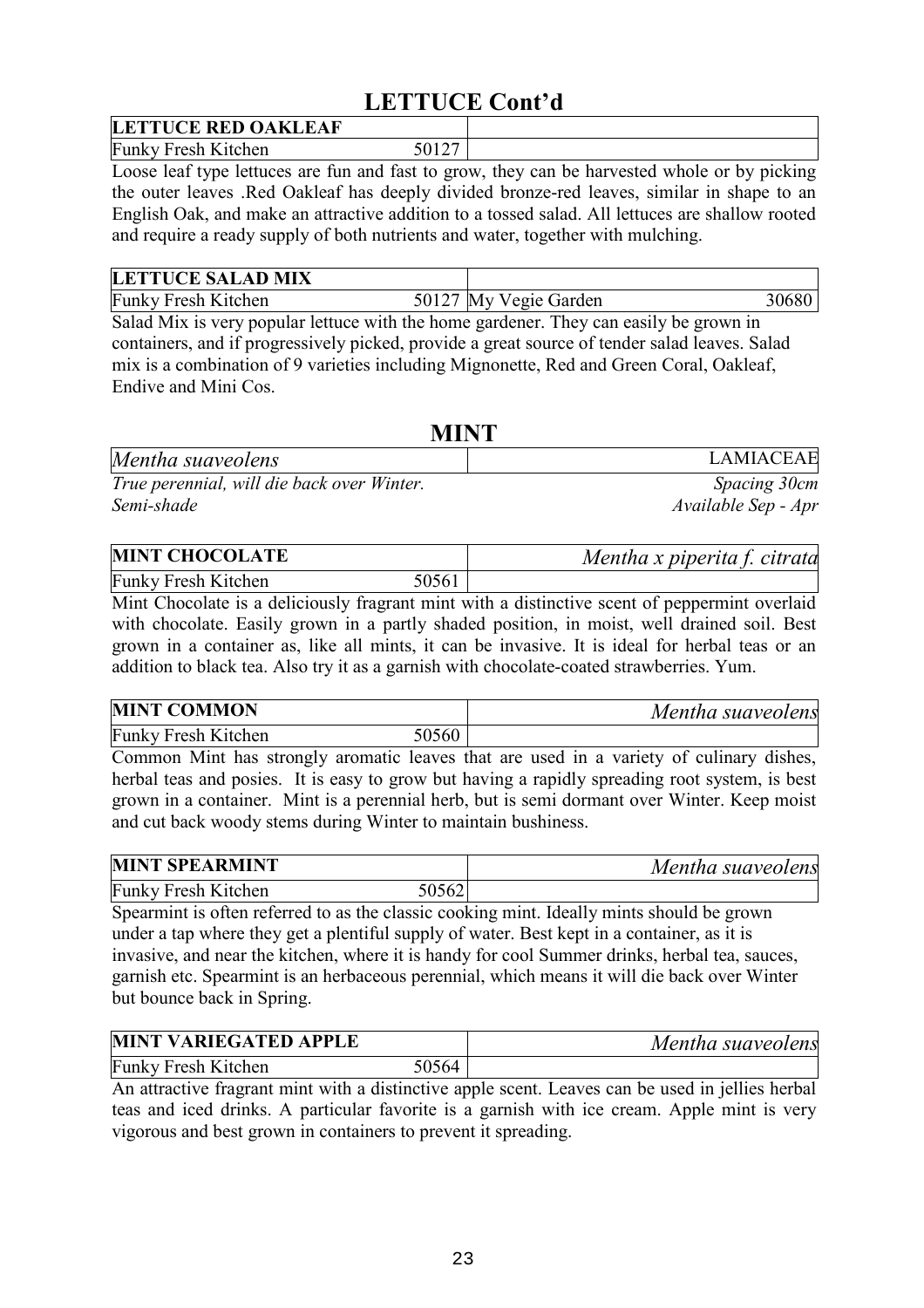## **MINT Cont'd**

| <b>MINT VIETNAMESE</b>     |       | Persicaria odorata |
|----------------------------|-------|--------------------|
| <b>Funky Fresh Kitchen</b> | 50570 | POLYGONACEAE       |

Vietnamese Mint is also know as Vietnamese Coriander and is completely unrelated to other 'Mints', in fact it is more closely related to Rhubarb. It only thrives through the warmer months in moist conditions (it is very definitely a tropical plant). Similar to other mints is best grown in part-shade and in a container as it is invasive. It has a strong spicy smell similar to coriander only more pungent. Vietnamese Mint is used extensively in Asian cooking and is always used fresh.

## **MIZUNA MUSTARD GREEN**

| <b>MIZUNA MUSTARD GREENS</b> |       | Brassica rapa var. nipposinica |
|------------------------------|-------|--------------------------------|
| Salad/stir fry               |       | <b>BRASSICACEAE</b>            |
| <b>Funky Fresh Kitchen</b>   | 50122 |                                |

Mizuna is a fast growing Japanese vegetable belonging to the Brassica family, with deeply cut edible leaves that have a mild mustard flavour. Add leaves to salads and sandwiches or add to stir fries but only cook for a minimum amount of time. Pick leaves frequently to encourage new growth.

Refer to Pests and Diseases and Brassica Notes.

*Maturity 6 -8 weeks* Spacing 40cm *Full sun. Available All Year*

#### **ONION**

*Allium cepa* ALLIACEAE

The onion, native to central Asia has been used by mankind for more than 6000 years. Onions have been credited with great healing powers, Egyptians worshipped them believing their spherical shape and concentric rings symbolized eternal life. Onions have always been a popular food source, inexpensive and always available, large, small, red, brown, yellow, white, eaten raw, cooked quickly or baked slowly. Simple yet sophisticated. Onions are biennial, but grown as annuals and harvested for their pungent swollen leaf base. They perform best in cool climates, they have characteristic hollow cylindrical leaves and they come in various shapes, colours and degrees of sweetness and pungency. Onions need an open sunny position, plenty of organic material and complete fertiliser added to the soil, especially potassium .Generally onions require a long growing season. Any old gardener will tell you that onions should be planted on the shortest day and harvested on the longest day. A cultural information leaflet is available on request.

| <b>ONION CREAM GOLD</b> |                       |
|-------------------------|-----------------------|
|                         | My Vegie Garden<br>80 |

Cream Gold is a large light brown globe shaped onion that has excellent keeping qualities; in fact it is considered the best long-keeper available. It is also suited to cooler climates.

*Maturity 18 - 26weeks* Spacing 20cm *Full sun. Available Aug – Dec*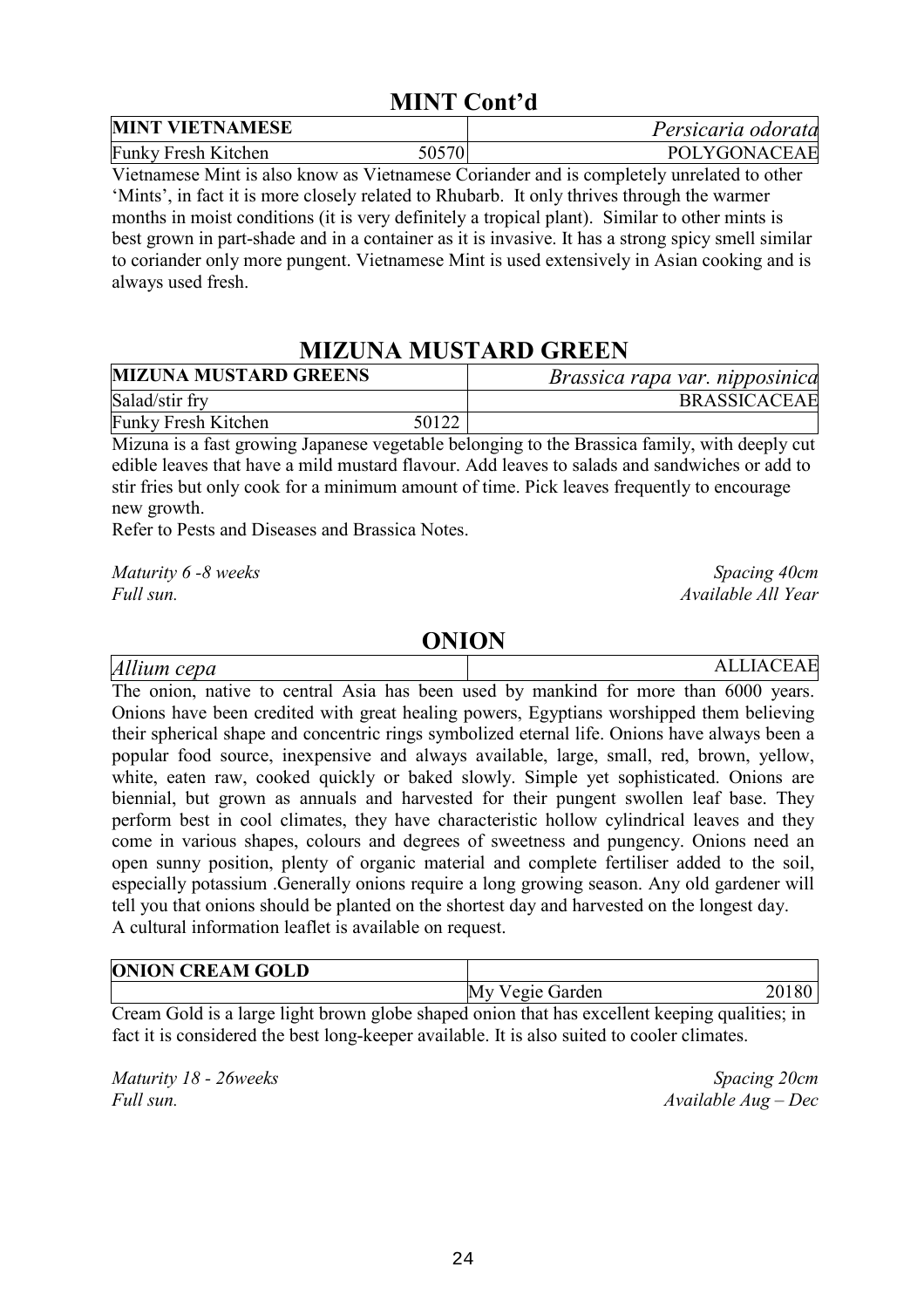## **ONION Cont'd**

**ONION RED SKIN** 

My Vegie Garden 30700

A very popular odourless red skinned onion that has a mild sweet flavour. Red Skin has short storage qualities.

*Maturity 18 – 26 weeks* Spacing 20cm *Full sun. Available Aug – Dec*

| <b>ONION SALAD</b>         |       |  |
|----------------------------|-------|--|
| <b>Funky Fresh Kitchen</b> | 50566 |  |

Salad Onion is a popular mild flavoured smallish onion with dark green tubular leaves and clear skinned white bulbs. The small bulbs are well suited to all-manner of cooking, adding a subtle onion flavour. The leaves can be used in salads, sandwiches, stir-fries and garnishings. Suitable for container growing as well as the vegetable patch. Plant in a fertile well drained soil.

*Maturity 12 weeks* Spacing 10cm *Full sun. Available Aug - Mar*

| <b>ONION SPRING</b>                                                                        |                       |       |
|--------------------------------------------------------------------------------------------|-----------------------|-------|
| <b>Funky Fresh Kitchen</b>                                                                 | 50567 My Vegie Garden | 20160 |
| A bungking onion with hollow overlingting looves and clangeted bulb. Head row in solads or |                       |       |

A bunching onion with hollow cylindrical leaves and elongated bulb. Used raw in salads or cooked in stir fries.

*Maturity 6 - 8 weeks* Spacing 10 - 15cm *Full sun Available All year.*

| <b>ONION WHITE GLOBE</b>                                                                                                                                                                                                                                                                         |  |  |                 |  |  |  |
|--------------------------------------------------------------------------------------------------------------------------------------------------------------------------------------------------------------------------------------------------------------------------------------------------|--|--|-----------------|--|--|--|
|                                                                                                                                                                                                                                                                                                  |  |  | My Vegie Garden |  |  |  |
| $\mathbf{v}$ and $\mathbf{v}$ and $\mathbf{v}$ and $\mathbf{v}$ and $\mathbf{v}$ and $\mathbf{v}$ and $\mathbf{v}$ and $\mathbf{v}$ and $\mathbf{v}$ and $\mathbf{v}$ and $\mathbf{v}$ and $\mathbf{v}$ and $\mathbf{v}$ and $\mathbf{v}$ and $\mathbf{v}$ and $\mathbf{v}$ and $\mathbf{v}$ and |  |  |                 |  |  |  |

White Globe is as its name implies a globe shaped onion with white silvery skin and white flesh. It has good flavour and keeping qualities.

*Maturity 18 - 26weeks* Spacing 20cm *Full sun. Available Aug – Dec*

#### **OREGANO**

| <b>OREGANO</b>             | Origanum vulgare      |       |
|----------------------------|-----------------------|-------|
| Culinary herb.             | <b>LAMIACEAE</b>      |       |
| <b>Funky Fresh Kitchen</b> | 50580 My Vegie Garden | 20186 |

Oregano is a hardy sun loving plant that is both decorative, and an essential culinary herb. It requires well-drained soil or potting mix and will do well in a container. Oregano is an herbaceous perennial, so will die back over Winter when it is appropriate to trim woody growth to keep compact and encourage new growth. Oregano makes a pretty trailing ornamental with soft pink flowers. The leaves are widely used, either fresh or dried, in Mediterranean style cooking.

*Maturity 6 weeks Spacing 30 - 45cm Full sun Available All year*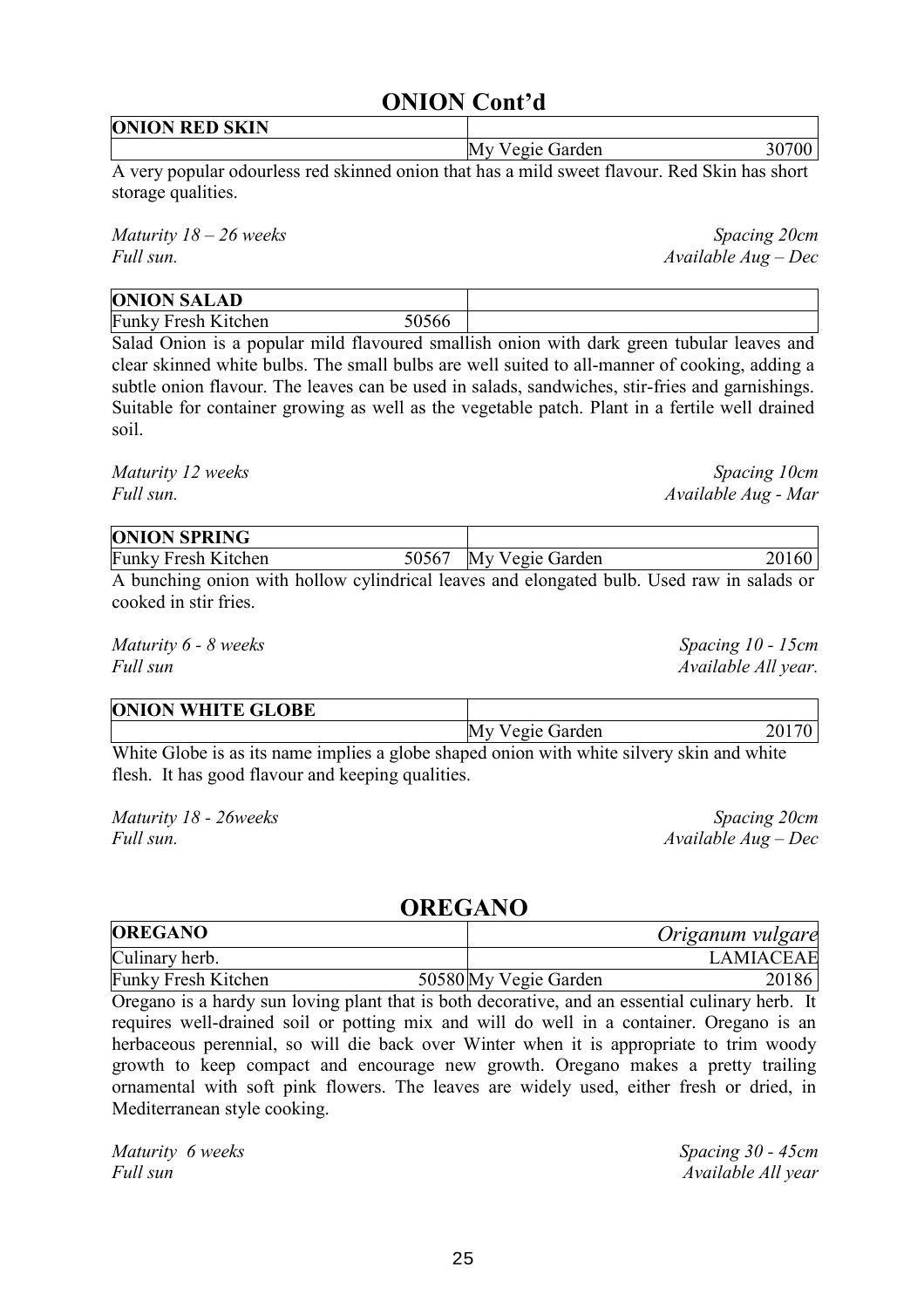## **PARSLEY**

| <b>APIACEAE</b>                                                                              |
|----------------------------------------------------------------------------------------------|
| Spacing 25cm                                                                                 |
| Available All year.                                                                          |
| A hardy biennial usually treated as an annual. Parsley needs a sunny, well drained position. |
|                                                                                              |
|                                                                                              |

|                                                        | Petroselinum crispum |
|--------------------------------------------------------|----------------------|
| <b>Funky Fresh Kitchen</b><br>My Vegie Garden<br>50590 |                      |

Parsley is easy to grow in a sunny position in the garden or on the balcony. Although a biennial herb, Parsley is treated as a short lived perennial as it runs to seed very easily in warm climates. Parsley leaves can be harvested as soon as the plant is established, continued picking encourages further growth. Pick all year, the leaves are best used fresh but can be dried or frozen.

| <b>PARSLEY ITALIAN</b>                                                                              |                       | Petroselinum crispumneapolitanum |
|-----------------------------------------------------------------------------------------------------|-----------------------|----------------------------------|
| <b>Funky Fresh Kitchen</b>                                                                          | 50600 My Vegie Garden | 20195                            |
| Italian Parsley is frequently referred to as flat leaf parsley and is preferred by many chefs as it |                       |                                  |
| has a stronger flavour than curled Parsley. It is used for salads, flavouring, garnishes and        |                       |                                  |
| medicinal purposes. Italian Parsley is easy to grow in the garden or containers and can be          |                       |                                  |
| picked all year. Although a biennial herb, Parsley is treated as a short-lived perennial as it      |                       |                                  |
| runs to seed, especially in warm conditions.                                                        |                       |                                  |

## **PARSNIP**

Parsnip is a member of the old Umbelliferae family as are carrots, fennel, parsley, celery, celeriac and chervil. It has been cultivated since the Middle Ages, and valued for its sweet but pungent flavour

| <b>PARSNIP</b>             |       | Pastinaca sativa |
|----------------------------|-------|------------------|
| Baked parsnip, what bliss. |       | <b>APIACEAE</b>  |
| <b>Funky Fresh Kitchen</b> | 50128 |                  |

Parsnips enjoy similar cold conditions to carrots, as well as deep friable soil. Frosts and cold conditions improve the sweet flavour of this creamy-white fleshy elongated root vegetable. Parsnips have always been popular with people of English origin, especially baked or as a creamy soup, however presently the subtle flavour of Parsnip is under going a resurgence of popularity with all manner of cook- gardeners. While the parsnip prefers full sun it is one of the few vegetables that will tolerate some shade. Another unique characteristic, Parsnip can be left in the ground once mature, providing the soil is well drained.

*Maturity 15 weeks* Spacing 20cm *Full sun/semi shade* Available Aug - March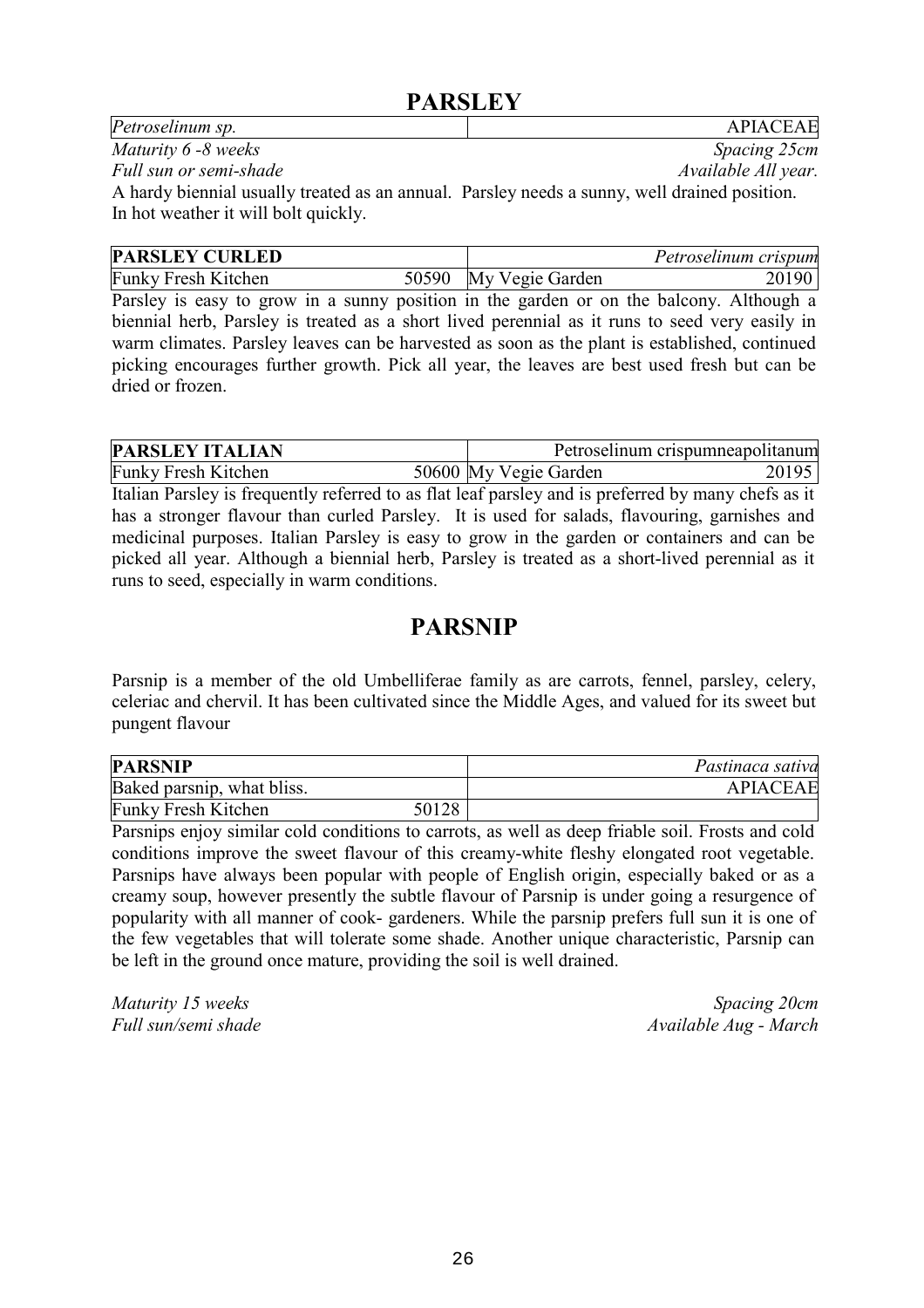| Pisum sativum                                                                              | <b>FABACEAE</b>     |
|--------------------------------------------------------------------------------------------|---------------------|
| Maturity $8-10$ weeks                                                                      | Spacing 15cm        |
| Full sun                                                                                   | $Available Aug-Dec$ |
| The Pea is one of the oldest cultivated vegetables although for many centuries it was only |                     |

The Pea is one of the oldest cultivated vegetables although for many centuries it was only eaten in the dry form. Fresh Peas were introduced to the French court of Louis XVI by the Italians and were almost instantly in demand. Peas are now one of the most popular vegetables and a very rewarding crop for the home gardener to grow. Nothing is nicer than a home grown sweet flavoured pea. Most importantly, as legumes, they add nitrogen to the soil.

| <b>PEA MASSEY GEM</b>      |                       | Pisum sativum |
|----------------------------|-----------------------|---------------|
| <b>Funky Fresh Kitchen</b> | 50129 My Vegie Garden | 20223         |

A traditional old open pollinated dwarf variety, producing a good crop of sweet flavoured peas. Bush type varieties benefit from some support, try pushing twigs into the bush to lift pods off the soil, alternatively use a matting of dry straw. Peas are frost tender, but can be grown in cool conditions, with some protection. Home grown peas are simply delicious simmered gently in a knob of butter together with a sprig of Spearmint.

| <b>PEA SNAP HONEY POD</b>                                                                      |                       |       |
|------------------------------------------------------------------------------------------------|-----------------------|-------|
| <b>Funky Fresh Kitchen</b>                                                                     | 50131 My Vegie Garden | 20222 |
| Dwarf form bearing deliciously crisp, sweet flavoured fruit. Snap peas have sweet edible, fat, |                       |       |

round pods ideal for soups meat dishes and salads. Keep well watered especially when plants are in flower.

| <b>PEA SNOW BIKINI</b>                                                |                                      |       |
|-----------------------------------------------------------------------|--------------------------------------|-------|
| <b>Funky Fresh Kitchen</b>                                            | 50132 My Vegie Garden                | 20220 |
| $\mathbf{D}^{11}$ $\mathbf{I}$ $\mathbf{I}$ $\mathbf{A}$ $\mathbf{A}$ | $\mathbf{1}$ $\mathbf{1}$<br>- 111 1 |       |

Bikini is a dwarf form pea with a sweet, flat, edible pod. Frost tender. Keep well watered especially when plants are in flower. Great for stir fries.

## **PUMPKIN**

| Cucurbita sp                                                                                    | <b>CUCURBITACEAE</b> |
|-------------------------------------------------------------------------------------------------|----------------------|
| Maturity weeks 16-18 weeks                                                                      | Spacing cm 40cm      |
| Full sun                                                                                        | Available Sep - Dec  |
| A warm season vine crop with fruits of various shapes, sizes, colours and intensity of flavour. |                      |
| Frost tender. Pumpkins need plenty of organic material added to the soil to aid fertilisation   |                      |
| and consequently fruit formation. At the onset of fruit formation additional all-purpose        |                      |

and consequently fruit formation. At the onset of fruit formation additional all-purpose fertiliser should be added. Pumpkins should be planted in pairs to help fertilise flowers. Refer to Cucurbit Notes

| <b>PUMPKIN BUTTERNUT</b>   |                       | Cucurbita sp. |
|----------------------------|-----------------------|---------------|
| <b>Funky Fresh Kitchen</b> | 50114 My Vegie Garden | 20205         |

Butternut Pumpkins have a distinctive thin necked pear shaped fruit. They are best grown on a trellis or fence. It has a very tasty nutty flavour and is very popular for making Pumpkin soup. Butternut has good keeping qualities.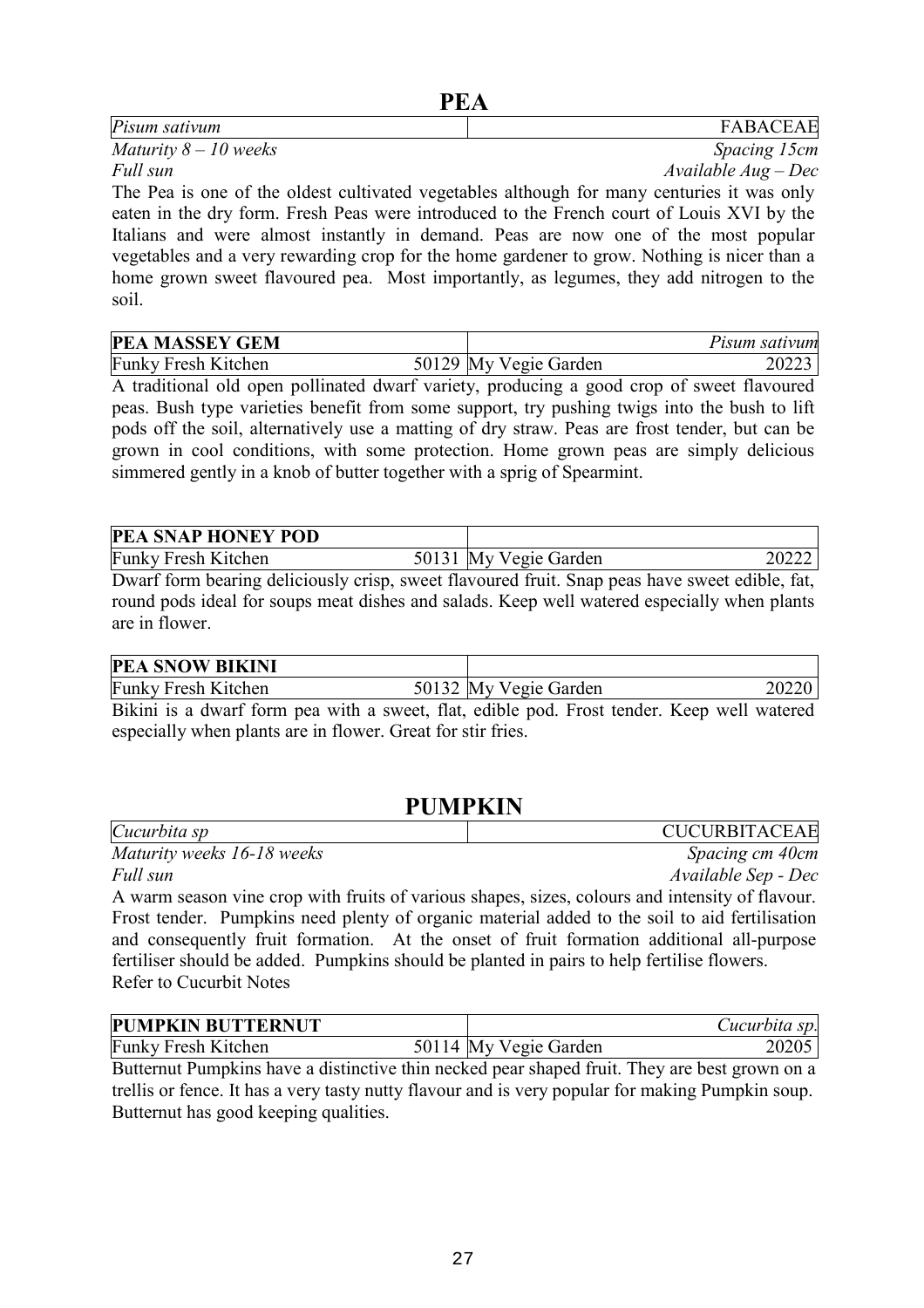## **PUMPKIN Cont'd**

| <b>*******</b><br><b>PUM</b><br><b>JAP</b><br>'PK<br>n |                                               |
|--------------------------------------------------------|-----------------------------------------------|
|                                                        | M١<br>Garden<br>$^{\circ}$ 01 $^{\circ}$<br>ູ |

Jap Pumpkin has become extremely popular over the last few years, it has excellent firm bright yellow flesh, and green skin that is much softer than most other pumpkins. Jap does particularly well in hotter areas.

| <b>PUMPKIN QUEENSLAND BLUE</b> |                    |  |
|--------------------------------|--------------------|--|
|                                | Vegie Garden<br>Mv |  |

Queensland Blue Pumpkin has enjoyed popularity for its dense flavour for many generations. The large grey-blue hard skinned fruit with deep orange flesh is produced on a lage ground covering vine. Harvest as the vine begins to die back in early Autumn, Queensland Blue Pumpkins will keep for several months if stored side on, in a cool dry position with good air circulation.

#### **RHUBARB**

Rhubarb is a perennial herb from cooler regions of the Asia, and was used extensively in medicine. Propagation of Rhubarb was through root division at the dormant stage, although presently seed grown plants are available. Seed grown Rhubarb takes longer to mature and should not be over-picked in the first season.

| <b>RHUBARB VICTORIA</b>        |                       | Rheum x hybridum |
|--------------------------------|-----------------------|------------------|
| Slow baked, taste the flavour. |                       | POLYGONACEAE     |
| <b>Funky Fresh Kitchen</b>     | 50116 My Vegie Garden | 20208            |

Rhubarb Victoria is a perennial herb that enjoys a cool climate. It has large leaves and thick green stalks that are reddish near the base. Regular watering together with diluted liquid manure helps stalk formation. Plants should be lifted and divided every 4 to 5 years, best done during Winter months. Rhubarb is tolerant of shade and cold weather improves both the flavour and the red colouring in the stems.

*Maturity weeks Be patient! At least 7 months. Spacing 60 - 75cm Part shade Available All year.* 

#### **ROSEMARY**

| <b>ROSEMARY BLUE</b> |       | Rosmarinus officinalis |
|----------------------|-------|------------------------|
| Culinary Herb        |       | <b>LAMIACEAE</b>       |
| Funky Fresh Kitchen  | 50615 |                        |

Rosemary has a long history and has always been associated with memory. It was consequently used in a symbolic sense at weddings, funerals, religious and folk festivals. The plant is a hardy evergreen perennial from the sage family that is easy to grow in most sunny positions. It has a small jacaranda blue flower that attracts bees. Trim stems back every Winter to encourage branching of new growth in Spring. Rosemary makes an excellent hedge. It can be picked year round, drying will intensify the flavour. It is used in a wide range of meat dishes, especially lamb, and is delicious together with garlic when roasting vegetables. Rosemary also has many other household uses; as an insect repellent, as an antiseptic solution, and in potpourri.

*Young stems can be cut as they develop* Spacing 50cm *Full sun Available All year*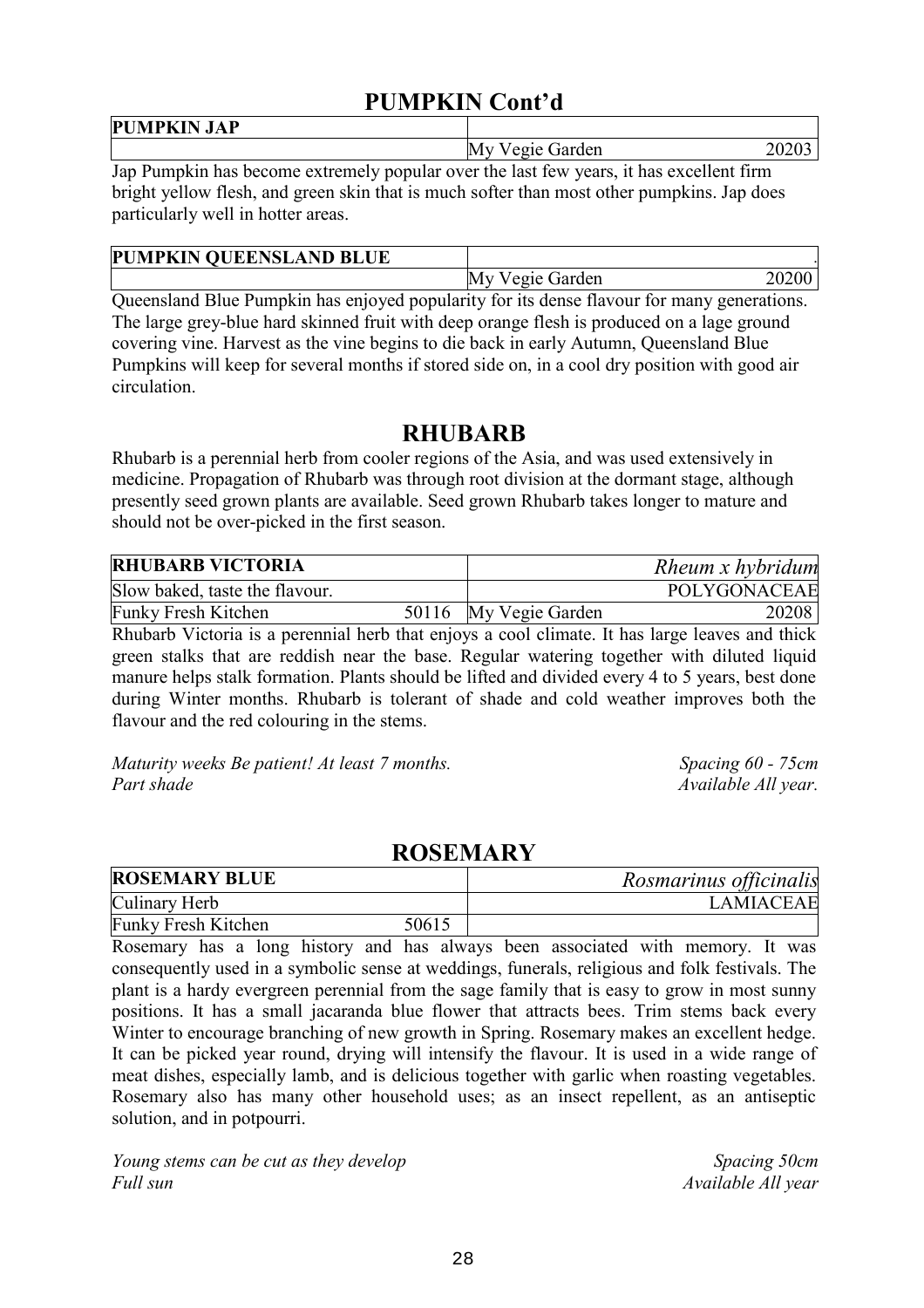#### **SAGE**

| <b>SAGE BROAD LEAFED</b>   |                       | Salvia officinalis |
|----------------------------|-----------------------|--------------------|
| Herb                       |                       | <b>LAMIACEAE</b>   |
| <b>Funky Fresh Kitchen</b> | 50620 My Vegie Garden | 20209              |

Sage is a hardy evergreen perennial that is easy to grow in most sunny positions. Sage grows in naturally dry rocky ground, so for best results treat it mean. Trim stems back each Winter to encourage branching of new growth in Spring. As Sage becomes older it gets woody so plants are best replaced every 4 to 5 years. Sage is used with traditional roast meats and is popular in modern cuisine. Drying leaves will intensify the strong flavour.

*Maturity Pick the youngest leaves as required Spacing 30 cm Full sun Available All year*

#### **SHALLOT**

| <b>SHALLOT</b>       |       | Allium ascalonicum |
|----------------------|-------|--------------------|
| Subtle onion flavour |       | <b>ALLIACEAE</b>   |
| Funky Fresh Kitchen  | 50568 |                    |

Shallots are described as a multiplier onion, its base developing into a bundle of up to 12 crescent shaped cloves. Do not confuse Shallots with Spring Onion. Shallots have shorter and thicker tubular leaves, the bulb/base is swollen, brownish-gold and tend to grow above the soil. The flavour is mild and they are extensively used in long slow cooking, such as rich casseroles. Shallots are often considered the gourmet, member of the Onion family as they are often preferred by chefs for their sweeter, more delicate flavour. Easy to grow in a container.

*Maturity 10-12 weeks* Spacing 20 *cm Full sun Available Aug - Dec*

#### **SILVERBEET**

| Beta vulgaris        | AMARANTHACEAE |
|----------------------|---------------|
| Maturity $5-8$ weeks | Spacing 25cm  |

*Full sun Available All year.*

Silverbeet has been used for human consumption and animal fodder for centuries. It can also be called Swiss Chard. One of its best characteristics is that it can be grown across a wide range of climates and seasonal conditions. Staggered planting throughout the year ensures year round harvest. Plants require plenty of nitrogen, potassium and water for rapid development.

| <b>SILVERBEET FORDHOOK</b> |                       |       |
|----------------------------|-----------------------|-------|
| <b>Funky Fresh Kitchen</b> | 50118 My Vegie Garden | 20210 |

A good all year crop resistant to heat and light frost. It has large, dark green shiny ribbed leaves with thick white stalks and vigorous growth habit. One of the easiest and most popular home grown vegetables. Ideal for both garden bed and container.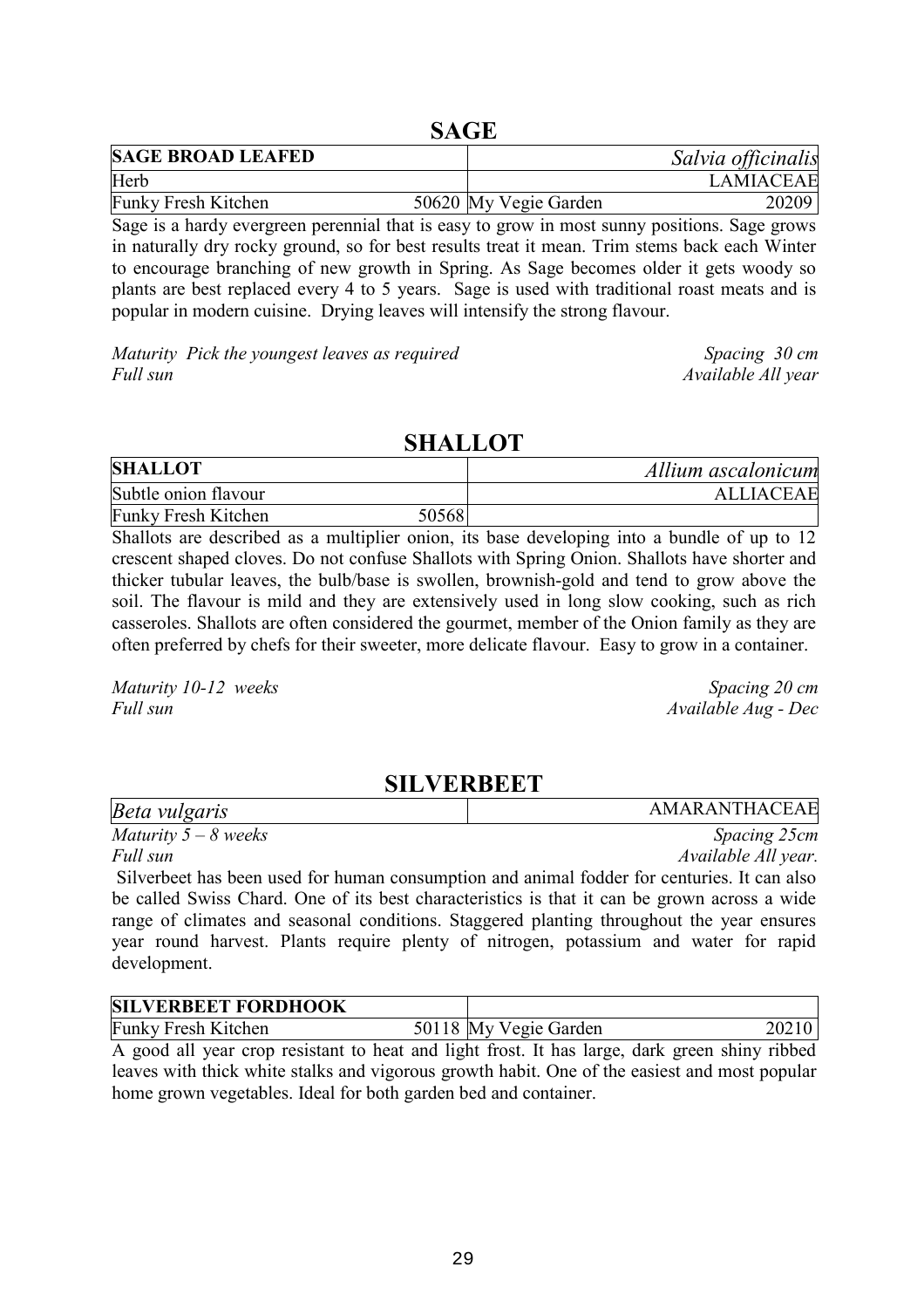## **SILVERBEET Cont'd**

| <b>SILVERBEET RAINBOW CHARD</b>                                                                |                 |       |
|------------------------------------------------------------------------------------------------|-----------------|-------|
|                                                                                                | My Vegie Garden | 20212 |
| Swiss Chard types are less vigorous plants than Silverbeet, but have very similar erect habit, |                 |       |

dark glossy ribbed leaves and contrasting ruby, yellow or cream stems

| <b>SIL</b><br><b>LVERBEET RUBY CHARD</b> |                              |
|------------------------------------------|------------------------------|
|                                          | Vegie Garden<br>20215<br>ıM. |

Ruby Chard has an erect habit, dark green shiny ribbed leaves and ruby coloured stems that colour particularly well during Winter.

SNAKE BEAN REFER BEAN SNAKE

SNAP PEA REFER PEA SNAP

SNOW PEA BIKINI REFER PEA SNOW

#### SPEARMINT REFER MINT SPEARMINT

## **SPINACH**

Spinach, or English Spinach, is a short lived leafy annual, best suited to cooler climates. Spinach can withstand temperatures below zero but bolts rapidly in the heat. Leaves are narrow and oblong shaped, and can be harvested individually or as entire young plants. Spinach needs plenty of organic material in soil and additional fertiliser while growing.

| <b>SPINACH IRONMAN</b>     |                       | Spinacia oleracea |
|----------------------------|-----------------------|-------------------|
| Salad/Versatile Vegetable  |                       | AMARANTHACEAE     |
| <b>Funky Fresh Kitchen</b> | 50119 My Vegie Garden | 20225             |

A reliable quick maturing, hardy variety with narrow oblong shaped leaves. Spinach leaves should be harvested from the outside as the leaves become large enough. Take care not to defoliate the plant by taking too many leaves. Leaves should be cut to avoid pulling on the root system.

*Maturity 5 8 weeks* Spacing 10cm *Part Shad Available Feb – Oct*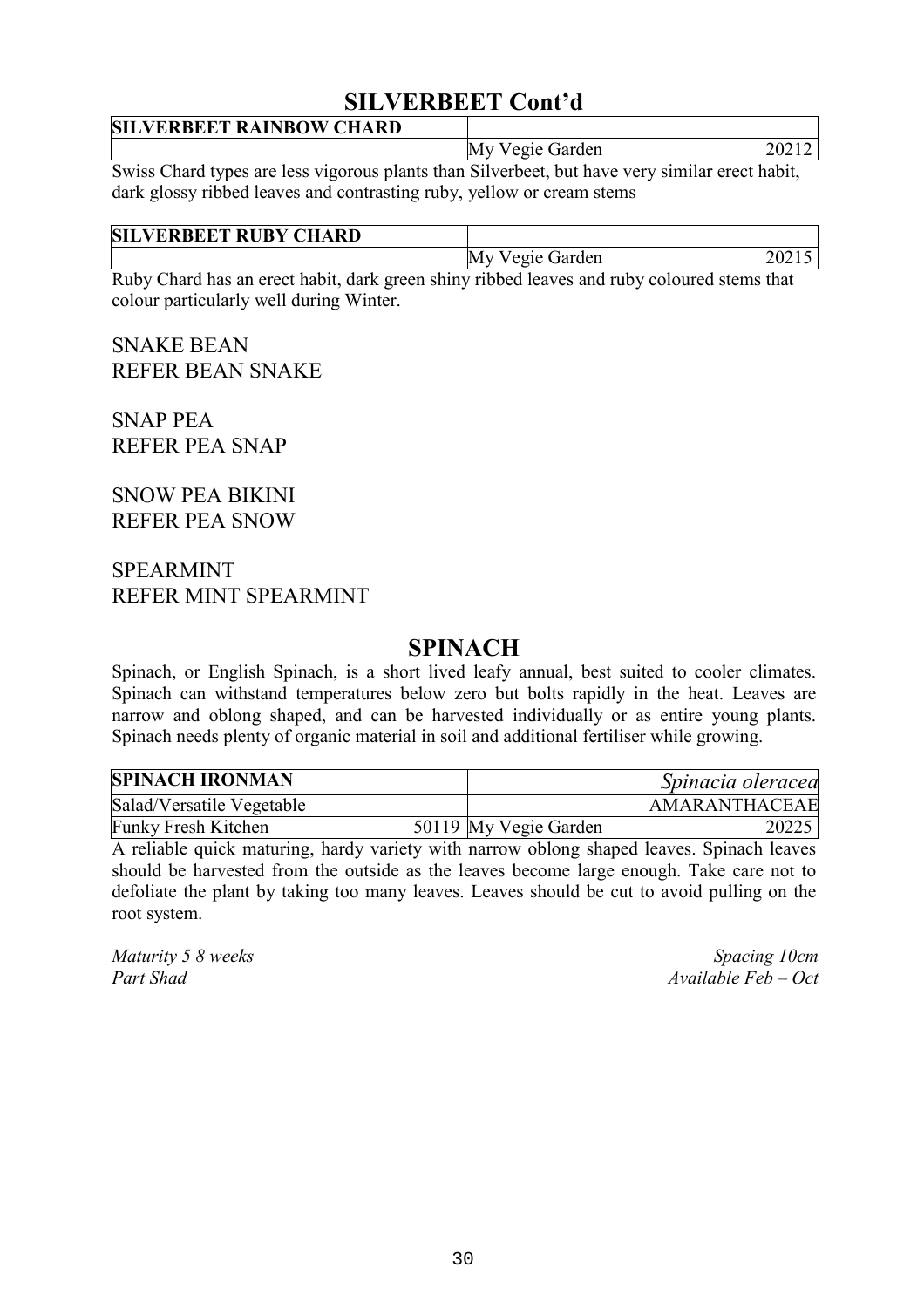#### **STRAWBERRY**

Prostrate perennial with large sweet edible berries. Strawberries require well-drained rich soil plus plenty of organic fertiliser and water to develop juicy berries. A useful growing technique is to raise the beds and cover with plastic sheets or straw. Remove new runners to encourage fruit production.

A cultural information leaflet is available on request.

| <b>STRAWBERRY TEMPTATION</b>                |  |                       | <i>Fragaria sp.</i> |
|---------------------------------------------|--|-----------------------|---------------------|
| Champagne and strawberries the ultimate duo |  |                       | <b>ROSACEAE</b>     |
| <b>Funky Fresh Kitchen</b>                  |  | 50125 My Vegie Garden | 20227               |

A prostrate perennial with large sweet edible red fruit. Strawberries require well-drained rich soil, together with plenty of organic fertilizer and water to develop juicy fruit. A useful growing technique is to raise the beds and cover the soil with either plastic sheets or straw. Temptation is a quick maturing variety producing less runners and good quality fruit.

*Maturity 16 - 20 weeks* Spacing 30cm *Full sun Available Aug – Nov*

#### **SWEDE**

Swedes are thought to be a natural hybrid between a cabbage and a turnip and are extremely cold hardy. They can tolerate heavy frosts.

| <b>SWEDE</b>               |       | <i>Brassica napobrassica</i> |
|----------------------------|-------|------------------------------|
| Versatile Vegetable        |       | <b>BRASSICACEAE</b>          |
| <b>Funky Fresh Kitchen</b> | 50565 |                              |

An old fashioned flavoursome root vegetable which some people equate with the depression when it was cheep and plentiful. Swedes like soil high in organic matter. They are best planted in late Spring or early Autumn, for good Winter development. As the root develops it swells into a smooth yellow to purple globe shape. Swedes have great keeping qualities, and like other root vegetables the flavour improves with frosty weather. Swede is an excellent addition to hearty soups and a must in a Cornish pastie.

*Maturity weeks 15-18 weeks*  $\mu$  *Maturity weeks 15-18 weeks Spacing 30cm Full sun Available Feb - May*

#### **SWEET CORN REFER CORN SWEET**

#### **TATSOI**

| <b>TATSOI SALAD GREENS</b> |       | <i>Brassica rapa var. rosularis</i> |  |
|----------------------------|-------|-------------------------------------|--|
| Salad/Stir fry             |       | <b>BRASSICACEAE</b>                 |  |
| <b>Funky Fresh Kitchen</b> | 50133 |                                     |  |

Tatsoi is a Chinese cabbage that forms flat rosettes of dark green edible leaves. Pick young leaves from the outside in, for the best flavour and to promote further growth. Tatsoi is quick growing as well as long lasting, planted in Spring it will last until the following Winter. Great for salads and stir fry, but do not over cook.

*Maturity weeks 12-45 days* Spacing cm35 *Full sun Available All year*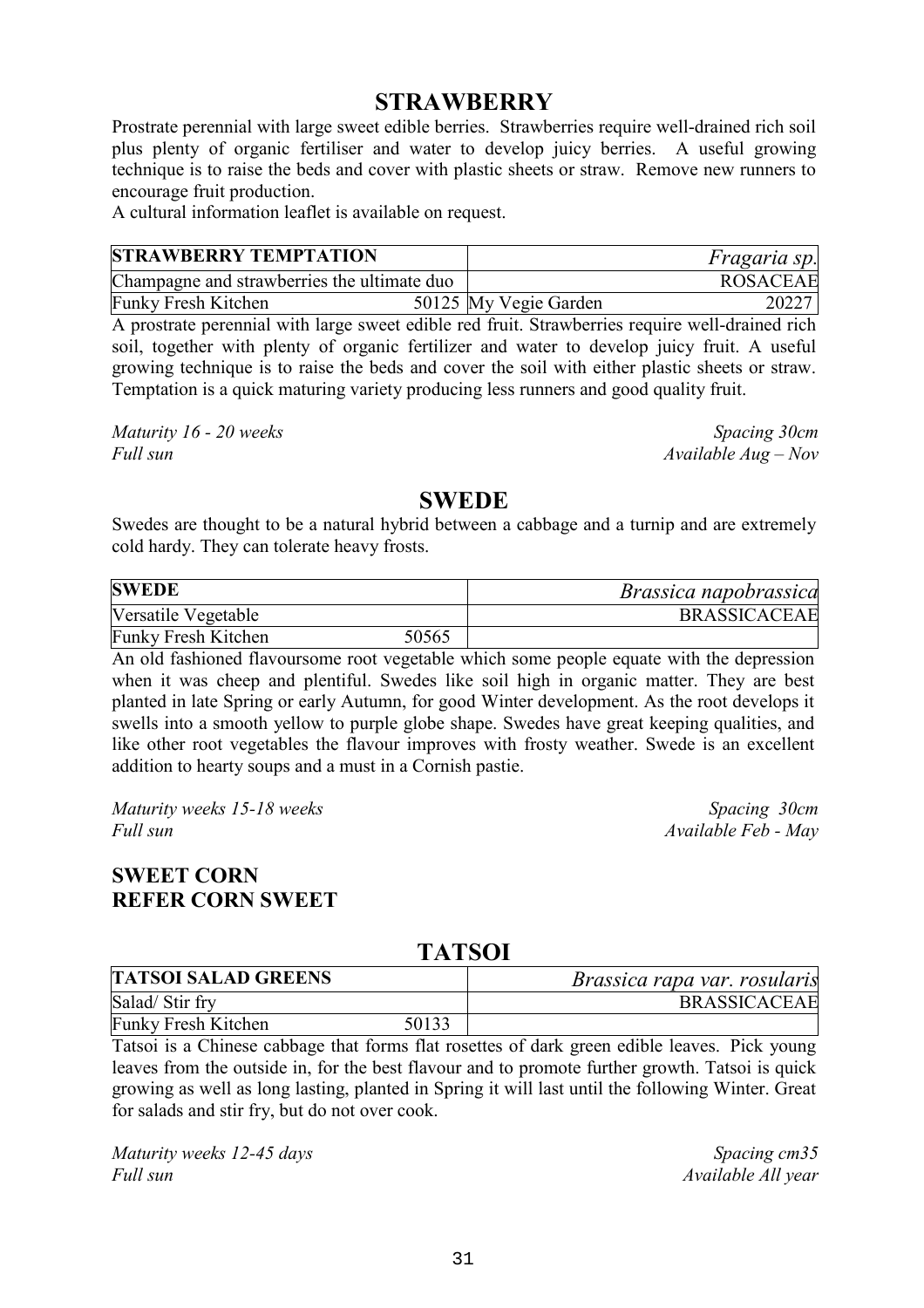#### **THYME**

| <b>THYME COMMON/GARDEN</b> |  | Thymus vulgaris       |               |
|----------------------------|--|-----------------------|---------------|
| Culinary herb.             |  |                       | <b>THYMUS</b> |
| Funky Fresh Kitchen        |  | 50640 My Vegie Garden | 20224         |

Common or Garden Thyme is a widely used culinary herb. It is a Mediterranean perennial, best suited to well drained soil and full sun. It has evergreen leaves arranged in opposite pairs that can be harvested at anytime, but is said to be more flavoursome when in flower. Thyme is mostly used fresh, but is also used in a dry form. Drying intensifies the flavour. Thyme is a basic ingredient in both French and Italian cuisines and of those derived from them such as Caribbean cuisine. Thyme is an essential herb in the classic "bouquet garni", that is; a sprig of thyme, bay leaf, and parsley stalks, well used in many recipes.

*Maturity 6 weeks* Spacing cm 20cm

*Full sun Available All year*

#### **TOMATO**

*Lycopersicon lycopersicum* SOLANACEAE Tomatoes are one of natures most useful and popular crops grown in the home garden. Tomatoes (solanaceae) whose scientific name translates as "wolf peach" are cousins of tobacco, capsicum, chilli, potato and eggplant and all require similar conditions; a warm sunny position, a soil with high levels of organic mater, good levels of nitrogen, phosphorous, potassium, and calcium. Tomatoes are gross feeders and need frequent watering. Water and adequate nutrition are paramount factors when it comes to total crop harvest. Tall varieties require staking (2 or 3 stakes may be needed) and judicious pruning, that is, pinching out the laterals. Remember the taller and more vigorous the variety the greater its need for nutrients and water. Bush or dwarf varieties on the whole do not require staking but it is important to keep the developing fruit off the soil, for example a layer of dry straw mulch between the soil and fruit. Generally speaking Bush varieties mature more quickly but production is over a shorter period. As a rule of thumb harvest fruit when it is fully mature for the best flavour, remembering to cut fruit rather than tear which can damage the stem and hence jeopardise unripened fruit.

Refer to Pests and Diseases

| <b>TOMATO BLACK RUSSIAN</b> |      |  |
|-----------------------------|------|--|
| <b>Funky Fresh Kitchen</b>  | 0641 |  |

An heirloom variety, Black Russian is a must for black tomato fans with its complex flavour; sweet and spicy with smoky undertones. Drying the fruit enhances the flavour. The fruit is large round and smooth and almost mahogany in colour. Black Russian, is an open pollinated variety with good disease resistance, is early to mature and a heavy cropper.

*Maturity 10 weeks* Spacing 40cm *Full sun Available Aug - Dec*

|  | <b>TOMATO CHERRY MIX</b> |                   |  |  |
|--|--------------------------|-------------------|--|--|
|  |                          | M<br>'egie Garden |  |  |
|  |                          |                   |  |  |

A popular mix of cherry cocktail (red) broad ripple currant (yellow) and orange surprise. A tall variety bearing clusters of sweet flavoured fruit, over an extended period.

*Maturity 8-9 weeks* Spacing 35cm *Full sun Available Aug - Dec*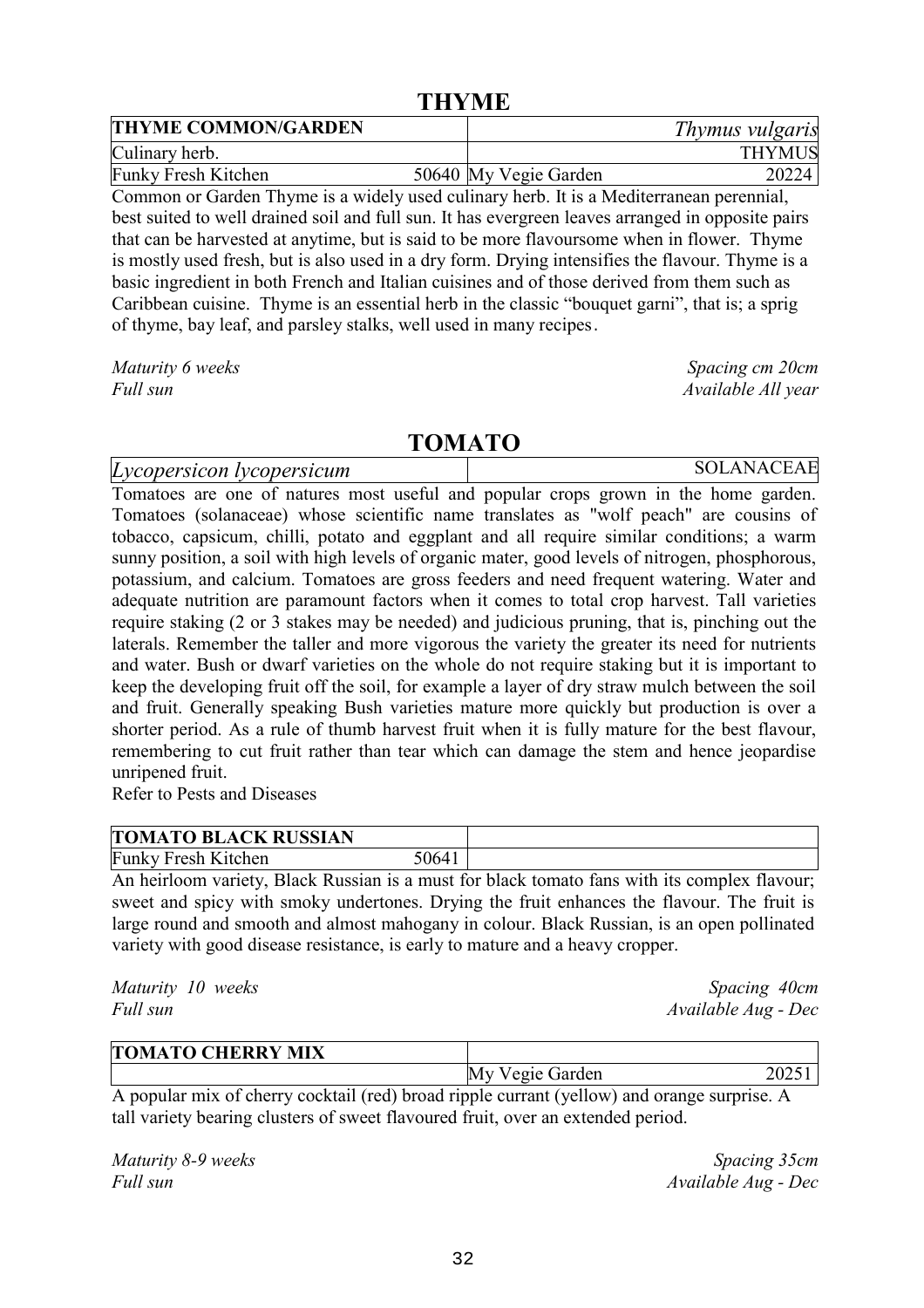## **TOMATO Cont'd**

| <b>TOMATO GREEN ZEBRA</b>  |      |  |
|----------------------------|------|--|
| <b>Funky Fresh Kitchen</b> | 0642 |  |

The result of breeding 4 heirloom varieties, Green Zebra yields rich yellow-green medium size fruit with distinctive darker green stripes. The flesh is lime to emerald green in colour, the texture of the flesh is creamy and the flavour tangy. It needs staking and produces a heavy crop. Green Zebra is also low in acid. A great tomato for adding some zing to that tired old salad.

*Maturity weeks 10-12 weeks* Spacing 40cm *Full sun Available Aug - Dec*

| <b>TOMATO GROSSE LISSE</b> |                 |       |
|----------------------------|-----------------|-------|
|                            | My Vegie Garden | 20240 |

A long time favourite tall variety, described by many gardeners as unbeatable. It produces large globe-shaped smooth fruit, deep red colour and superb flavour. Gross Lisse crops abundantly over along period. Staking is necessary, as well as judicious pruning to produce top quality fruit.

*Maturity 10-12weeks Spacing 40cm Full sun Available Aug - Dec*

| <b>TOMATO MORTGAGE LIFTER</b> |               |  |
|-------------------------------|---------------|--|
| Funky Fresh Kitchen           | $064^{\circ}$ |  |

Bred by "Radiator Charlie"(M.C.Byles) in the 1930s these meaty mild flavoured tomatoes with few seeds are said to have helped Charlie pay off his mortgage, they were so popular and still are today in the Atlantic states of USA. The fruit is pinkish-red, slightly flattened globe shape and ranges from 250 - 1500 gms in weight. Some tomato! It is said they make the perfect tomato sandwich.

*Maturity 10-12weeks Spacing 40cm Full sun Available Aug - Dec*

| <b>TOMATO OXHEART</b> |                 |       |
|-----------------------|-----------------|-------|
| Full sun              | My Vegie Garden | 20245 |

Ox Heart is a popular low acid tomato. The fruit is large, tear drop shaped, the thick flesh has intense sweet flavour and is highly recommended for cooking. It is a tall variety requiring at least 2 meter stakes, and at least 2 or 3 stakes to help the plant bear the weight of the fruit.

*Maturity 10-12 weeks* Spacing 40cm *Full sun Available Aug - Dec*

| <b>TOMATO PATIO ROMA</b>   |                       |       |
|----------------------------|-----------------------|-------|
| <b>Funky Fresh Kitchen</b> | 50646 My Vegie Garden | 20241 |

An excellent dwarf variety, released by BPA in its lifestyle promotion. Bred especially for container growing, Window Box Roma bears clusters of pear shaped, deep red fruit to 10cm. Great for sauce, tomato paste and drying due to high solids content.

*Maturity 10 – 12 weeks* Spacing40 *cm Full Sun Available Aug - Dec*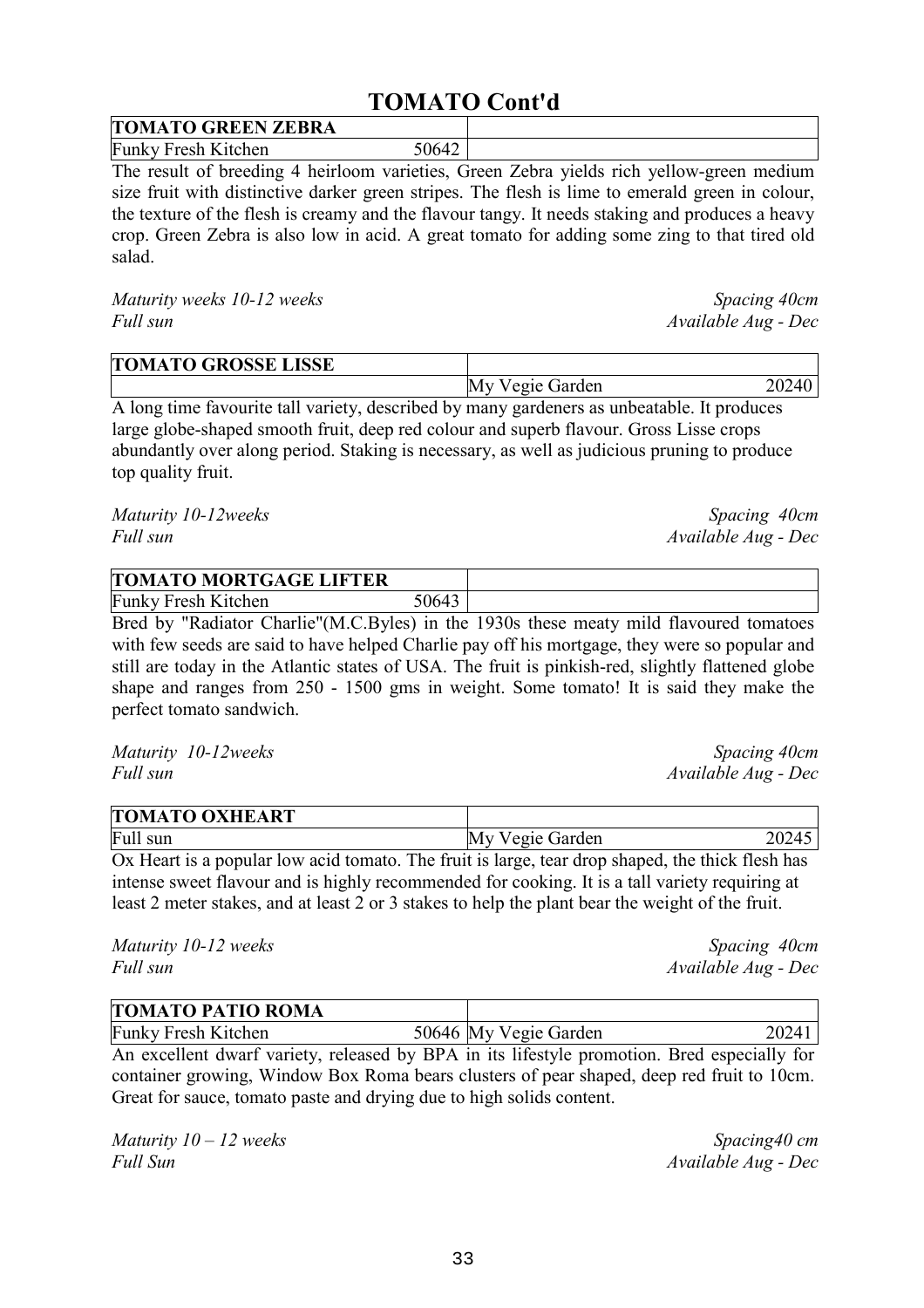# 34

## **TOMATO Cont'd**

#### **TOMATO PRINCIPE BORGHESE**  Funky Fresh Kitchen 50644

A popular early maturing heirloom variety, Principe Borghese bears oval shaped red fruit, 30- 40 mm in size, with very meaty flesh. The fruit holds well on the bush. In Italy Principe Borghese is used extensively for sun drying

*Maturity 10 - 12weeks* Spacing 40 cm *Full sun Available Aug - Dec*

| <b>TOMATO ROMA</b> |                    |  |
|--------------------|--------------------|--|
|                    | 'egie Garden<br>Mv |  |

Roma is an ever popular, small smooth bright red egg shaped tomato. It has firm flesh, few seeds and is ideal for cooking, bottling, sauces, pastes and drying. Bushes tend to be relatively compact and are disease tolerant.

*Maturity 10 - 12weeks* Spacing 40cm *Full sun Available Aug - Dec*

| <b>TOMATO ROUGE DE MARMANDE</b>                                                             |                 |       |
|---------------------------------------------------------------------------------------------|-----------------|-------|
| Full sun                                                                                    | My Vegie Garden | 20263 |
| An ald forwarite with mour condensus as souly essessy veniety that needs at laters and will |                 |       |

An old favourite with many gardeners, an early season variety that needs staking and will oblige with an abundant crop. Flavour is excellent. Fruit is large flat irregular shape.

*Maturity 10-12weeks Spacing 40cm Full sun Available Aug - Dec*

| <b>TOMATO SWEET BITE</b>                                                                                        |                 |  |
|-----------------------------------------------------------------------------------------------------------------|-----------------|--|
| Full sun                                                                                                        | My Vegie Garden |  |
| the contract of the contract of the contract of the contract of the contract of the contract of the contract of | .               |  |

Sweet Bite is an extra sweet cherry type tomato, that produces multiple bunched clusters of fruit .It is a tall staking variety that produces fruit over an extended period.

*Maturity 8-10 weeks* Spacing 40cm *Semi-shade Available Aug - Dec*

|     |       | <b>TOMATO TINY TIM</b> |  |   |  |  |  |   |                 |  |  |       |
|-----|-------|------------------------|--|---|--|--|--|---|-----------------|--|--|-------|
|     |       |                        |  |   |  |  |  |   | My Vegie Garden |  |  | 20242 |
| $-$ | $- -$ |                        |  | . |  |  |  | . |                 |  |  |       |

Tiny Tim is a very popular bright red cherry type fruit that grows in attractive clusters. It is a bush variety that is decorative and ideally suited to containers.

*Maturity 8-10 weeks* Spacing 40cm *Semi-shade Available Aug - Dec*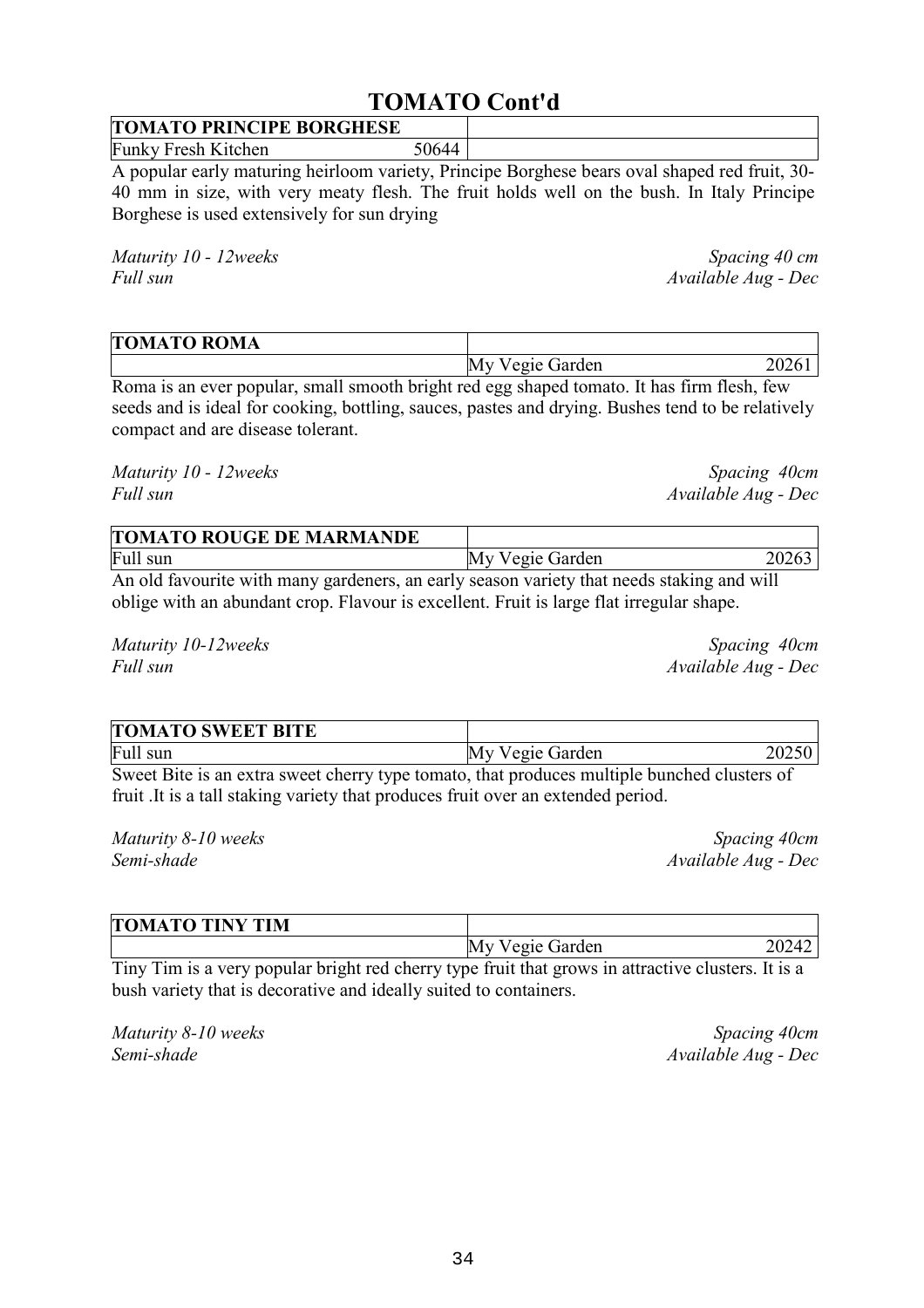## **TOMATO Cont'd**

| <b>TOMATO TOMMY TOE</b>    |      |  |
|----------------------------|------|--|
| <b>Funky Fresh Kitchen</b> | ነባና⊿ |  |

Tommy Toe is an extremely popular tall variety that needs staking. It bears small size cherry shaped fruit 20-40mm that form in clusters. Tommy Toe has good old fashioned flavour and is long cropping. It also has great disease resistance qualities. Try Tommy Toe in a tomato, basil and mozzarella salad.

*Maturity 9 10 weeks* Spacing 40cm *Full sun Available Aug - Dec*

#### **VIETNAMESE MINT REFER MINT VIETNAMESE**

#### **WHEATGRASS**

| <b>WHEATGRASS</b>          |       | Triticum aestivum |  |
|----------------------------|-------|-------------------|--|
|                            |       | <b>POACEAE</b>    |  |
| <b>Funky Fresh Kitchen</b> | 50569 |                   |  |

An exciting new inclusion in our production, Wheatgrass is young sprouted wheat that is best consumed when it is only 1-2 weeks old. Keep cutting (with scissors) and it will keep sprouting. Wheatgrass has so many nutritional benefits it's hard to know where to begin. vitamins, minerals, enzymes, fibre, protein and chlorophyll. Remember it has to be juiced, otherwise our bodies can't digest it, that is unless you have a digestive system similar to a cow.

*Maturity Available immediately, keep cutting. Semi-shade Available All Year*

#### **WINTER SALAD**

Other names are Lamb's Lettuce or Corn Salad. Corn salad is extensively grown in Europe as a salad vegetable, and does well during the cold Winter months. The plant is a biennial, forming a rosette of leaves the first year, and a seed stalk the second.

| <b>WINTER SALAD</b>            |                 | Valerianella locusta |  |
|--------------------------------|-----------------|----------------------|--|
| Ideal for Winter vegie gardens |                 | VALERIANACEAE        |  |
|                                | My Vegie Garden | 20265                |  |

Winter Salad is a biennial, forming a rosette of leaves the first year, leaves are spoon shaped, up to 15cm long and should be picked from the outer leaves inward.

*Maturity 4-6 weeks* Spacing 20cm *Semi-shade Available April – September*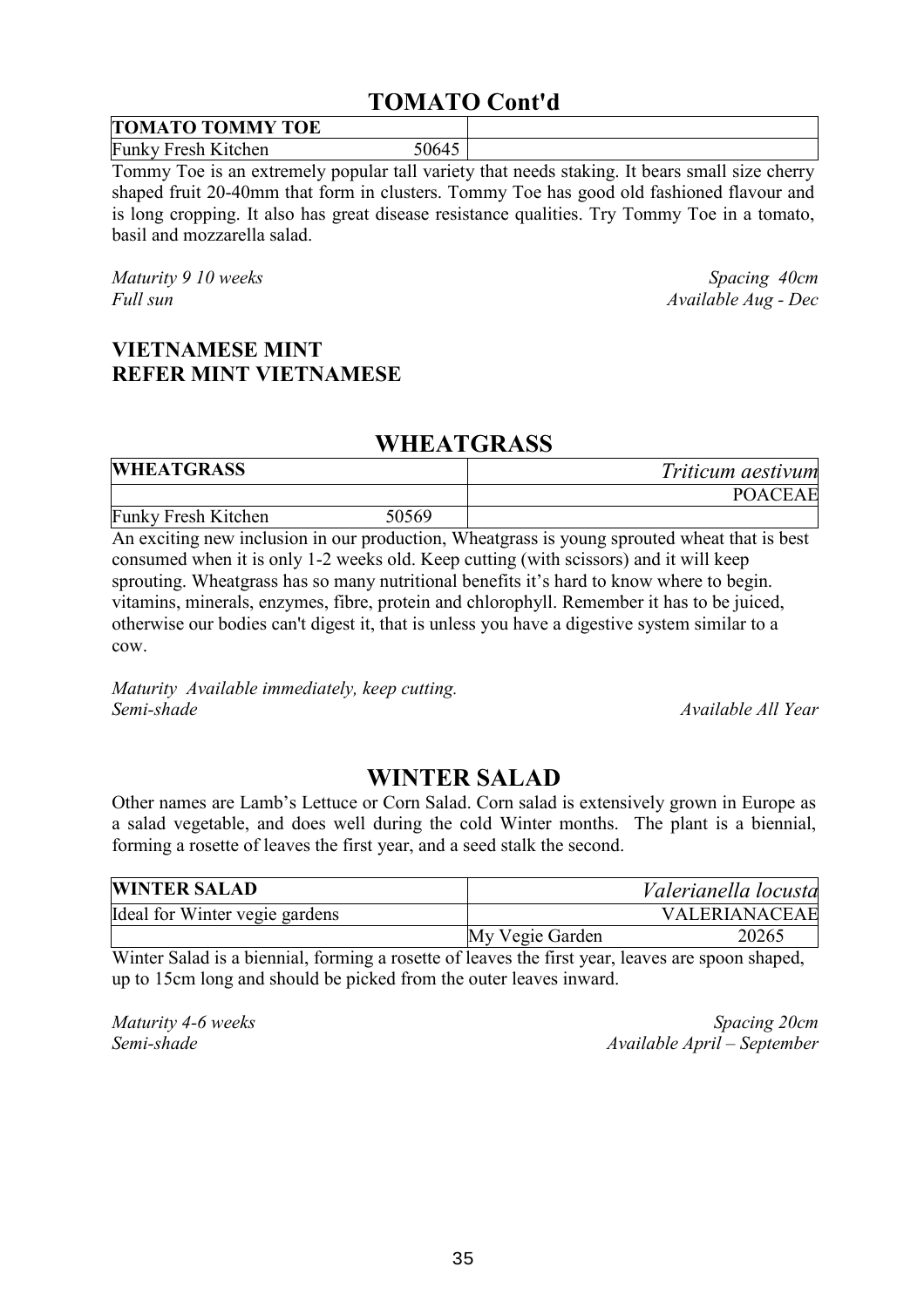## **ZUCCHINI**

#### *Cucurbita sp* CUCURBITACEAE

*Maturity 6-8 weeks* Spacing 75cm *Semi-shade Available August - December*

A member of the cucurbit family. Long cylindrical fruit borne on a prostrate vine. Requires full sun, plenty of organic material added to the soil and good watering regime. Keep roots covered with mulch. Frost and cold sensitive. Planting in pairs usually removes the need for hand pollination that may be needed if plants are not setting fruit (Male and female flowers occur on the same plant.).

Refer Pest and Diseases.

| <b>ZUCCHINI BLACK JACK</b> |                       | Cucurbita sp. |
|----------------------------|-----------------------|---------------|
| <b>Funky Fresh Kitchen</b> | 50150 My Vegie Garden | 20270         |

Black Jack is a very vigorous high yielding variety. An easy vegetable to grow for the home gardener. Zucchini requires full sun, plenty of organic material added to the soil prior to planting and a good watering regime. Keep roots covered with mulch. Best harvested before they reach 12 cm.

| <b>ZUCCHINI GOLD RUSH</b>  |                       | Cucurbita sp. |
|----------------------------|-----------------------|---------------|
| <b>Funky Fresh Kitchen</b> | 50155 My Vegie Garden |               |

Gold Rush is a little less vigorous and prolific than its green skinned cousin which makes it ideal for smaller gardens and or containers. Best planted in pairs to assist with pollination. Fruit should start to set about 50 days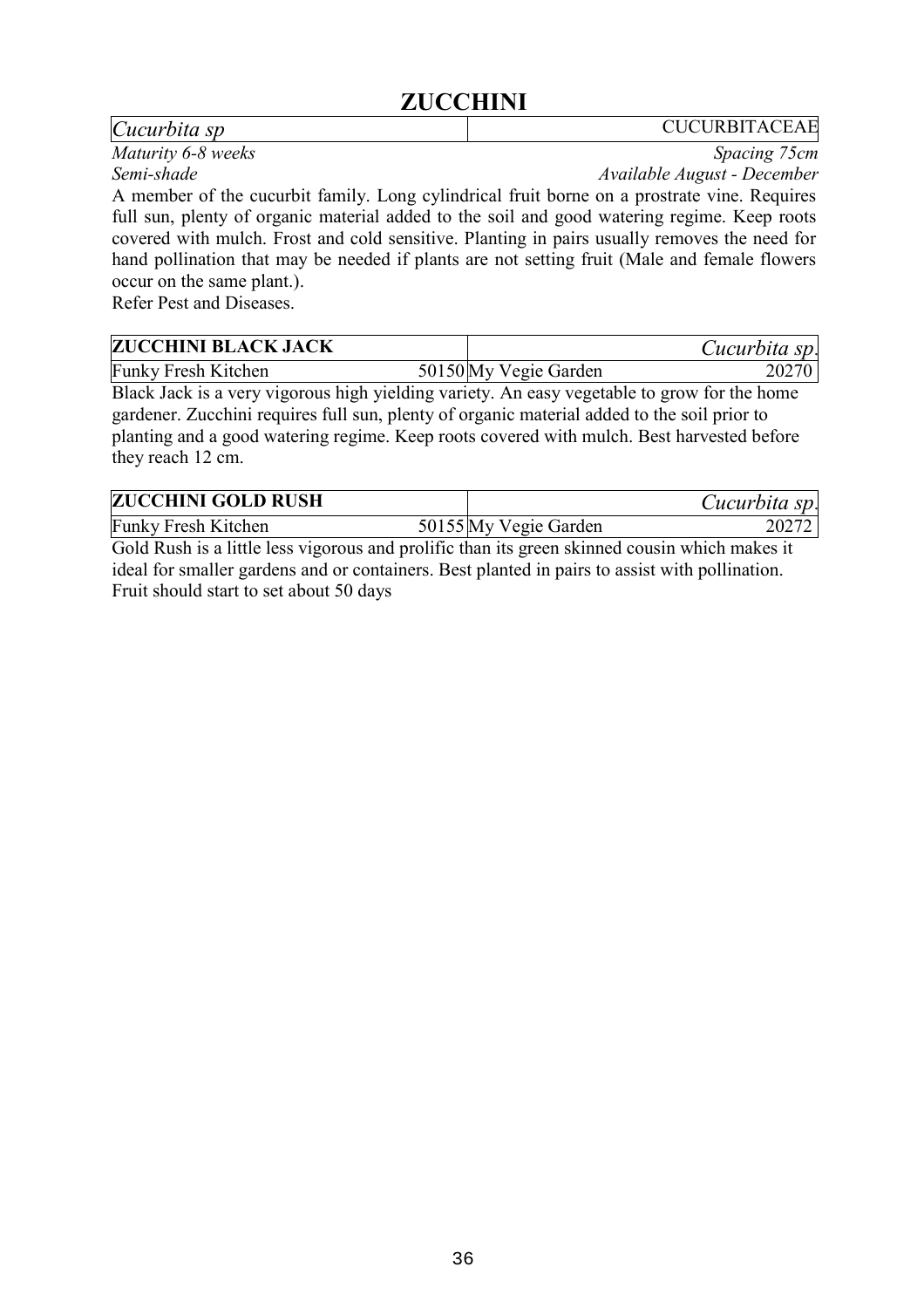#### **Diseases of Brassicas (Bok Choi, Broccoli, Brussels Sprouts, Cabbage, Cauliflower, Chinese Broccoli, Chinese Cabbage, Mizuna, and Tatsoi) Seedlings.**

The most common disease problems effecting Brassica seedlings are Root Rotting (aka 'Damping' off or 'Pythium') and Downy Mildew. These diseases are distantly related to each other and can be effectively controlled using the same treatment.

#### **Symptoms**

Root rots are usually first noticed when seedlings are yellow and wilting despite plenty of water being available. Downy Mildew appears as whitish/yellow blotches on the surface of the leaves. When closely inspected the blotches are signs of the damage caused by the thick grey fuzzy mildew growing under the leaf. (Because their names are similar many people interchange **Downy** and **Powdery** Mildew. They are in fact quite different diseases, affecting different plants and requiring different treatments.)

Like animals, plants are much more likely to be infected by a disease if they are stressed. If we are run down, over tired or too cold we are much more likely to pick up a viral infection. Plants are more commonly infected with **fungal** diseases but the theory is similar. Seedlings are most likely to be infected: after transplanting, during hot weather, during wet spells, when the plant is hungry or is being attacked by grubs. Providing optimum growing conditions is the best way to prevent diseases infecting your seedlings. Seedlings are particularly susceptible to Downy Mildew through the cold, wet months of Winter and early Spring.

#### **Chemical Treatment**

To assist the seedlings in fighting off disease, chemicals can be used to treat fungi before they establish. At Scotsburn we drench with fungicide each time we transplant seedlings into a new container, and regularly a few times between the final transplanting and sale to the Garden Centre. 'Fongarid' is very effective against a broad range of diseases particularly Damping off and Downy Mildew either as a prevention or as a cure. 'Fongarid' is available from most Garden Centres.

#### **Preparation**

Remember, 'prevention is better than cure', so put a little extra effort into preparing garden beds or buy a quality potting mix to give your seedlings a kick-start that they won't look back from. With the right preparation Brassica vegetables can be planted throughout the year.

#### **Pests.**

Brassicas are particularly susceptible to Grub infestations. Anyone who has grown vegetables has seen Cabbage White Butterflies fluttering between carefully tended rows and cursed the large holes chewed through leaves by their voracious offSpring. Diamond Backed Moths are less conspicuous than the larger White Butterflies, but their grubs are just as hungry.

Both of these Insects are major commercial pests as they have developed resistance to most common pesticides. They are however surprisingly easy to control, so long as the grower has the patience to treat plants regularly.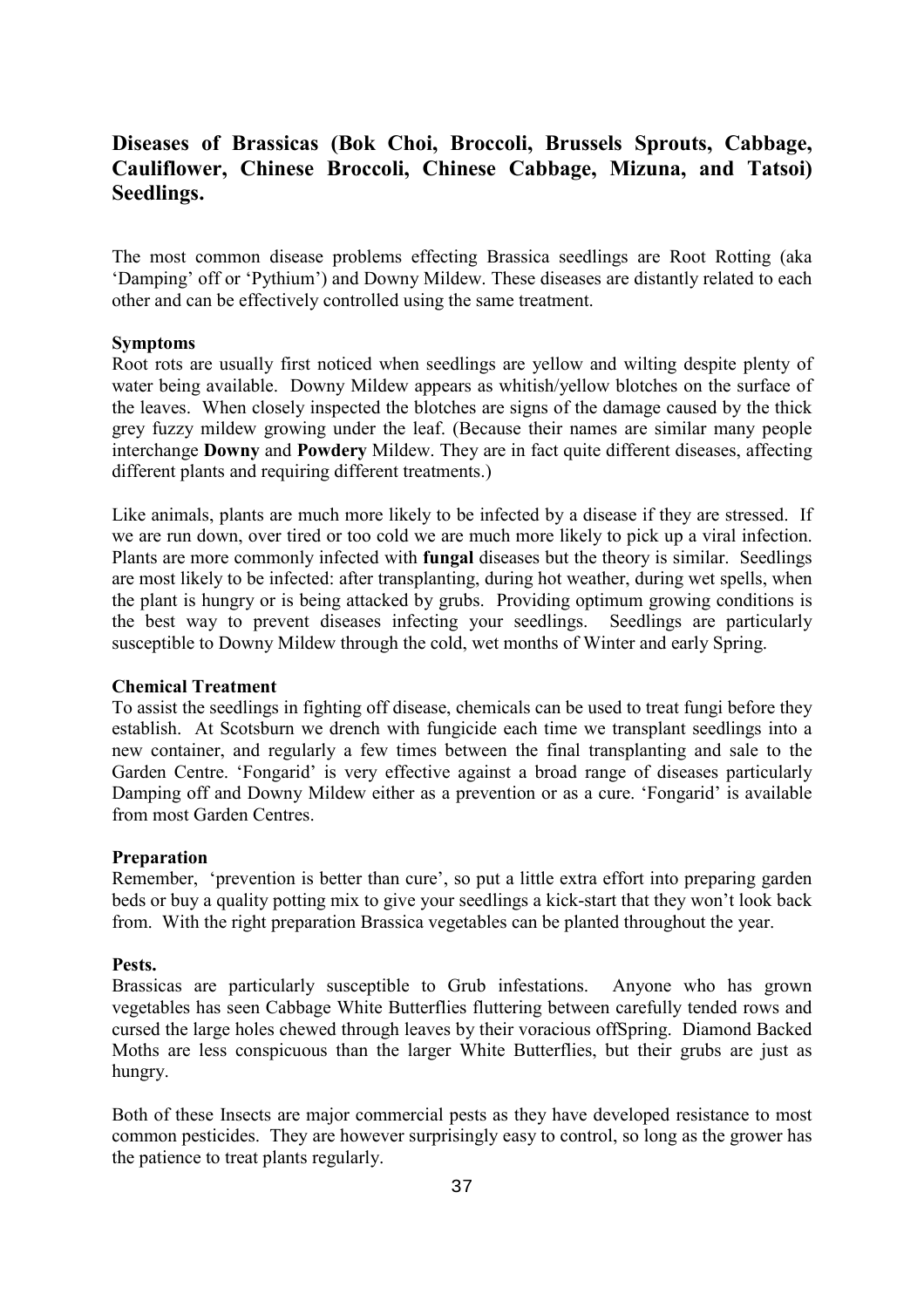The Treatment involves weekly spraying, or drenching with the living bacteria Bacillus thuringiensis (Bt). 'DiPel' is the commonly available Bt and it is available in most Garden **Centres** 

Bt bacteria have been bred over many years to very specifically infect only White butterfly and Diamond Backed moth caterpillars. This method of pest control has two strong advantages:

- 1. As the Bt. is a natural predator, the grubs are less likely to develop resistance.
- 2. The bacteria is so specific to grubs it poses no known threat to people handling it.

#### **Thorough Spraying is essential.**

It is important to remember the bacteria must be eaten (ingested) to be effective. This means that the more leaf area covered during spraying, the greater the chance of infecting the all the grubs and the better the chances of minimising plant damage through grub grazing. The spray does leave a fine whitish film on the foliage.

Bt's must be applied regularly to effectively control grubs and they cannot be mixed with other chemicals in the Watering can or sprayer. Perhaps most importantly Bt's are living organisms so they must be fresh. After about a year in storage the bacteria begin to lose effectiveness.

#### **Diseases of Cucurbits (Cucumber, Pumpkin, Squash and Zucchini) Seedlings**

Cucurbit seedlings are among the easiest to grow and only regularly suffer one disease problem: Powdery Mildew. As the name suggests the symptom of Powdery Mildew is a fine white powdery coating on the leaves. The Powdery Mildew fungus is not a major problem on mature plants but it is important to get on top of the disease in younger plants. Spray with Benomyl (trade name Benlate) or wettable sulphur at the recommended rates.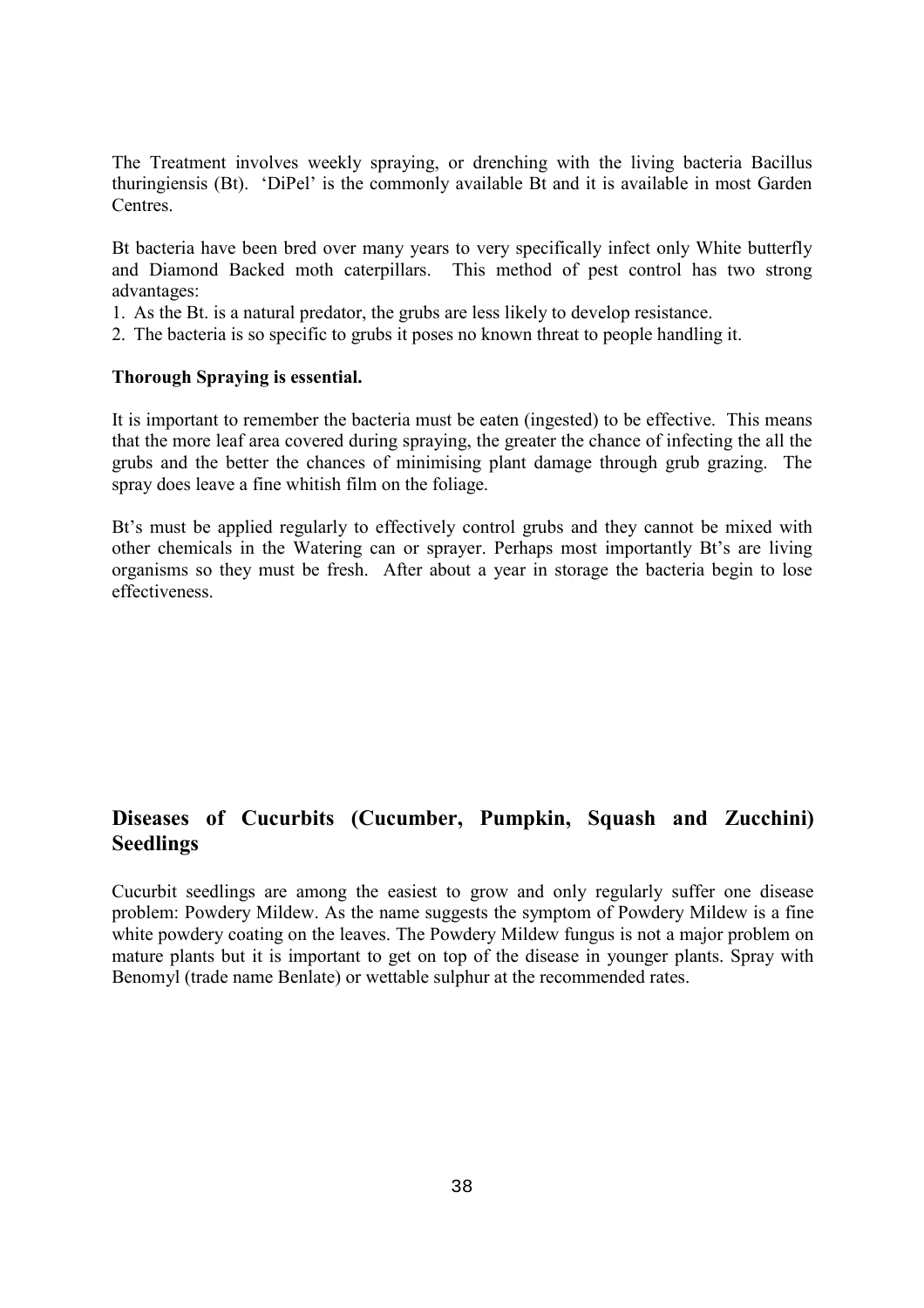#### **TOMATO Cultural Information**

Tomatoes are one of natures most useful and popular fruiting crops in the home garden. Although a relatively easy crop to grow regular weeding, feeding, spraying and watering will ensure the best results.

#### **Cultivation**

In garden beds, choose an open, sunny, well drained position. Prepare beds by digging over thoroughly to at least the depth of the blade of your spade and add liberal quantities of compost and/or well rotted animal manure (half a spade full of compost to each full spade of soil turned is not over doing it). The importance of preparation cannot be overstated, prepare soil well and your tomatoes will need very little attention once planted and established.

#### **Mulching and Fertilising**

We recommend mulching all beds once seedlings have been planted. This saves water and reduces soil compaction and crusting. Wood shavings make an excellent mulch for vegetable gardens as they can be dug into the soil as extra organic material at the end of the season. When the plant reaches flowering stage and fruit begins to develop, its demand for nutrient will increase, so a further addition of complete (blended granular or pelletised chicken manure) fertiliser is advisable. (Please note: 1. Some extra chicken manure or other nitrogenous fertiliser must be added to the mulch to stop it drawing nutrient out of the soil as the shavings decompose. 2. Mulch the soil, not plant stems. Mulch piled up against stems will rot the plant as well).

#### **Staking**

Tall varieties will require staking while bush varieties may need string lines to lift the fruit off the soil.

In containers use good quality potting mix in no less than a 350mm (14") container.

**Harvest** all tomato varieties after the top of the fruit becomes red. This colour change indicates the fruit has matured. The fruit can be left on the plant to continue ripening or be picked at this stage and ripened on a sunny shelf. Generally tomatoes will produce a crop about 100 days after planting.

#### **TOMATO Pests and Diseases**

Healthy tomatoes are generally resistant to pests and diseases, so the best means of preventing problems is to ensure that your plants are growing quickly with plenty of nutrient and water available.

The most common tomato pests are:

**Thrip**: are generally too small to be easily seen but leave distinct silvery/white shadings on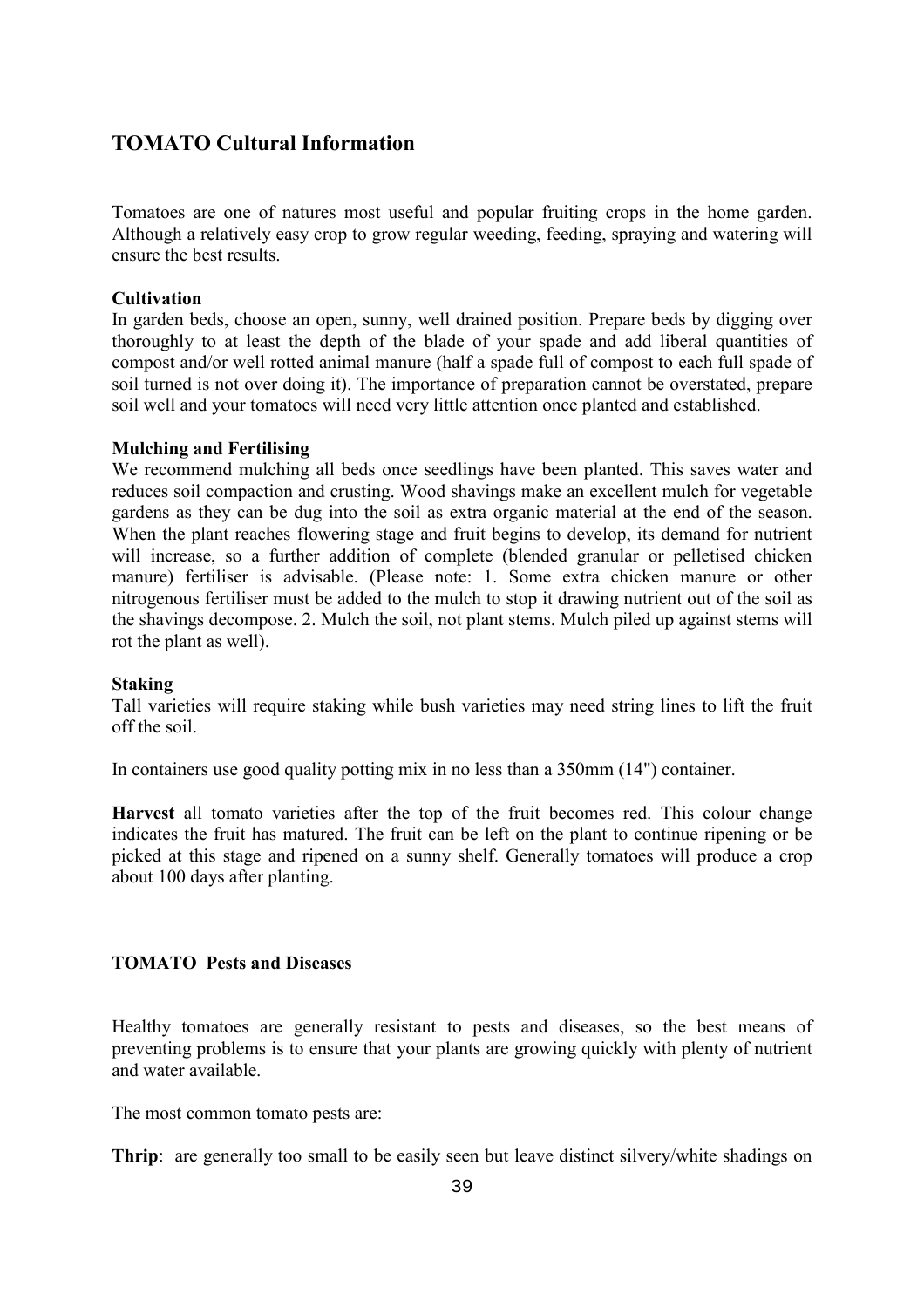foliage and severely distort buds, flowers and developing fruit. Basil is recommended as a companion plant (4 basil to 1 tomato) and will repel thrip effectively.

**Aphid**: are common invaders of succulent new growth. They can be easily hosed or brushed off when necessary.

White Fly: are common around Tomato plants in the Summer months. White Fly are generally best ignored

Your nurseryman will be able to recommend an appropriate insecticide if required to control any of these pests. As the three insects listed here are raspers or sap suckers, very strong, systemic insecticides such as *Rogor* or *Metasystox* are likely to be recommended. Try a soap spray such as *Cleansel* first. **If** *Rogor* **or** *Metasytox* **must be used, handle them with great care**, and make sure you observe the recommended withholding periods, i.e. *Metasystox* should not be applied to tomato plants within 21 days of harvest.

**Foliage Diseases**: such as Tobacco Mosaic Virus and Bacterial Spec. are best prevented with copper based sprays, eg. *Bordeaux*. Viral diseases such as Tobacco mosaic can be introduced by handling tomatoes after smoking (Wash hands thoroughly to avoid spreading this disease) and by insects, so it is important to control weeds that harbour insects and insect populations.

**Fusarium**: (a soil born disease) can only be avoided by growing tomatoes in a different position each year (i.e. crop rotation) or using disease resistant varieties such as *Mighty Red* and *Marzano*. Grafting a disease resistant rootstock to your favourite tomato is also very effective in enhancing disease resistance.

**Blossom End Rot**: Not a disease, but the plants reaction to a lack of water as it develops. Often in dry seasons we receive complaints about the bottom end of tomato fruit going black and mushy, make sure you water your tomatoes regularly and this will not be a problem.